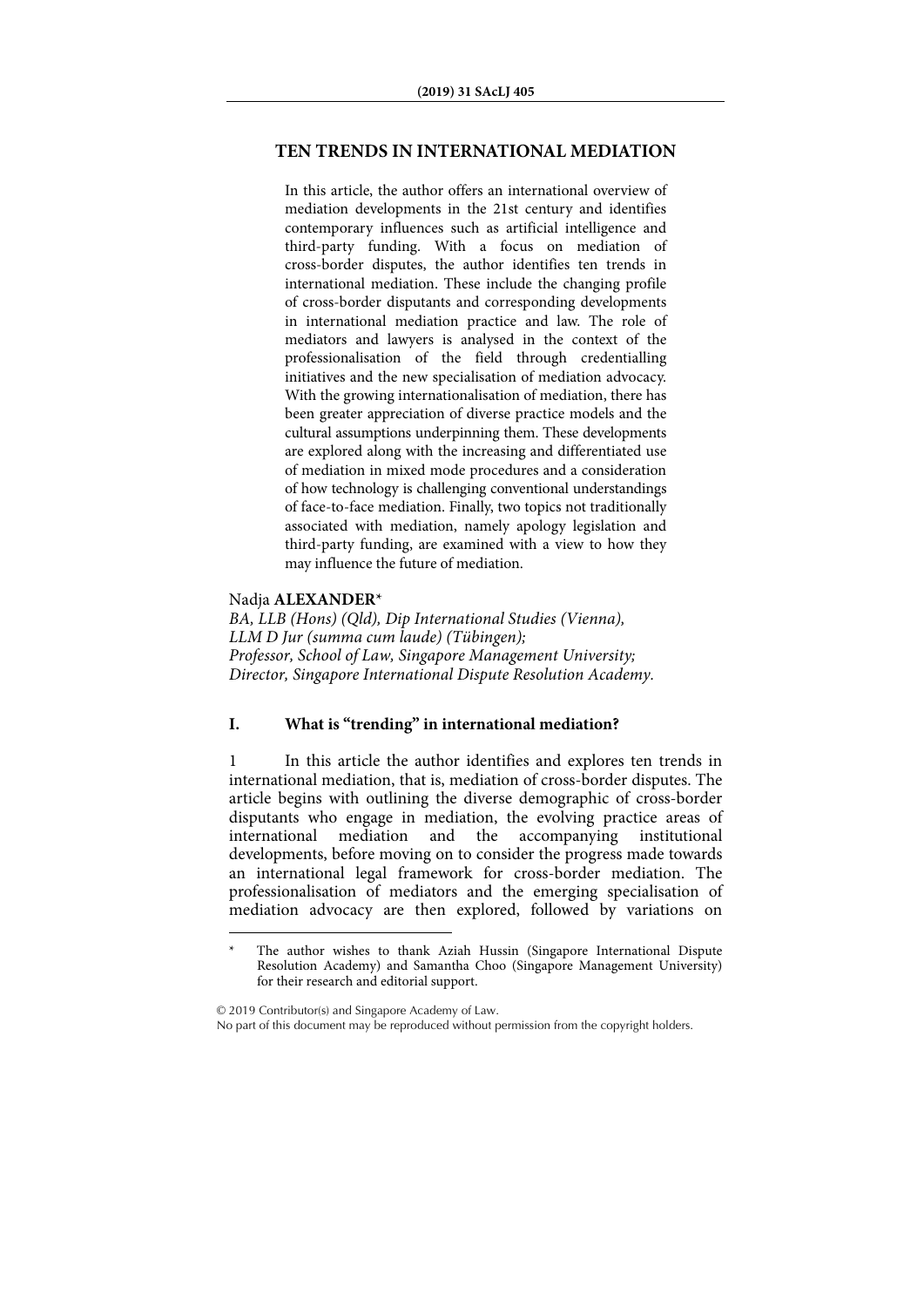international mediation practice models, the use of mediation in multi-tiered dispute resolution ("MDR"), and the growing sophistication of online dispute resolution ("ODR"). The final two trends consider the impact of apology legislation and third-party funding on mediation internationally. The terms "cross-border" and "international" are used interchangeably.

## **II. Trend 1: Changing profile of cross-border disputants**

2 The profile of cross-border disputants is changing, and with it the nature of international dispute resolution and the growth of mediation in this area. The increasing accessibility of the Internet and the corresponding growth of micro and small business enterprises engaging in international commerce have contributed to a significantly higher volume of international transactions and, as a result, international disputes. Consider for example, the Pandora's box of cross-border disputes, which have emerged as a result of business-to-consumer ("B2C") and business-to-business ("B2B") online transactions. Consumers increasingly purchase goods online from the comfort of their own homes, blissfully unaware of the place from where the goods are shipped, and when and where in time, space and geography they have entered into the purchase contract. When a problem arises and small business owners or consumers seek redress, they may – unexpectedly – find themselves engaged in an international dispute.

3 Small business owners and consumers are not the only new kids on the cross-border mediation block. Separated parents residing in different parts of the world may find themselves caught up in deeply complex family conflict, as evinced by cases of international child kidnapping.1 Today's global mobility has seen an increase in these types of disputes; here mediation may be used to support dialogue and negotiation between parents.

4 In yet another illustration of this changing demographic, the profiles of stakeholders in the international investment community have diversified to include e-traders, women and small-business entrepreneurs. The nature of ownership of major industry players – such as in health, utilities and public transport services – have broadly been transformed from mostly State-owned or State-run departments into private (or partially privatised) businesses. Moreover, political and legal changes in some parts of the world have provided traditional people with a degree of self-determination. This has in turn given them a voice

<sup>1</sup> Cf Theresa Tan, "Hide and Seek: Heart-breaking Tales of Child Abduction by a Parent When a Marriage Sours" The Straits Times (1 February 2019).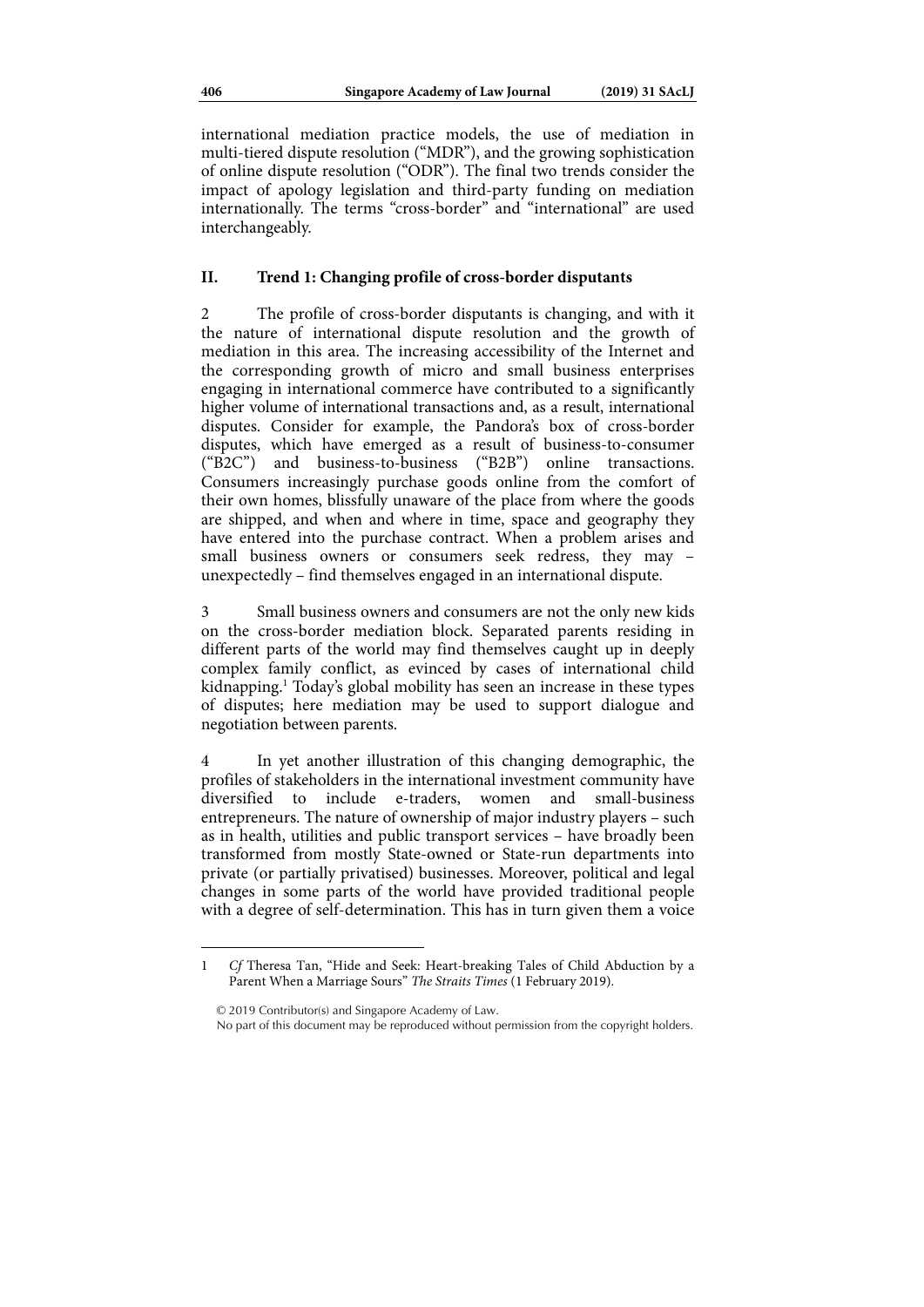in making decisions about their future, particularly in relation to how the resources attached to their land and seabed areas are used and by whom. Here village chiefs can find themselves sitting across the negotiating table from mining executives, venture capitalists and government ministers as they sort through complex issues connecting law, economics, employment, housing, environmental and resource issues, public policy, culture, human rights, and customary law.

5 This first trend highlights how all sorts of people are finding themselves engaged in cross-border disputes, including (online) consumers, small business operators, parents and chiefs in remote indigenous villages. Increasing diversity in the characteristics and needs of disputants in cross-border disputes has enhanced the appeal of mediation as a flexible, informal and relatively cost-effective forum.

# **III. Trend 2: Opening up of international mediation practice**

6 As international mediation continues to gain traction especially in the commercial sphere, we observe the development of institutional capacity to serve the needs of disputants and professional mediators operating in this changing dispute resolution landscape. The mid- to late 1990s signalled the beginning of the institutionalisation of cross-border mediation services. International commercial arbitration institutions – such as the International Chamber of Commerce ("ICC") in Paris,<sup>2</sup> the London Court of International Arbitration<sup>3</sup> and subsequently the Asian International Arbitration Centre<sup>4</sup> - began to offer international mediation, while national organisations – such as the Resolution Institute in Sydney,<sup>5</sup> Alternative Dispute Resolution ("ADR") Centre in Rome, Centre for Effective Dispute Resolution in London, International Institute for Conflict Prevention and Resolution in New York and JAMS in California – began to extend their existing mediation services and facilities across borders. A more recent development has been the establishment of organisations dedicated to the provision of international mediation services, such as the Singapore International Mediation Centre ("SIMC"),<sup>6</sup> the Japan International Mediation Centre-Kyoto<sup>7</sup> and new organisations focusing on both international mediation

© 2019 Contributor(s) and Singapore Academy of Law.

<sup>2</sup> See the International Chamber of Commerce website https://iccwbo.org.<br>3 See the London Court of International Arbitration website https://www.l

<sup>3</sup> See the London Court of International Arbitration website https://www.lcia.org.<br>4 See the Asian International Arbitration Centre ("AIAC") website https://www.ai

<sup>4</sup> See the Asian International Arbitration Centre ("AIAC") website https://www.aiac. world/. AIAC was formerly the Kuala Lumpur Regional Centre for Arbitration.

<sup>5</sup> See the Resolution Institute ("RI") website https://www.resolution.institute. In Australia RI was formerly known as LEADR.

<sup>6</sup> See the Singapore International Mediation Centre website www.simc.com.sg.<br>7 See James Claxton & Luke Nottage "Wa and the Japan International Med

See James Claxton & Luke Nottage, "Wa and the Japan International Mediation Centre-Kyoto" Kluwer Mediation Blog (1 February 2018).

No part of this document may be reproduced without permission from the copyright holders.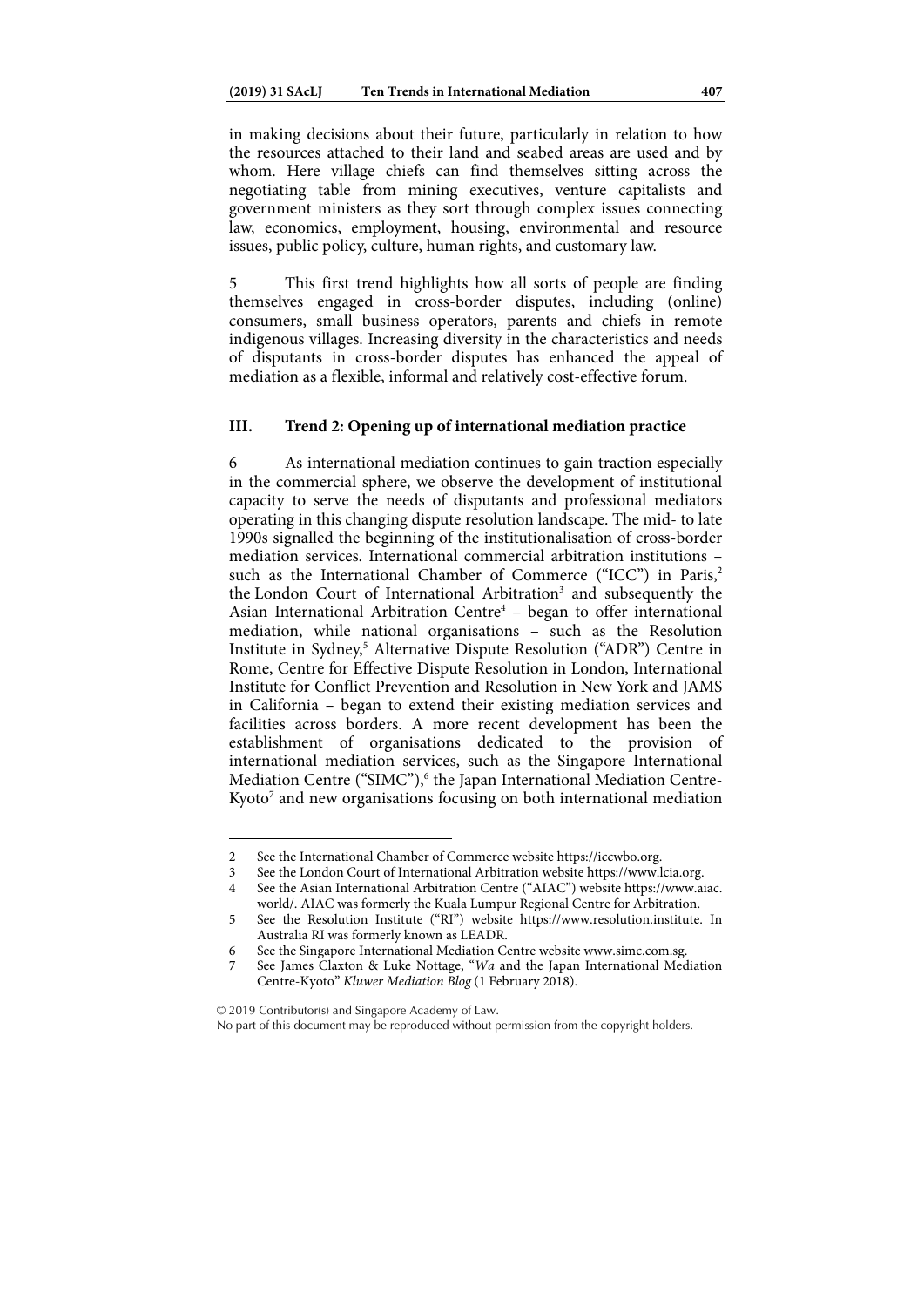and arbitration services such as the Bali International Arbitration and Mediation Centre<sup>8</sup>

In most cases, international commercial mediation is founded upon flexible and mutually derived contractual arrangements, and can take place on an ad hoc or institutional basis. International commercial mediation has been successfully used in a range of sectors including manufacturing, mining, construction, intellectual property, and insurance and reinsurance<sup>9</sup>

8 In addition to institutions that offer commercial mediation for cross-border disputes, institutions specialising in specific practice areas of international mediation are emerging. Specialisation areas include consumer e-disputes, family, intellectual property ("IP"), investor–State disputes and State-to-State disputes. A number of illustrations follow.

### *A. Mediation of consumer e-disputes*

9 E-commerce and e-conflict have contributed to a proliferation of institutional ODR service providers across borders serving B2B and B2C disputes. Consumer e-mediation for cross-border disputes has increased dramatically in recent years especially with frameworks such as the European Union ("EU") online dispute resolution platform. Trend 8<sup>10</sup> on ODR addresses online consumer mediation.

#### *B. Family mediation*

10 Cross-border family disputes about parenting and property division are increasingly deliberated in alternative venues to the courts, especially in relation to child kidnapping cases. The issues which may arise from cross-border family disputes are complicated, owing in part to the advent of modern communication and transport technology. Further, they emerge from deeply embedded conflict behaviour between the parents that cannot be addressed within the confines of international legal proceedings.<sup>11</sup>

<sup>8</sup> See the Bali International Arbitration and Mediation Centre website http://www.baliarbitrationsummit.com/index.php.

<sup>9</sup> Alastair Henderson & Anita Phillips, "Mediation in International Commercial Disputes: Current Trends" in Mediation in Singapore – A Practical Guide (Danny McFadden & George Lim SC eds) (Sweet & Maxwell, 2nd Ed, 2017) at paras 19.024–19.044.

<sup>10</sup> See paras 59–71 below.

<sup>11</sup> Take, for example, this rather dramatic scenario which was recently reported in Singapore. With the help of his immediate family a father (Singapore national) seizes custody of a young autistic child from London (British national) through legal proceedings in Singapore whilst holidaying in Singapore from the mother, (cont'd on the next page)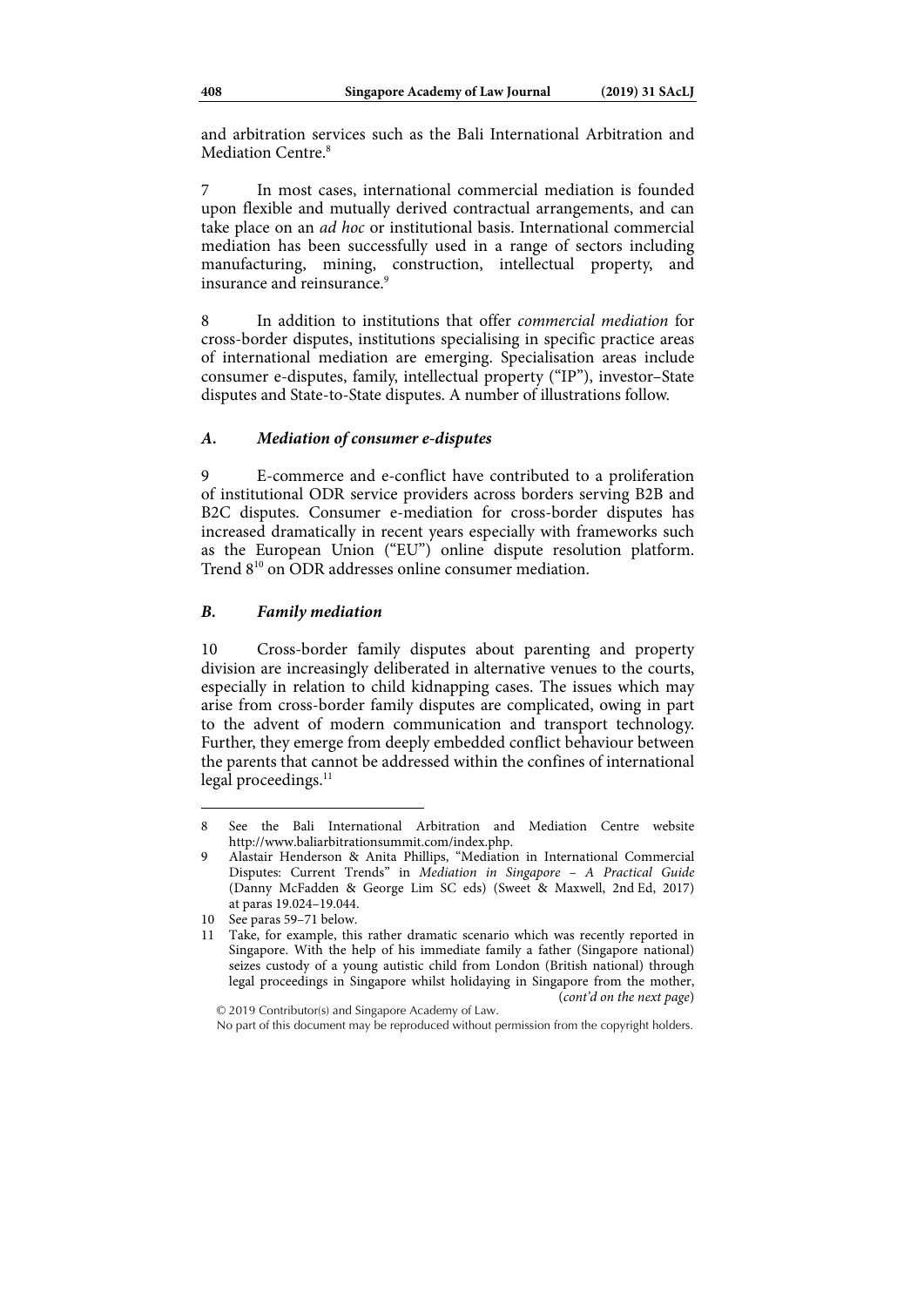11 Mediation is well suited as a dispute resolution mechanism for these and other kinds of international family disputes.<sup>12</sup> Numerous organisations have been established to support the mediation of such cross-border family disputes. They include Reunite  $(UK)$ ,<sup>13</sup> Mission d'aide à la médiation internationale pour les familles (MAMIF) (France),14 Médiation familiale binationale en Europe (MFBE) (Germany/France),<sup>15</sup> Lawyers in Europe on Parental Child Abduction,<sup>16</sup> and the International Social Service ("ISS") based in Geneva.17 At the time of writing ISS has convened a series of meetings called the Collaborative Process, the work of which has generated a set of core principles for the conduct of international family mediation. The Collaborative Process continues to work on establishing a global network of international family mediators with accompanying terms of reference and oversight bodies.<sup>18</sup>

12 In terms of cross-border regulatory instruments,<sup>19</sup> the Hague Conference on Private International Law has produced three relevant Conventions. The first is the Hague Child Protection Convention of 1996<sup>20</sup> ("1996 Hague Convention") that promotes the use of mediation

who in turn abets assistance from an international non-profit child abduction agency to enter Singapore illegally to kidnap their child: this was what happened in the case of  $TSF \nu TSE$  [2018] 2 SLR 833.

13 See the Reunite (UK) website www.reunite.org.

- 14 See the Mission d'aide à la médiation internationale pour les familles website www.enlevement-parental.justice.gouv.fr.
- 15 See the Médiation familiale binationale en Europe website www.mfbe.eu.
- 16 The Lawyers in Europe on Parental Child Abduction website may be accessed at https://www.lepca.eu.
- 17 The International Social Service website may be accessed at http://www.geneveint.ch/international-social-service-iss-0.
- 18 This is reported by Sir Matthew Thorpe in Sir Matthew Thorpe, "Mediation to Resolve Child Abduction Issues for Hague and non-Hague Convention Countries" (2018) 30 SAcLJ 575 at 584–585, paras 27–28. The work of the International Social Service seems to be tackling issues of lack of harmonisation in international family mediation highlighted by the Hague Conference on Private International Law, Feasibility Study on Cross-Border Mediation in Family Matters (General Affairs and Policy, 2007) at pp 21–28. See Hague Conference on Private International Law, Guide to Good Practice under the Hague Convention of 25 October 1980 on the Civil Aspects of International Child Abduction – Part V – Mediation (May 2011).
- 19 On the international regulatory framework for cross-border family mediation, see Christoph Paul & Sybille Kiesewetter, Cross-border Family Mediation: International Parental Child Abduction, Custody and Access Cases (Berlin: Wolfgang Metzner Verlag, 2nd Ed, 2014).
- 20 Convention of 19 October 1996 on Jurisdiction, Applicable Law, Recognition, Enforcement and Co-operation in respect of Parental Responsibility and Measures for the Protection of Children (19 October 1996; entry into force 1 January 2002).

<sup>12</sup> On cross-border family mediation see, eg, the European Code of Conduct for Mediators, Recommendation No R(98)1 on Family Mediation in Europe (Council of Europe 1998), and the European Charter for Training in Family Mediation for Separation and Divorce (1992).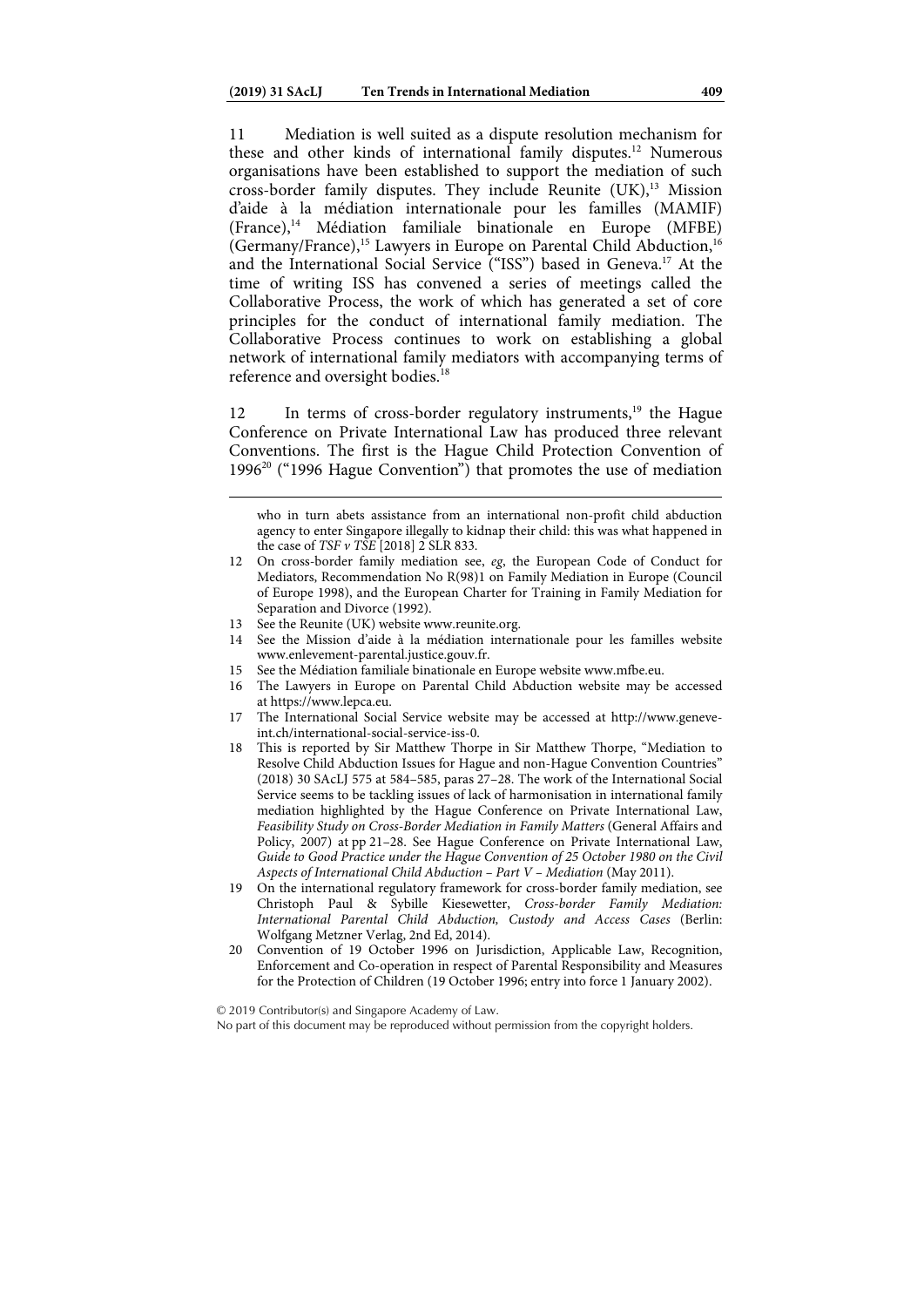with respect to matters that fall under the Convention.<sup>21</sup> The Hague Adult Protection Convention of  $2000^{22}$  is a sister convention reflecting much of the 1996 Hague Convention in the context of vulnerable adults. Finally, the Hague Child Abduction Convention of 1980<sup>23</sup> also makes provision for mediation. In addition, council regulations, directives and recommendations have been adopted that specifically relate to cross-border family mediation, reinforcing support for mediation in family disputes.<sup>24</sup>

#### *C. Intellectual property mediation*

13 In terms of intellectual property ("IP") mediation, World Intellectual Property Organization ("WIPO") and the European Union Intellectual Property Organisation are the primary institutional providers.25 Service providers for the Internet Corporation for Assigned Names and Numbers'26 Uniform Domain Name Dispute Resolution policy include the Asian Domain Name Dispute Resolution Centre,<sup>27</sup> the National Arbitration Forum<sup>28</sup> based in the US and WIPO. In Singapore,

- 24 See Council Regulation (EC) No 2201/2003 of 27 November 2003 concerning jurisdiction and the recognition and enforcement of judgments in matrimonial matters and the matters of parental responsibility; Council Directive 2002/8/EC of 27 January 2003 to improve access to justice in cross-border disputes by establishing minimum common rules relating to legal aid for such disputes; and Recommendation on Family Mediation and Equality of Sexes (Recommendation 1639 (2003)) adopted 21 June 2004, Recommendation No R(98)1 of the Committee of Ministers to Member States on Family Mediation (adopted 21 January 1998).
- 25 The World Intellectual Property Organization ("WIPO") has an Arbitration and Mediation Centre. WIPO has also been partnering with intellectual property offices worldwide to promote alternative dispute resolution schemes. WIPO has a database of over 1,500 independent WIPO arbitrators, mediators and experts. The List of Neutrals is not made public but compromises a range of highly specialised international practitioners and experts with specialised knowledge in the areas of patents, trademarks, copyright, designs or other form of intellectual property that is the subject of the dispute, and seasoned commercial dispute resolution generalists. The WIPO Neutrals webpage is available at http://www.wipo.int/amc/ en/neutrals/index.html (accessed June 2019).
- 26 Internet Corporation for Assigned Names and Numbers (ICANN) website www.icann.org.
- 27 Asian Domain Name Dispute Resolution Centre (ADNDRC) website www.adndrc.org.
- 28 National Arbitration Forum (NAF) website www.domains.adrforum.com.

<sup>21</sup> See Art 31 of the Hague Convention of 19 October 1996 on Jurisdiction, Applicable Law, Recognition, Enforcement and Co-operation in respect of Parental Responsibility and Measures for the Protection of Children (19 October 1996; entry into force 1 January 2002).

<sup>22</sup> Hague Convention of 13 January 2000 on the International Protection of Adults (1 January 2009; entry into force 1 January 2009).

<sup>23</sup> Hague Convention of 25 October 1980 on the Civil Aspects of International Child Abduction (25 October 1980; entry into force 1 December 1983).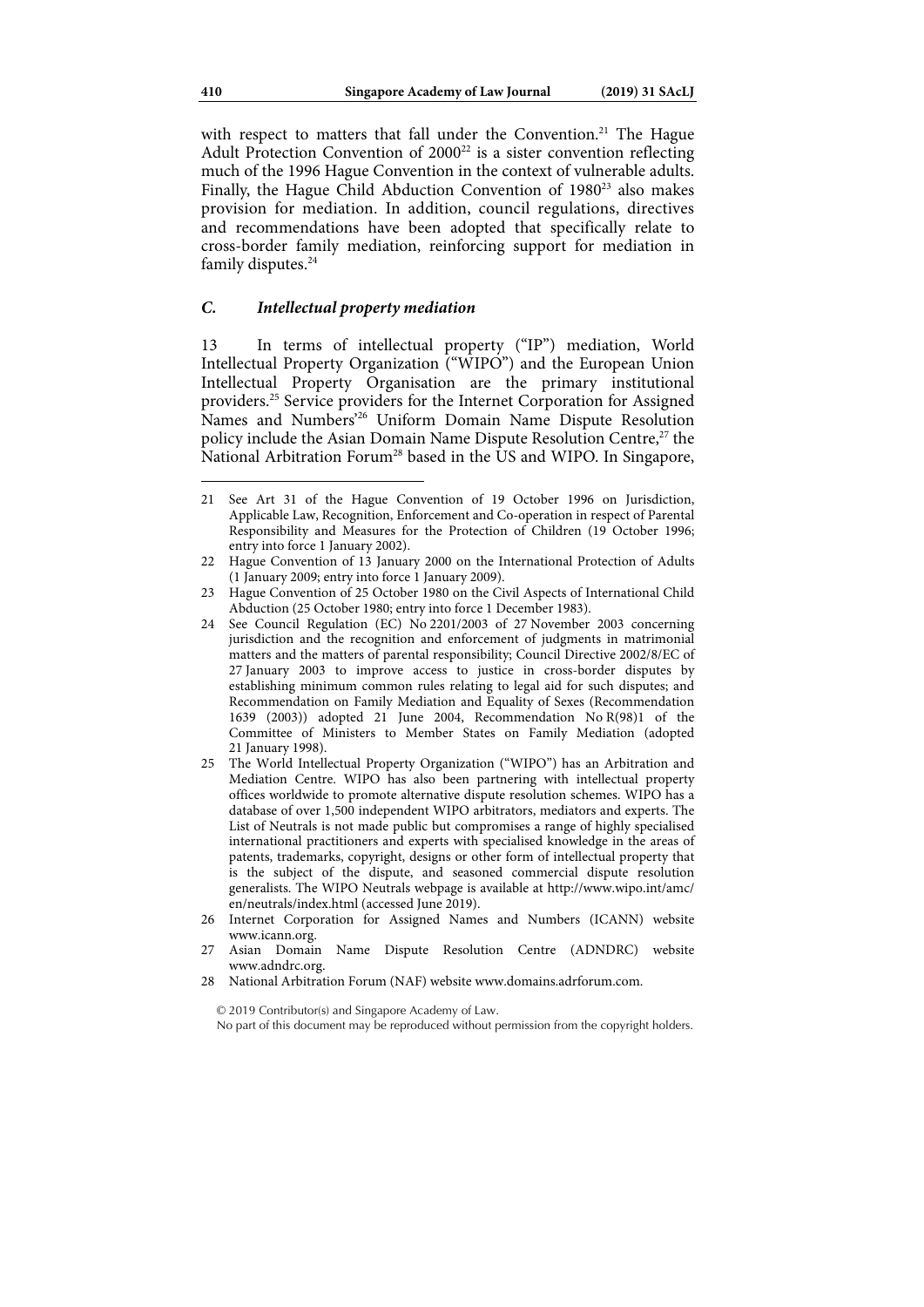the Singapore Mediation Centre also offers the Singapore Domain Name Dispute Resolution Service, by which parties are invited to consider mediation; otherwise, the dispute is resolved by an Administrative Panel pursuant to the Singapore Domain Name Dispute Resolution Policy.29 The WIPO Centre has administered more than 580 mediation and arbitration cases between 2009 and  $2017$ ;<sup>30</sup> for mediation, it boasts a settlement rate of 70%.<sup>31</sup> Further, in the US, intellectual property showed the highest growth in mediation use of any specialty area between 1997 and 2011.<sup>32</sup> From a legal perspective, the territorial nature of IP rights contrasted with the international character of disputes renders litigation and arbitration highly unpredictable and costly modes of dispute resolution.33 Further, challenges pertaining to the arbitrability of IP disputes<sup>34</sup> have increased interest in IP mediation for cross-border disputes. In international commercial relationships involving IP rights, it is common for parties to collaborate in the research and development process of novel products or technologies, or work together to exploit the fruits of their research and development process.<sup>35</sup> When conflicts emerge, issues typically involve highly technical information, access to

know-how, knowledge management, innovations and trade secrets generated from a cross-border business relationship that has broken down.36 Through mediation, creative and business-smart solutions such

<sup>29</sup> Singapore Mediation Centre, "Singapore Domain Name Dispute Resolution Service" http://www.mediation.com.sg/business-services/singapore-domain-namedispute-resolution-services/ (accessed June 2019).

<sup>30</sup> See World Intellectual Property Organization, "WIPO Caseload Summary" http://www.wipo.int/amc/en/center/caseload.html (accessed 4 November 2018). For mediation case examples, see World Intellectual Property Organization, "WIPO Mediation Case Examples" http://www.wipo.int/amc/en/mediation/caseexample.html (accessed 4 November 2018).

<sup>31</sup> See World Intellectual Property Organization, "WIPO Caseload Summary" http://www.wipo.int/amc/en/center/caseload.html (accessed 4 November 2018).

<sup>32</sup> Thomas Stipanowich & J Ryan Lamare, "Living with 'ADR': Evolving Perceptions and Use of Mediation, Arbitration and Conflict Management in Fortune 1,000 Corporations" (2014) 19(1) Harv Negot L Rev 1.

<sup>33</sup> Nick Gardner, "Mediation and Its Relevance to Intellectual Property Disputes" (2014) 9(7) Journal of Intellectual Property Law & Practice 565 at 566.

<sup>34</sup> Jacques De Werra, "Arbitrating International Intellectual Property Disputes: Time to Think beyond the Issue of (Non-)Arbitrability" (2012) Int'l Bus LJ 299 at 301; Ignacio de Castro & Panagiotis Chalkias, "Mediation and Arbitration of Intellectual Property and Technology Disputes – The Operation of the World Intellectual Property Organization Arbitration and Mediation Center" (2012) 24 SAcLJ 1059.

<sup>35</sup> Ignacio de Castro & Panagiotis Chalkias, "Mediation and Arbitration of Intellectual Property and Technology Disputes – The Operation of the World Intellectual Property Organization Arbitration and Mediation Center" (2012) 24 SAcLJ 1059.

<sup>36</sup> Nick Gardner, "Mediation and Its Relevance to Intellectual Property Disputes" (2014) 9(7) Journal of Intellectual Property Law & Practice 565 at 571.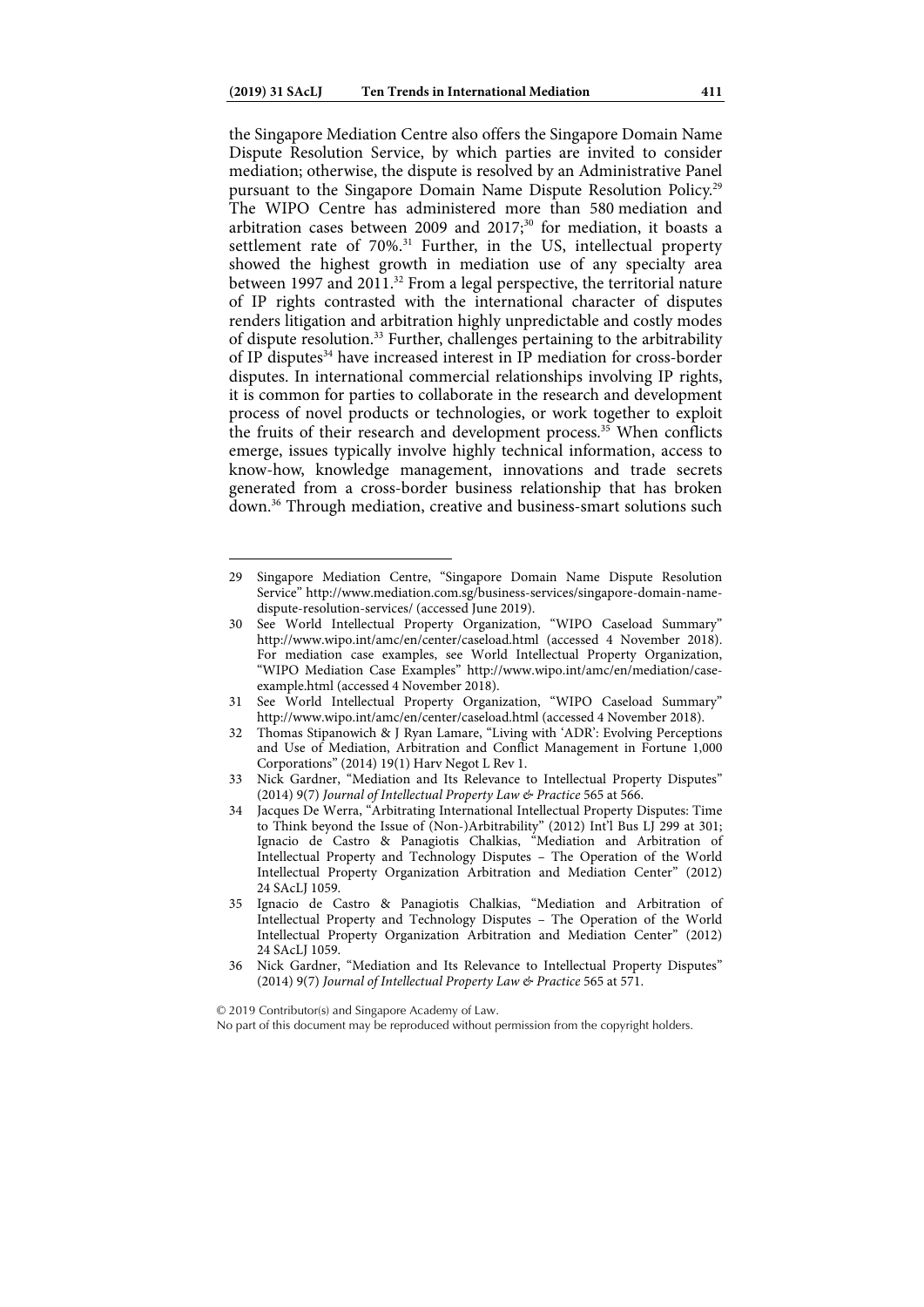as the negotiation of genuine co-existence agreements in trademark infringement cases that do not breach anti-trust laws are possible.<sup>37</sup>

### *D. Investor–State mediation*

14 Since the investor–State dispute settlement ("ISDS") regime emerged in the 1960s, changes in the environment in which the resolution of international investment-related disputes takes place have been nothing short of transformational. As indicated previously, the profile of parties has shifted, signalling a need for greater flexibility, diversity and accessibility in dispute resolution forums. Moreover, a discernible increase in dissatisfaction with investor–State arbitration has emerged, fuelled by concerns about the cost and length of proceedings, as well as the unpredictability of outcomes and problems with compliance.<sup>38</sup>

15 Against this background, the United Nations ("UN") Commission on International Trade Law ("UNCITRAL") Working Group ("WG") III has commenced deliberations on possible reforms of the ISDS system,<sup>39</sup> which include considering the role mediation can play in the multiparty, multi-interest context in which investors and states often find themselves.<sup>40</sup> Other institutionally led mediation initiatives include the International Bar Association Rules for Investor-State Mediation,<sup>41</sup> the International Centre for Settlement of Investment Disputes' proposed new set of mediation rules,<sup>42</sup> the Guide

<sup>37</sup> Mary Vitoria QC, "Mediation of Intellectual Property Disputes" (2006) 1(6) Journal of Intellectual Property Law & Practice 398 at 401.

<sup>38</sup> See Rachel L Wellhausen, "Recent Trends in Investor–State Dispute Settlement" (2016) 7 Journal of International Dispute Settlement 117 at 134.

<sup>39</sup> See, eg, United Nations Commission on International Trade Law (hereinafter "UNCITRAL"), Report of Working Group III (Investor-State Dispute Settlement Reform) on the Work of Its Thirty-fourth Session (Vienna, 27 November– 1 December 2017) (A/CN.9/930/Rev.1) (19 December 2017) Part I at p 11.

<sup>40</sup> This is particularly significant given the nature of Investor–State Dispute Settlement, which often involves constellations in which rights protected under an investment treaty collide with public policies taken in order to advance interests protected by other international legal regimes, for example, human rights treaties or treaties protecting the environment and public health. See Gus Van Harten, "Investment Treaty Arbitration, Procedural Fairness, and the Rule of Law" in International Investment Law and Comparative Public Law (Stephan W Schill ed) (Oxford University Press, 2010) Part IV, ch 20 at p 627.

Association, Mediation Committee, State Mediation Subcommittee, IBA Rules for Investor-State Mediation (4 October 2012).

<sup>42</sup> See the International Centre for Settlement of Investment Disputes website https://icsid.worldbank.org/en/amendments (accessed June 2019) and Ana Ubilava & Luke Nottage, "ICSID's New Mediation Rules: A Small but Positive Step Forward" https://icsid.worldbank.org/en/Documents/Ubilava\_Notage\_10.17. 2018.pdf (accessed June 2019).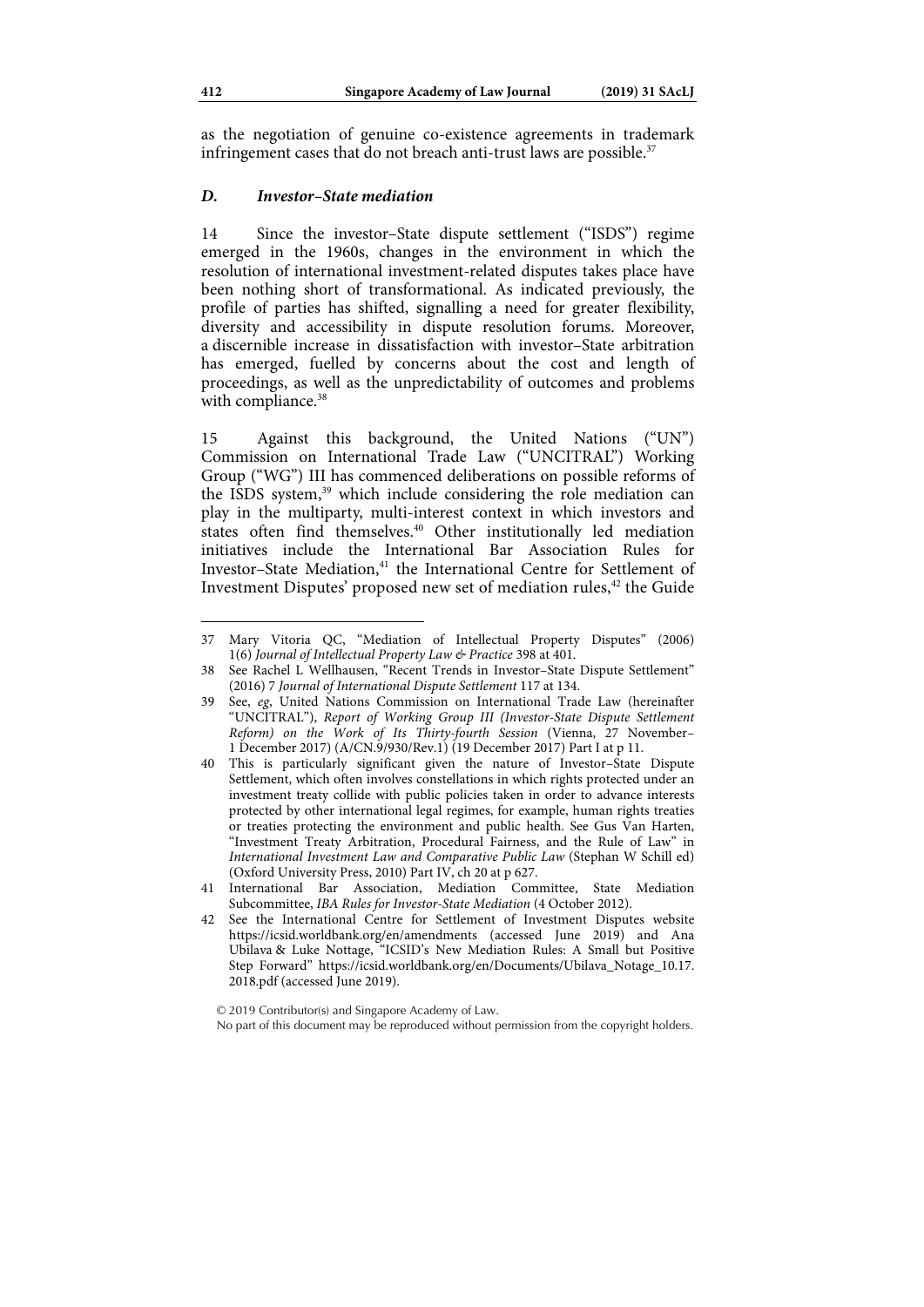on Investment Mediation endorsed by the Energy Charter Conference 201643 and the International Mediation Institute's ("IMI's") Investor– State Mediation Taskforce set up in 2013.<sup>44</sup> In addition, treaties are increasingly incorporating mediation into their dispute resolution clauses as the following examples show. The ASEAN Comprehensive Investment Agreement $45$  contains provisions for investment disputes to be resolved through litigation or arbitration<sup>46</sup> and also "encourages" prompt management of conflicts through efficient techniques such as conciliation and mediation".<sup>47</sup> The EU–Canada Comprehensive Economic and Trade Agreement<sup>48</sup> includes provisions<sup>49</sup> that encourage the use of mediation at any time<sup>50</sup> and without prejudice to parties' rights or legal positions.<sup>51</sup> The Investment Agreement of the Mainland and Hong Kong Closer Economic Partnership Arrangement includes a mediation mechanism for the settlement of investment disputes, which can be initiated by the investor. Finally, the Indonesia–Australia Comprehensive Economic Partnership Agreement<sup>52</sup> contains a dispute settlement mechanism and includes requirements for consultation and mediation<sup>53</sup>

### *E. State-to-State mediation*

16 The increasing activity in cross-border mediation is not limited to investment disputes, extending to State-to-State disputes. In the Asia-Pacific region, there is interest in the creation of a new permanent dispute settlement mechanism of the Asia-Pacific Regional Mediation Organisation for the mediated resolution of State-to-State disputes in

1

48 30 October 2016.

© 2019 Contributor(s) and Singapore Academy of Law.

<sup>43</sup> See Energy Charter Secretariat, "Decision of the Energy Charter Conference" (CCDEC 2016, 12 INV) (19 July 2016).

<sup>44</sup> International Mediation Institute, Investor-State Mediation Taskforce, Response to the European Commission Public Consultation on a Multilateral Reform of Investment Dispute Resolution (15 March 2017).

<sup>45 26</sup> February 2009.

<sup>46</sup> See ASEAN Comprehensive Investment Agreement (26 February 2009) Section B.

<sup>47</sup> ASEAN, ASEAN Comprehensive Investment Agreement: A Guidebook for Business and Investors (March 2013) at p 23.

<sup>49</sup> EU–Canada Comprehensive Economic and Trade Agreement (30 October 2016) Art 8.20.

<sup>50</sup> EU–Canada Comprehensive Economic and Trade Agreement (30 October 2016) Art 8.20(1).

<sup>51</sup> EU–Canada Comprehensive Economic and Trade Agreement (30 October 2016) Art 8.20(2).

<sup>52 4</sup> March 2019. See Kevin Elbert, "The Indonesia-Australia Comprehensive Economic Partnership Agreement: The Good, the Not-So-Good and the In-Between" Kluwer Arbitration Blog (27 April 2019).

<sup>53</sup> See Indonesia–Australia Comprehensive Economic Partnership Agreement (4 March 2019) ch 20 (Consultations and Dispute Settlement).

No part of this document may be reproduced without permission from the copyright holders.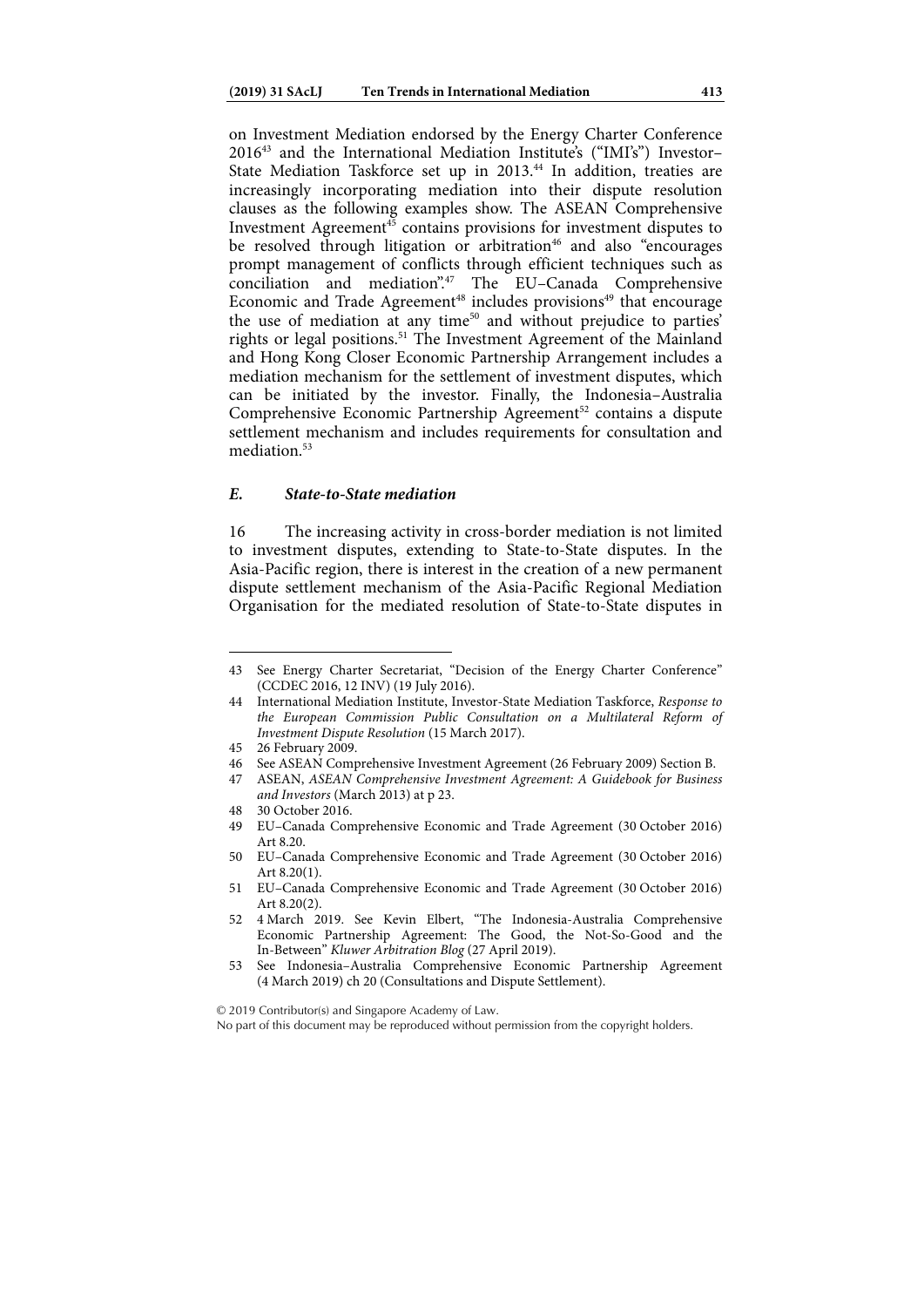the region.54 This proposal may gain further traction given the successful conciliation (conducted under the auspices of the Permanent Court of Arbitration) between Australia and Timor-Leste in relation to their long-running and bitter maritime boundary dispute over the Timor Sea.55 The conciliation process concluded in September 2017 with an agreement between the two countries, thereby demonstrating the power of consensual dispute management in relation to State-to-State disputes.<sup>56</sup>

#### **IV. Trend 3: International legal framework for mediation**

17 The gradual and steady growth of international mediation practice and its institutionalisation has been accompanied by calls for a more robust legal framework to support mediation of cross-border disputes. International rules that regulate mediation for commercial disputes (or conciliation, as it was often referred to last century) are not new. To illustrate, the UNCITRAL introduced conciliation rules in 1980.57 After the turn of the 21st century, a wave of international mediation instruments emerged, the most significant of which are the EU Mediation Directive on Civil and Commercial Aspects of Mediation (2008)58 ("EU Directive on Mediation"), the UN Convention on International Settlement Agreements Resulting from Mediation<sup>59</sup> ("Singapore Convention") and the UNCITRAL Model Law on International Commercial Mediation (2018).<sup>60</sup> Each of these legal instruments will be outlined, beginning with the EU Directive on Mediation.

18 First, the EU Directive on Mediation establishes a regulatory framework within which EU member states are required to address the

 $\overline{a}$ 

© 2019 Contributor(s) and Singapore Academy of Law.

No part of this document may be reproduced without permission from the copyright holders.

<sup>54</sup> Chang-fa Lo et al, "Concept Paper on the Creation of a Permanent 'Asia-Pacific Regional Mediation Organisation' for State-to-State (Economy-to-Economy) Disputes" (2017) 10(2) Contemp Asia Arb J 321.

<sup>55</sup> Ben Doherty, "Australia and Timor-Leste to Negotiate Permanent Maritime Boundary" The Guardian (9 January 2017).

<sup>56</sup> Paul Karp, "Australia and Timor-Leste Strike Deal on Maritime Boundary Dispute" The Guardian (3 September 2017).

<sup>57</sup> UNCITRAL Conciliation Rules GA Res 35/52, adopted at the United Nations General Assembly, 35th Session (23 July 1980).

<sup>58</sup> Directive 2008/52/EC of the European Parliament and of the Council of 21 May 2008 on certain aspects of mediation in civil and commercial matters (hereinafter "EU Directive on Mediation").

<sup>59</sup> GA Res 73/198, adopted at the United Nations General Assembly, 73rd Session (20 December 2018).

<sup>60</sup> Model Law on International Commercial Mediation and International Settlement Agreements Resulting from Mediation GA Res 73/199, adopted at the United Nations General Assembly, 73rd Session (20 December 2018).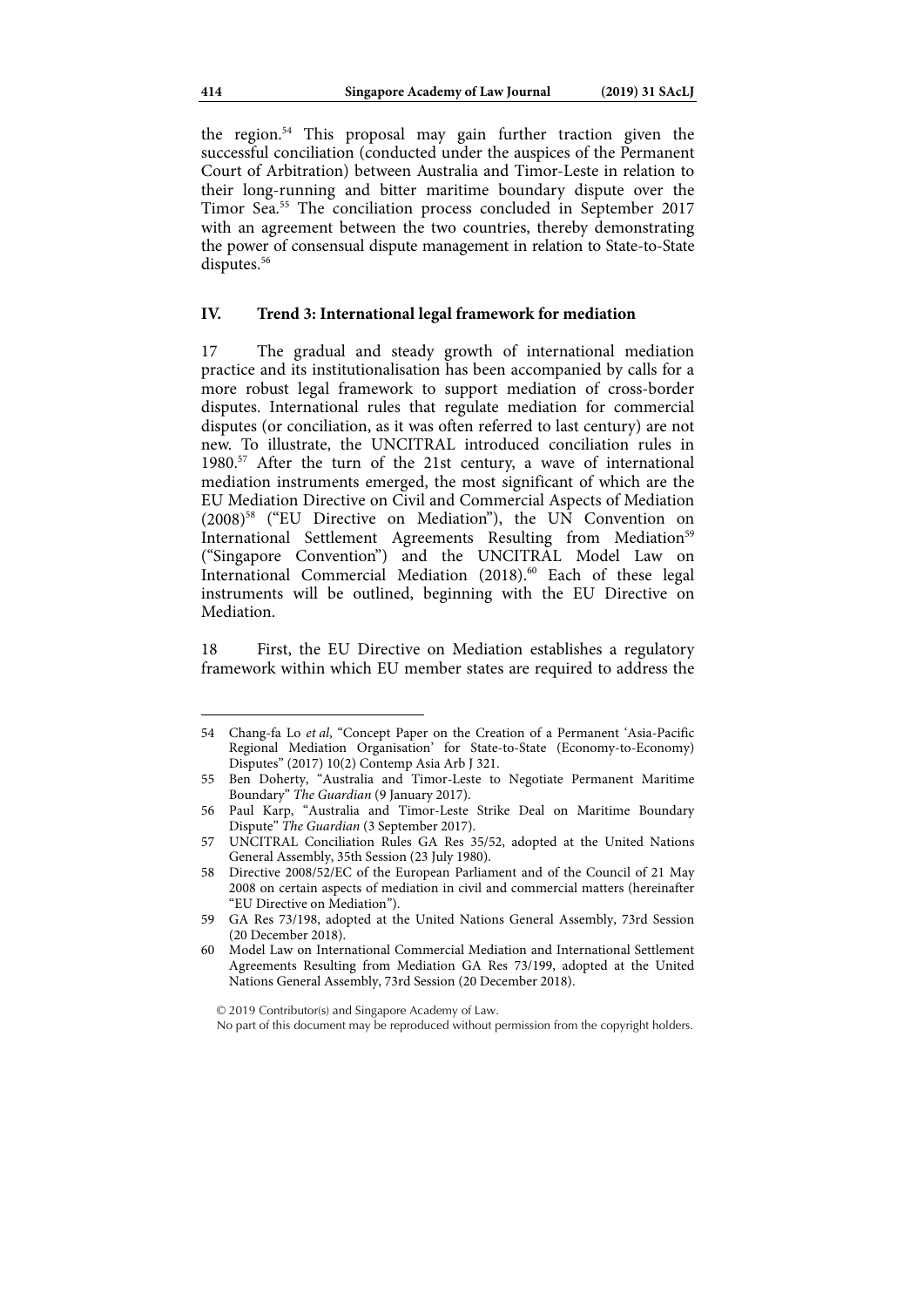following aspects of cross-border civil and commercial mediation law throughout the EU region.

- (a) triggering mechanisms for mediation; $61$
- (b) quality of mediators and mediation processes; $62$
- (c) operation of limitation periods during mediation; $63$

(d) status of international mediated settlement agreements ("iMSAs") within the  $EU; ^{64}$  and

(e) admissibility of mediation evidence in subsequent judicial proceedings.<sup>65</sup>

While the Directive requires regulation of these aspects of cross-border mediation within the EU, it does not require the relevant laws to be uniform among EU member states. The aim of the Directive is to promote harmonisation without compromising the diversity of mediation practice. Consequently, variations in national rules may, and do, emerge within the framework of the Directive. For example, while the Directive does address enforcement of iMSAs within the EU, it does not establish a uniform mechanism for expedited enforcement.

19 Next, we turn to the Singapore Convention, which was adopted by the UN General Assembly in 2018.<sup>66</sup> While the Convention is analysed in detail in other contributions to this journal,  $67$  it is useful to make a number of comments here. The Singapore Convention is the first UN multilateral treaty focused on mediation. It seeks to address a major critique of the international mediation system, namely the

<sup>61</sup> EU Directive on Mediation Art 5.

<sup>62</sup> EU Directive on Mediation Art 4.

<sup>63</sup> EU Directive on Mediation Art 8.

<sup>64</sup> EU Directive on Mediation Art 6.

<sup>65</sup> EU Directive on Mediation Art 7.

<sup>66</sup> United Nations General Assembly, Resolution Adopted by the General Assembly on 20 December 2019 (A/RES/73/198) (11 January 2019). See United Nations Information Service, "General Assembly Adopts the United Nations Convention on International Settlement Agreements Resulting from Mediation", press release (UNIS/L/271) (21 December 2018) <http://www.unis.unvienna.org/unis/en/ pressrels/2018/unisl271.html> (accessed 12 January 2019).

<sup>67</sup> See, eg, Natalie Morris-Sharma, "Constructing the Convention on Mediation: The Chairperson's Perspective" (2019) 31 SAcLJ 487; Khory McCormick & Sharon Ong, "Through the Looking Glass: An Insider's Perspective into the Making of the Singapore Convention on Mediation" (2019) 31 SAcLJ 520; and Shouyu Chong & Felix Steffek, "Enforcement of International Settlement Agreements Resulting from Mediation under the Singapore Convention: Private International Law Issues in Perspective" (2019) 31 SAcLJ 448.

No part of this document may be reproduced without permission from the copyright holders.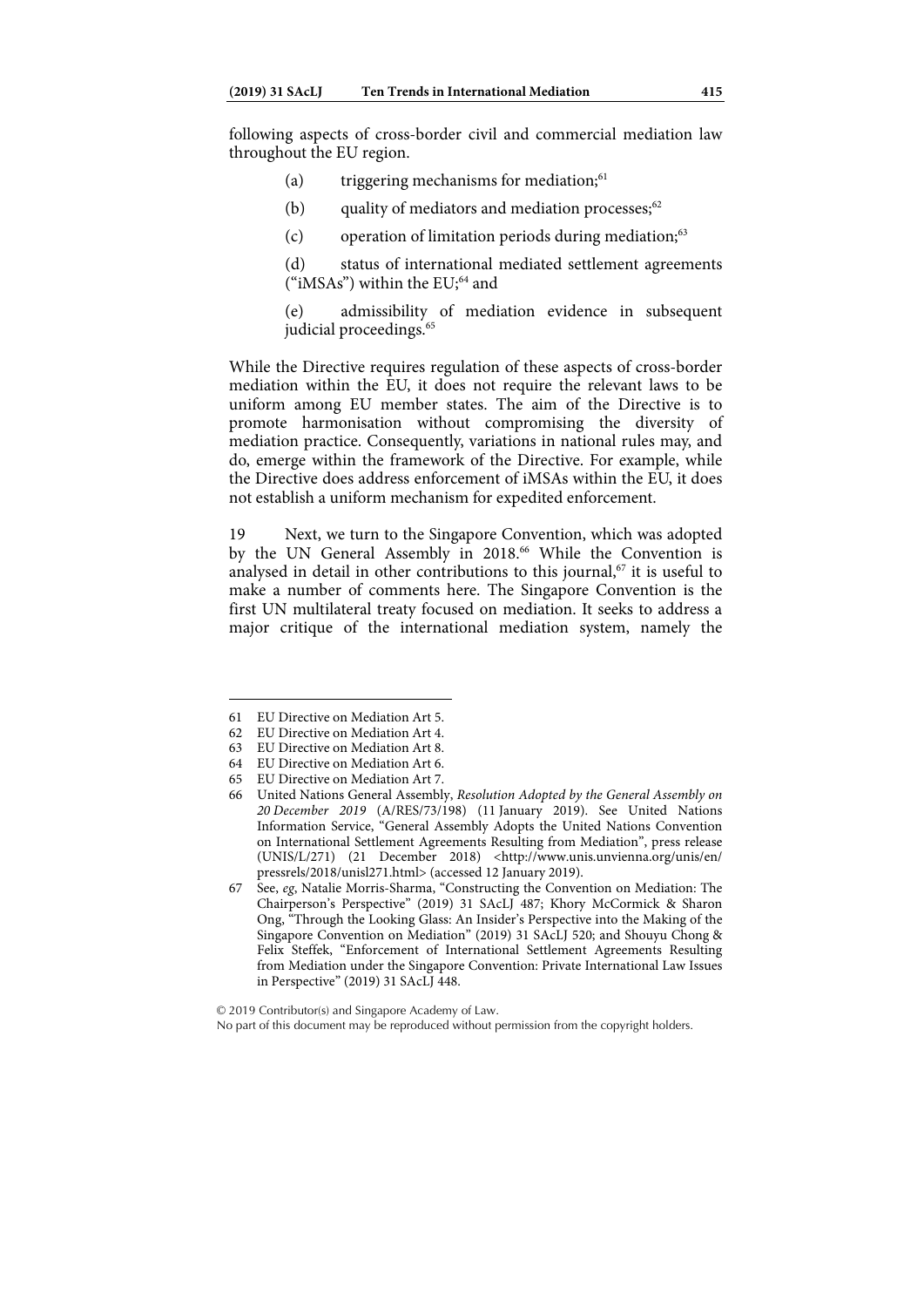absence of an expedited enforcement system for iMSAs.<sup>68</sup> Absent circumstances in which iMSAs may be endorsed as consent arbitral awards<sup>69</sup> or court orders<sup>70</sup> – and consequently have access to international recognition and enforcement systems for foreign arbitral awards<sup>71</sup> and court judgments<sup>72</sup> respectively – iMSAs may face significant enforcement delays and legal obstacles in foreign jurisdictions.<sup>73</sup>

20 The Singapore Convention aims to change this situation by effectively elevating iMSAs to a sui generis instrument recognised by international law.74 The Convention establishes a minimalist and efficient framework for the recognition and enforcement of iMSAs internationally. It does this by offering to parties of iMSAs that fall within its scope the possibility to proceed to a relevant court of a State to seek relief.75 The party seeking relief will file an application before that court and submit as evidence the iMSA containing parties' signatures and an attestation by the mediator or mediation institution that the

75 See Arts 1 and 3 of the Singapore Convention on Mediation.

<sup>68</sup> Stacie Strong, "Realizing Rationality: An Empirical Assessment of International Commercial Mediation" (2016) 74(4) Wash & Lee L Rev 1973 at 2014; see also Jacqueline Nolan-Haley, "Mediation: The 'New Arbitration'" (2012) 17 Harv Negot L Rev 61 at 88–89.

<sup>69</sup> See Gary Born, International Commercial Arbitration (Wolters Kluwer, 2nd Ed, 2014) at pp 3021–3027 and see Art 30 of the UNCITRAL Model Law on International Commercial Arbitration (A/40/17, Annex I; A/61/17, Annex I) (21 June 1985; amended 7 July 2006).

<sup>70</sup> Consider the Singapore Mediation Act 2017 (Act 1 of 2017); and the following commentary in Dorcas Quek Anderson, "A Coming of Age for Mediation in Singapore? Mediation Act 2016" (2017) 29 SAcLJ 275.

<sup>71</sup> Convention on the Recognition and Enforcement of Foreign Arbitral Awards (330 UNTS 3) (10 June 1958; entry into force 7 June 1959).

<sup>72</sup> Consider, for instance, enforceability of judicial settlements or transactions judiciaires under Art 12 of the Hague Convention of 30 June 2005 on Choice of Court Agreements (30 June 2005; entry into force 1 October 2015) ("2005 Hague Convention"). Of course, one has to bear in mind that in order for such a judicial settlement to be enforceable under the 2005 Hague Convention, there must be a relevant written choice of court agreement in the settlement agreement document, and that the subject matter of the settlement agreement must fall outside of the Art 2 exclusions from that Convention's scope.

<sup>73</sup> See James R Coben & Peter N Thompson, "Disputing Irony: A Systematic Look at Litigation about Mediation" (2006) 11 Harv Negot L Rev 43 at 47–48 and James R Coben & Peter N Thompson, "Mediation Litigation Trends: 1999–2007" (2007) 1 World Arbitration & Mediation Review 395.

<sup>74</sup> On the Convention on International Settlement Agreements Resulting from Mediation GA Res 73/198, adopted at the United Nations General Assembly, 73rd Session (20 December 2018) (hereinafter "Singapore Convention on Mediation"), see generally Nadja Alexander & Shouyu Chong, The Singapore Convention on Mediation: A Commentary (Alphen aan den Rijn: Wolters Kluwer, 2019). The summary of the Singapore Convention on Mediation is adapted from the introduction of this work.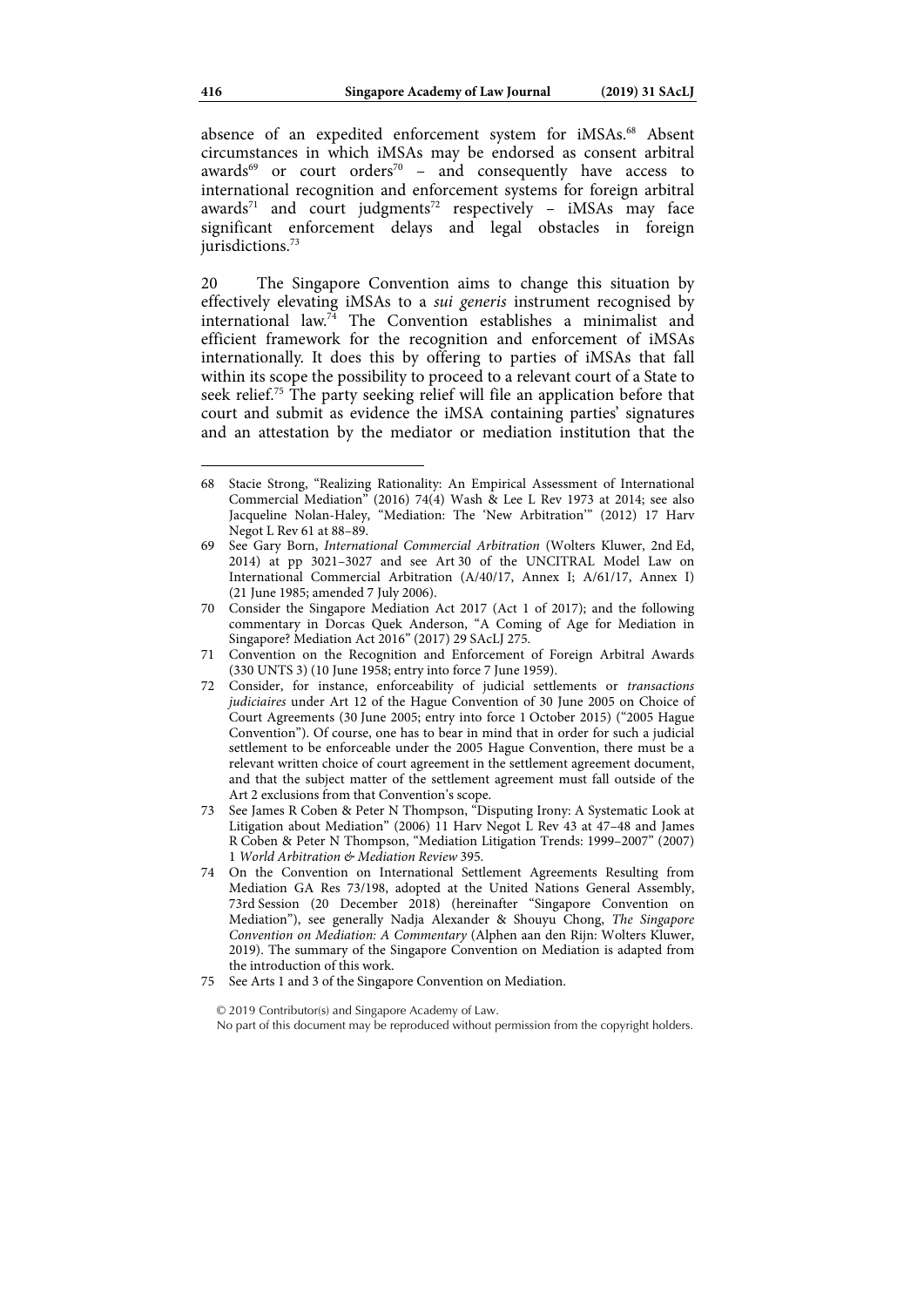settlement resulted from mediation.<sup>76</sup> Provided the iMSA does not fall foul of any of the grounds for refusal defined in Art 5 of the Singapore Convention, it will be directly enforced. Alternatively, issues resolved and contained in the iMSA may be administered as a complete defence to the commencement of litigation or arbitral proceedings where parties seek to contest issues already resolved and contained in the iMSA. Key to the direct enforcement method is that there is no requirement for an iMSA to undergo a review process at the place where it was concluded (the State of origin). In other words, there is no "seat" of mediation in the sense that there is a "seat" of arbitration. Court review in terms of the Convention only occurs in the State of enforcement.

21 The Convention explicitly excludes iMSAs which may be otherwise enforceable as an arbitral award or a court judgment or order.77 Therefore, the Convention's primary purpose is to fill the enforceability gap by facilitating the expedited enforcement of iMSAs when regulatory regimes such as the New York Convention, the Hague Convention on Choice of Court Agreements<sup>78</sup> and other cross-border enforcement arrangements do not apply.<sup>79</sup> Beyond being an instrument to facilitate enforcement of iMSAs, however, the deeper intention behind the Singapore Convention is to provide a regulatory foundation

 $\overline{a}$ 

No part of this document may be reproduced without permission from the copyright holders.

<sup>76</sup> See Art 4 of the Singapore Convention on Mediation. Article 4 further provides that other forms of suitable evidence may be submitted in the absence of the mediator's signature on the international mediated settlement agreement or an attestation by the mediator or mediation institution that the settlement agreement resulted from mediation: see commentary to Art 4.

<sup>77</sup> Singapore Convention on Mediation Art 1(3). For an example of international mediated settlement agreements that may be enforceable as a court judgement, see s 12 of the Singapore Mediation Act 2017 (Act 1 of 2017).

<sup>78</sup> Consider the enforceability of judicial settlements or transactions judiciaires under Art 12 of the Hague Convention of 30 June 2005 on Choice of Court Agreements (30 June 2005; entry into force 1 October 2015).

<sup>79</sup> Nadja Alexander & Shouyu Chong, "The New UN Convention on Mediation (aka the 'Singapore Convention') – Why It's Important for Hong Kong" (2019) Hong Kong Lawyer 26 at 28. In context of judgments it is also useful to note the Standing International Forum of Commercial Courts ("SIFOCC") consensus on a multilateral memorandum of understanding to enforce judgments – likely to include international mediated settlement agreements endorsed as court orders – of commercial courts across a wide range of jurisdictions: see the SIFOCC website https://www.sifocc.org/about-us/ (accessed 1 February 2019). Additionally, the applicability of the Singapore Convention must also be de-conflicted with the forthcoming Draft Convention of the Special Commission on the Recognition and Enforcement of Foreign Judgments, which is at the moment of publication of this article currently in its drafting stages under the purview of the Hague Conference on Private International Law: see Francisco J Garcimartín Alférez & Geneviève Saumier, Fourth Meeting of the Special Commission on the Recognition and Enforcement of Foreign Judgments 24–29 May 2018, Judgments Convention: Revised Preliminary Explanatory Report (May 2018).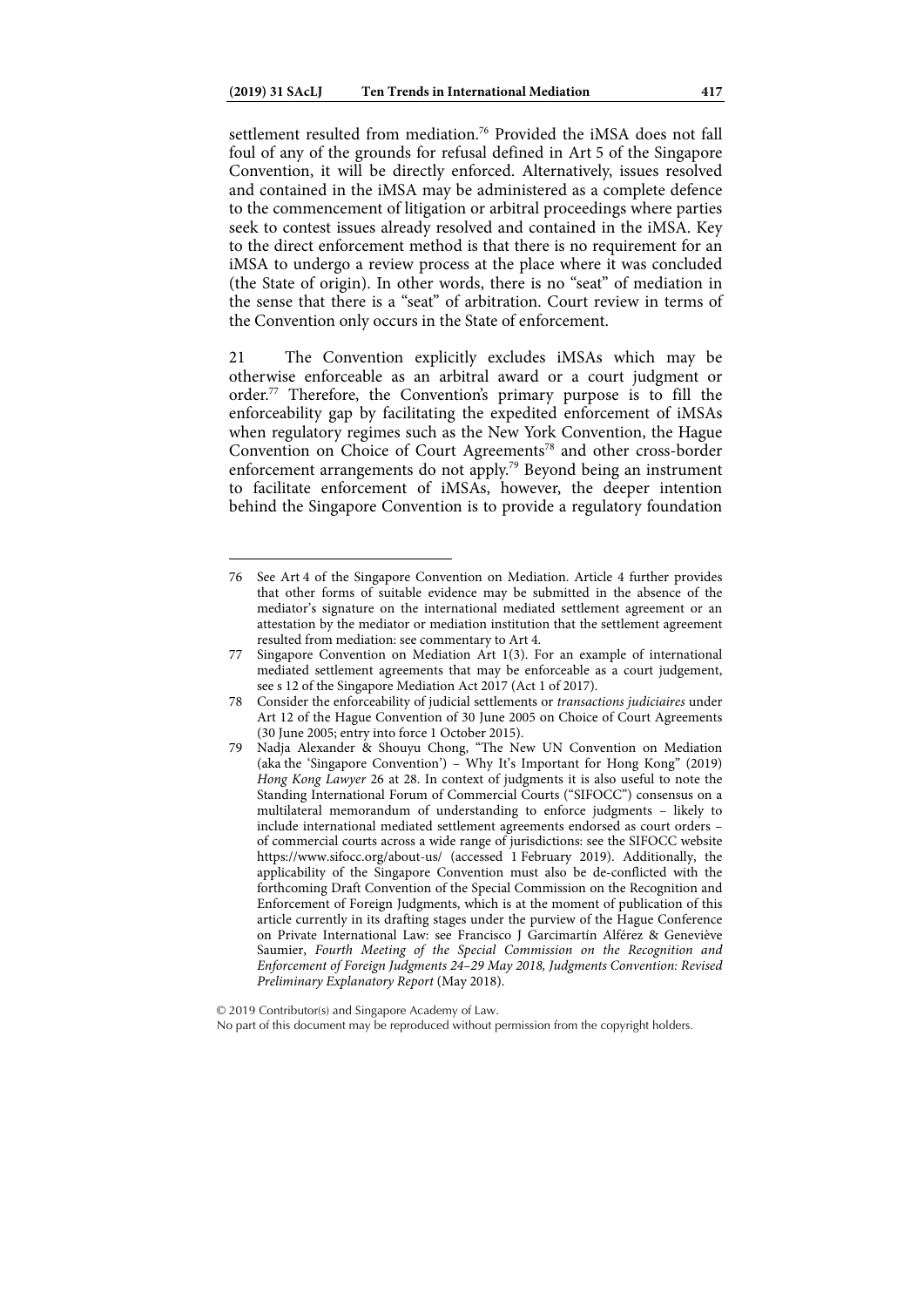to support the further development of mediation as a standalone dispute resolution mechanism in cross-border settings.<sup>80</sup>

22 Finally, the UNCITRAL Model Law on International Commercial Mediation amends the Model Law on International Commercial Conciliation of 2002.<sup>81</sup> Unlike the Singapore Convention, the Model Law on Mediation is not a treaty and cannot bind states directly. Rather, UNCITRAL model laws offer member and non-member states a regulatory model for adoption – with or without variation – into their domestic legislation. Notably, the Model Law was amended at the same time the Singapore Convention was drafted and finalised. For the first time in the history of UNCITRAL a working group developed two legal instruments in parallel, thereby giving states a choice to sign on to the Convention with its associated treaty obligations or alternatively to adopt Model Law provisions. Whereas the Singapore Convention focuses on the recognition and enforcement of iMSAs, the Model Law offers a regulatory template for states seeking to enact a comprehensive regulatory system for mediation.

23 The previous Model Law on Conciliation had been adopted in approximately 33 jurisdictions (including a number of states in the  $\overline{US}$ ).<sup>82</sup> It offered a wide definition of conciliation consistent with that of the Singapore Convention, which included facilitative and advisory dispute resolution processes.<sup>83</sup> It addressed procedural mediation matters such as commencement<sup>84</sup> and termination of mediation,<sup>85</sup> and appointment of mediators;<sup>86</sup> it also contained provisions on rights and obligations of participants in mediation including the mediator such as  $confidentiality<sup>87</sup>$  admissibility of mediation evidence,<sup>88</sup> parallel

- 84 Model Law on Conciliation Art 4.
- 85 Model Law on Conciliation Art 11.
- 86 Model Law on Conciliation Art 5.
- 87 Model Law on Conciliation Arts 8 and 9.
- 88 Model Law on Conciliation Art 10.

<sup>80</sup> Nadja Alexander & Shouyu Chong, "An Introduction to the Singapore Convention on Mediation – Perspectives from Singapore" (2018) 22(4) Nederlands-Vlaams tijdschrisft voor Mediation en conflictmanagement 37 at 38. On regulatory robustness of mediation practice and law, see generally Nadja Alexander, "Introducing Regulatory Robustness Ratings for Mediation Regimes in the EU" in EU Mediation Law Handbook – Regulatory Robustness Ratings for Mediation Regimes (Nadja Alexander et al eds) (Wolters Kluwer, 2017).

<sup>81</sup> GA Res 57/18, adopted at the United Nations General Assembly, 57th Session (19 November 2002).

<sup>82</sup> UNCITRAL, "Status: UNCITRAL Model Law on International Commercial Conciliation (2002)" <http://www.uncitral.org/uncitral/en/uncitral\_texts/arbitration/ 2002Model\_conciliation\_status.html> (accessed June 2019).

<sup>83</sup> Model Law on International Commercial Conciliation GA Res 57/18, adopted at the United Nations General Assembly, 57th Session (19 November 2002) (hereinafter "Model Law on Conciliation") Art 1(3).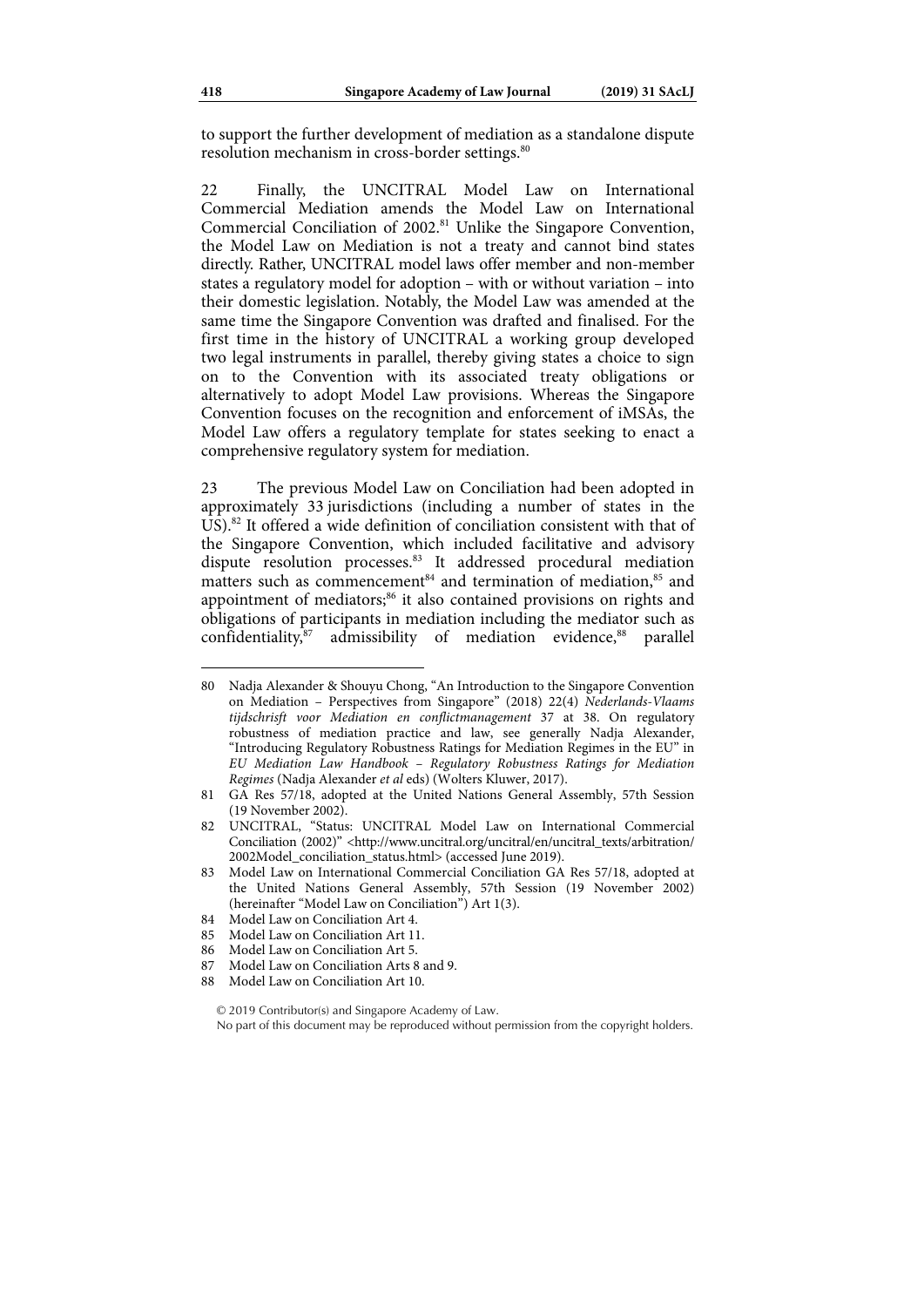proceedings, $89$  impact of mediation on litigation limitation periods, $90$ mediator impartiality<sup>91</sup> and the limitations on mediators acting as arbitrators and legal counsel in relation to the same matter.<sup>92</sup> Significantly, it addressed the issue of enforceability of iMSAs<sup>93</sup> but fell short of identifying a uniform or harmonised system for recognition and enforcement; rather, the Model Law on Conciliation left it open to states to insert their own enforcement mechanism when adopting the Model Law.

24 The amendments to the Model Law on Conciliation focused on inserting provisions on the enforceability of iMSAs that corresponded to the provisions in the Singapore Convention with a view to ensuring the compatibility of the two instruments. In addition, the Working Group II drafters changed the nomenclature from "conciliation" to "mediation" to reflect international developments in the field. Apart from these changes, the terms of the original Model Law on Conciliation remain largely unaltered.

25 In addition to these three significant legal instruments, there are numerous others that contribute to the rapidly developing international law of mediation in specific practice areas such as family disputes,  $94$  consumer dispute resolution<sup>95</sup> and online dispute resolution.<sup>96</sup>

<sup>89</sup> Model Law on Conciliation Art 13.

<sup>90</sup> Model Law on Conciliation optional Art X.

<sup>91</sup> Model Law on Conciliation Art 6(3).

<sup>92</sup> Model Law on Conciliation Art 12.

<sup>93</sup> Model Law on Conciliation Art 14.

<sup>94</sup> The Hague Conference on Private International Law has produced three relevant Conventions. The first is the Convention of 19 October 1996 on Jurisdiction, Applicable Law, Recognition, Enforcement and Co-operation in Respect of Parental Responsibility and Measures for the Protection of Children (19 October 1996; entry into force 1 January 2002) ("Hague Convention 1996"), which promotes the use of mediation with respect to matters that fall under the Convention (Art 31). The Convention of 13 January 2000 on the International Protection of Adults (13 January 2000; entry into force 1 January 2009) is a sister convention reflecting much of the Hague Convention 1996 in the context of vulnerable adults. Finally, the Convention of 25 October 1980 on the Civil Aspects of International Child Abduction (25 October 1980; entry into force 1 December 1983) also makes provision for mediation. In the European Union, council regulations, directives, and recommendations have been adopted that specifically relate to cross-border family mediation, reinforcing support for mediation in family disputes.

<sup>95</sup> Directive 2013/11/EU of the European Parliament and of the Council of 21 May 2013 on alternative dispute resolution for consumer disputes and amending Regulation (EC) No 2006/2004 and Directive 2009/22/EC (Directive on consumer ADR).

<sup>96</sup> Consider Regulation (EU) No 524/2013 of the European Parliament and of the Council of 21 May 2013 on online dispute resolution for consumer disputes and amending Regulation (EC) No 2006/2004 and Directive 2009/22/EC (Regulation (cont'd on the next page)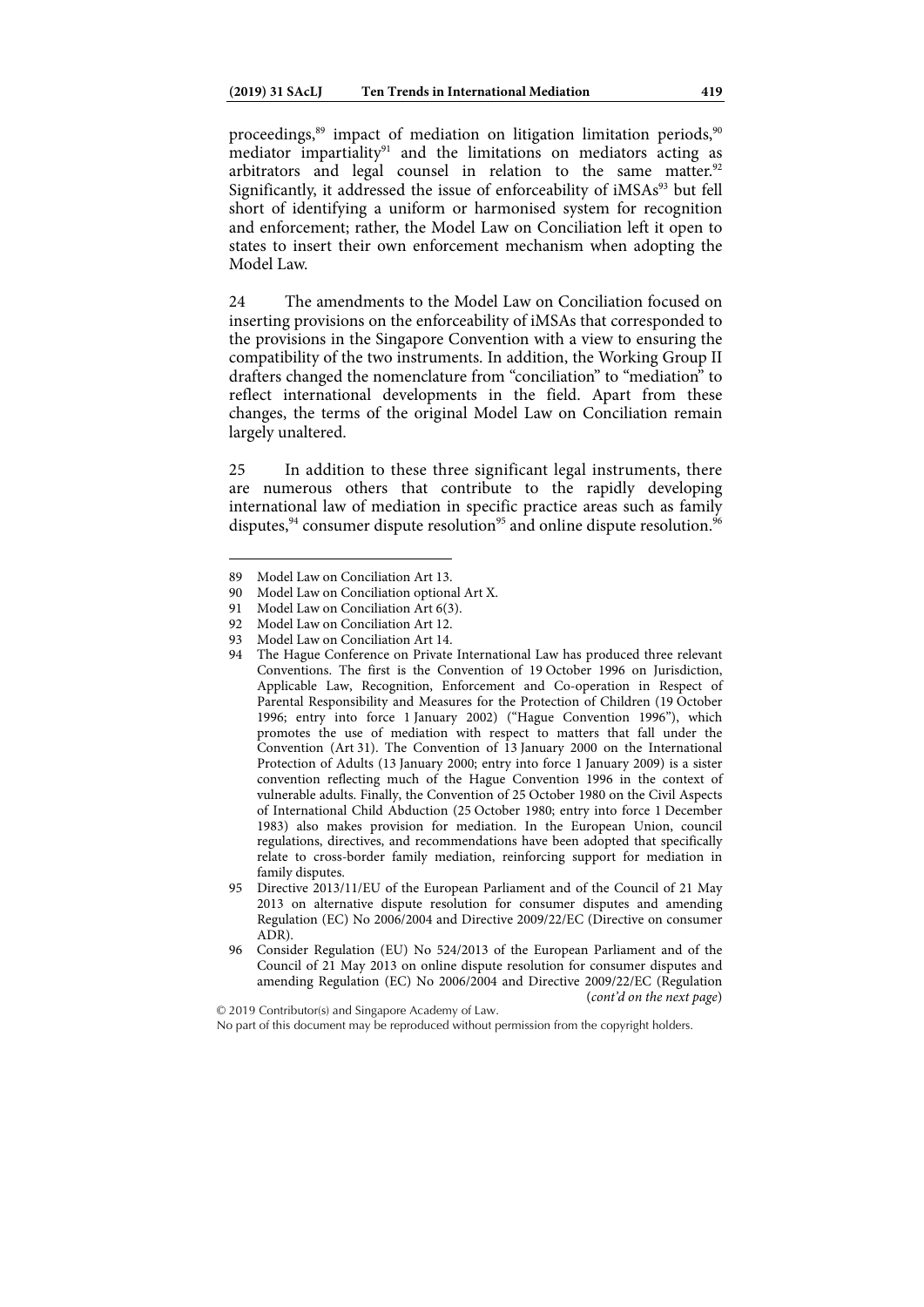As indicated in Trend 2, bilateral investment treaties increasingly include mediation as part of their dispute settlement provisions. $\frac{97}{12}$  Such extensive regulatory activity signals shifting preferences in international dispute resolution.

### **V. Trend 4: Professionalisation of mediators**

26 In most countries, professionalisation of the mediation field began in the 1980s or 1990s with institutional schemes to credential mediators.98 These schemes are typically offered by dispute resolution organisations and professional bodies such as law associations, and local courts. Since 2000 there has been a significant growth in national mediator credentialling schemes around the world; these may be legislative (for example, in Austria), industry-based (for example, in Australia and Hong Kong) or a combination of both (for example, in Germany and Singapore).<sup>99</sup> Generally, national mediator credentialling schemes set uniform standards, assessment protocols and continuing training requirements for the formal recognition of professional mediators in that jurisdiction.

27 International mediation service providers place mediators from diverse countries on their panels. In doing so they effectively recognise a variety of national and institutional mediator credentials and, in some cases, professional standards. Parallel to this development, the past

on consumer ODR). Also consider that at the time of writing, the Asia-Pacific Economic Cooperation ("APEC") is piloting a project to advance a governance structure and procedural rules to aid the growth of cross-border online dispute resolution of business-to-business disputes which involve APEC-member states: for more details, see "Annex A: APEC Cross-border e-Commerce Facilitation Framework", Meeting Papers from the 2017 APEC Annual Ministerial Meeting https://apec.org/Meeting-Papers/Annual-Ministerial-Meetings/2017/2017\_amm/ Annex-A (accessed 4 November 2018).

<sup>97</sup> See, for example, the Mediation Mechanism for Settlement of Investment Disputes under Arts 19 and 20 of the Investment Agreement of the Mainland and Hong Kong Closer Economic Partnership Arrangement, and other examples offered in the discussion of investor–State mediation in Trend 2 at paras 14–15 above.

<sup>98</sup> The terms "credentialling", "certification" and "accreditation" are used variously in the professional mediation community.

<sup>99</sup> On national mediator accreditation systems in Europe, see EU Mediation Law Handbook – Regulatory Robustness Ratings for Mediation Regimes (Nadja Alexander, Sabine Walsh & Martin Svatos eds) (Wolters Kluwer, 2017). In Australia, Hong Kong and Singapore, the accreditation of mediators is primarily regulated by soft law in the form of industry regulation. See the websites of the relevant accreditation bodies that promote the regulatory frameworks within the professional mediation community: in Australia, see www.msb.org.au; in Hong Kong, see www.hkmaal.org.hk; in Singapore, see www.simi.org.sg.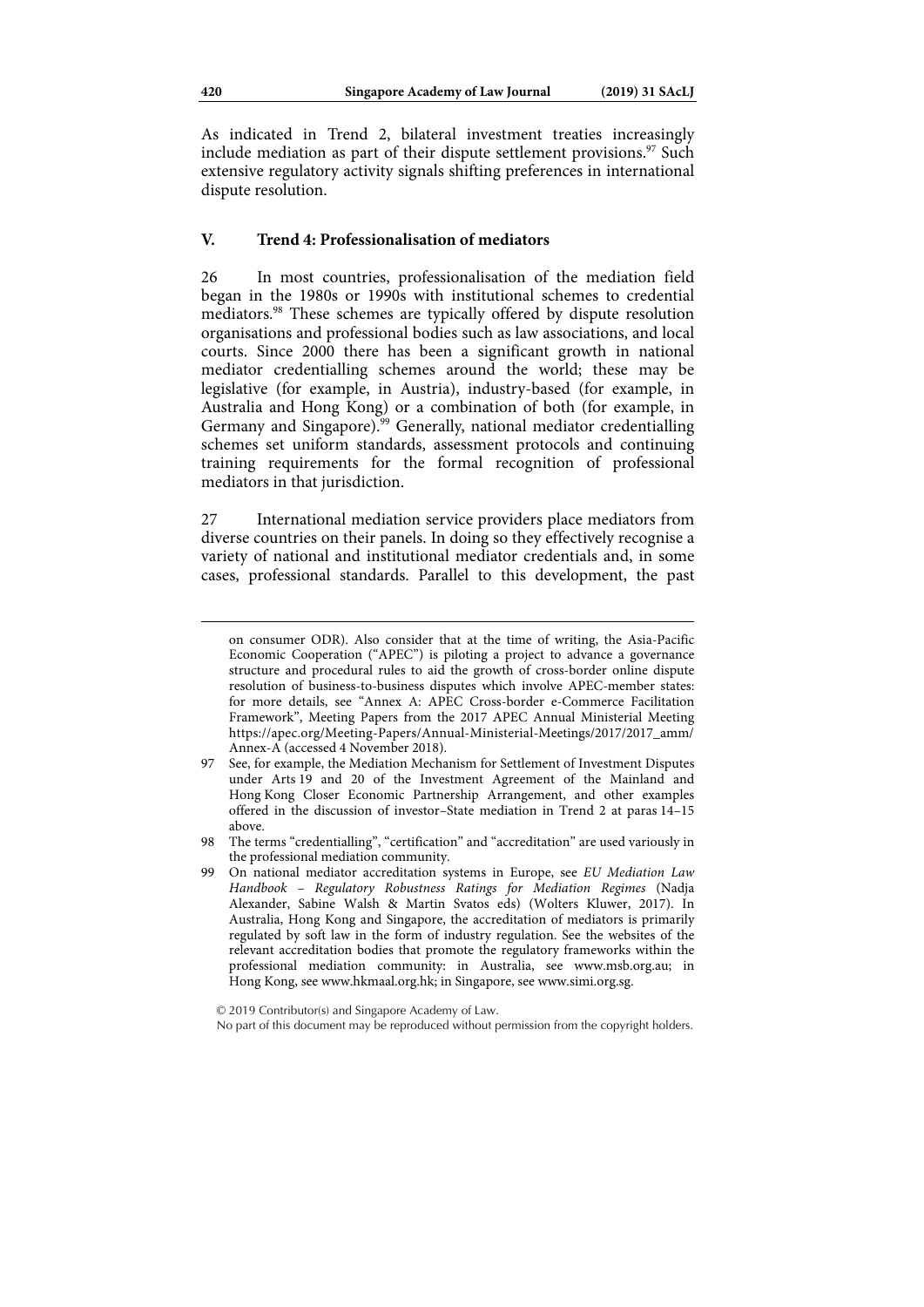decade has seen initiatives to enhance professionalisation of mediators move beyond the national level to the international.

28 Business leaders such as Deborah Masucci, former Head of the American International Group Inc's Employment Dispute Resolution Program and Co-Chair of the IMI, have publicly endorsed the need for a pool of internationally recognised mediators who carry with them a trust mark of competence, skill and experience, and the backing of reputable organisations.<sup>100</sup> Here, "best practice" means that users mediating in a given jurisdiction have access to an internationally recognised pool of local and foreign mediators, who are appropriately qualified and skilled and permitted to work across mediation services in the jurisdiction.

29 This trend manifests itself in four primary ways, namely through:

> (a) recognition of prior (foreign) mediator credentials and/or experience;

> (b) systems of cross-recognition of national or institutional mediator standards;

> (c) requirements that foreign and local mediators must undertake the same credentialling procedure; and

> (d) development of international standards for mediator credentialling.

30 In relation to (a), most mediator credentialling organisations offer an experience-based path to recognition as a professional mediator which includes recognition of prior mediation credentials.<sup>101</sup> The criteria vary but typically involve candidates putting together a portfolio of their training and experience verified by institutional and client attestations and a log book of mediation cases.

31 In terms of cross-recognition identified in (b) above, the IMI and the Singapore International Mediation Institute ("SIMI") have a

<sup>100</sup> See, for example, International Mediation Institute, "Ten Good Reasons to become IMI Certified" https://www.imimediation.org/practitioners/ten-good-reasonshttps://www.imimediation.org/practitioners/ten-good-reasonsbecome-imi-certified/ (accessed 3 March 2019).

<sup>101</sup> See, for example, the experience-based path to mediator accreditation offered by the International Mediation Institute (www.imimediation.org), the Hong Kong Mediation Accreditation Association (http://www.hkmaal.org.hk/), Resolution Institute (Australia) (https://www.resolution.institute/accreditations/mediationaustralia) and the Singapore International Mediation Institute (http://www.simi. org.sg/What-We-Offer/Mediators/The-Experience-Qualification-Path) (accessed June 2019).

No part of this document may be reproduced without permission from the copyright holders.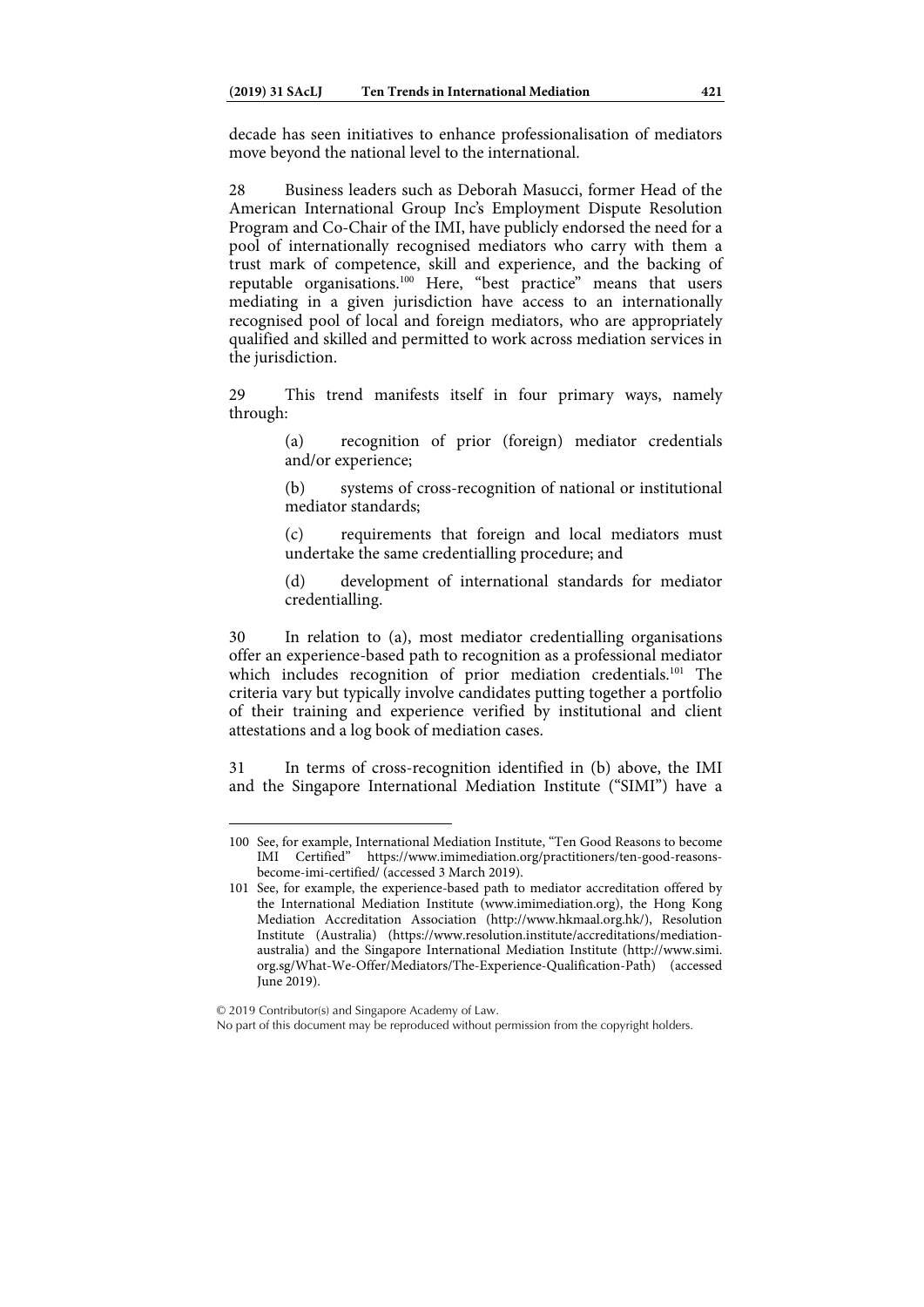cross-recognition arrangement in relation to mediator certification. In Europe, cross-recognition of mediator standards between Austria and Germany at an institutional level<sup>102</sup> has facilitated the movement of professional mediators throughout those two jurisdictions.

32 Numerous jurisdictions permit foreign mediators to apply on an individual basis to have their mediator credentials recognised and this addresses the third path ((c)) to international professionalisation of mediators. These credentialling systems have generally been set up to support local mediators; however, they may permit foreign mediators to become credentialled and practice in their jurisdiction, provided they meet the local organisation's criteria.

33 In relation to (d), the public interest initiative, IMI, referred to above, was the first institution that set out to establish international standards for mediator credentialling. IMI continues to work with mediator credentialling institutions around the world to establish an international certification for experienced professional mediators. The certification of mediators is based on IMI's competency certification scheme ("IMI Certification Scheme"). In addition, IMI certifies mediation training programs. Through these initiatives IMI offers a trust mark of high-quality mediators and mediation training, not by requiring uniform standards, but through harmonising mechanisms, such as mediator peer and client review, and a code of professional conduct for mediators based on the overarching principles of transparency, trust, competence, confidentiality and impartiality. IMI's goal is to offer a framework for diverse mediator certification requirements in different countries and in public and private sector service-provider organisations around the world, rather than unify relevant national regulatory instruments. IMI continues to consult widely with mediators, mediation users, mediator credentialling bodies, mediation service providers, government representatives and others with an interest in the development of an internationally recognised mediation profession.

34 SIMI was formed in 2014 and was tasked with introducing the highest international standards for professional mediators. SIMI's role is to certify the competency of mediators, set standards of professional mediator ethics, require continuing professional development for SIMI accredited mediators, increase awareness about mediation, and develop tools available to assist parties to make basic decisions about

© 2019 Contributor(s) and Singapore Academy of Law.

<sup>102</sup> For example, the arrangement between the German, Swiss and Austrian credentialling organisations. See https://www.bmev.de/ueber-den-verband/ kooperationen/anerkennung-verbaende.html (accessed June 2019).

No part of this document may be reproduced without permission from the copyright holders.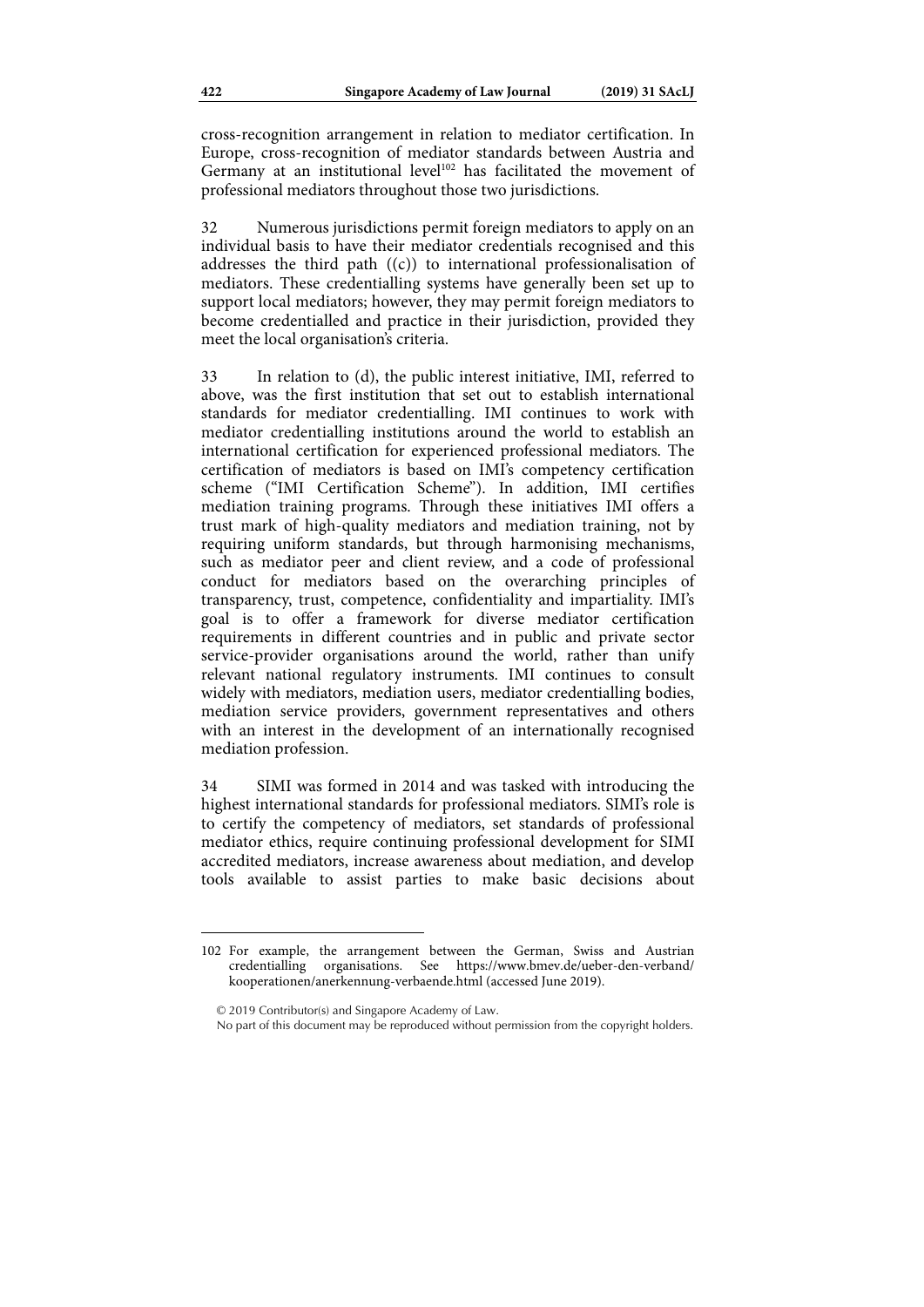mediation.103 SIMI has developed a four-tier accreditation and certification system which is designed for local and foreign mediators and relevant to both domestic and international mediation practice. In other words, SIMI aims to operate locally and internationally and sets its standards accordingly. As with IMI, SIMI recognises diverse approaches to mediation.104 SIMI's credentialling scheme, while institutional in nature, is recognised and supported by legislation. The Mediation Act<sup>105</sup> in Singapore recognises mediations conducted by SIMI credentialled mediators and offers a pathway to expedited enforcement of iMSAs resulting from approved mediation processes such as those conducted by SIMI mediators.106 Foreign mediators not credentialled by an organisation recognised under the legislation may still conduct mediations in Singapore; however, they and their mediation will not be covered by the provisions of the Mediation Act. Such an approach, combined with tax exemptions for foreign mediators, $107$  aims to encourage foreign mediators to work in Singapore through designated institutions and apply for the appropriate SIMI credentialling, thereby contributing to the development of harmonised standards in international mediation.

35 In addition to setting standards for credentialling, professionalisation is also about setting ethical standards for mediation practice and ensuring compliance with them. Most international mediation service providers offer codes of conduct for mediators. Depending on the jurisdiction, disgruntled mediation parties seeking redress in the form of civil law remedies or legal proceedings could commence an action against a mediator for breach of the mediator's code of conduct.108 In a world first, the Singapore Convention expressly

<sup>103</sup> Joel Lee, "Singapore Developments – the Singapore International Mediation Institute and the Singapore International Mediation Centre" Kluwer Mediation Blog (14 November 2014).

<sup>104</sup> On mediation models see generally Peter Coleman, Katharina Kugler & Ljubica Chatman, "Adaptive Mediation: An Evidence-based Contingency Approach to Mediating Conflict" (2017) 28(3) International Journal of Conflict Mediating Conflict" (2017) 28(3) International Journal of Conflict Management 383; see also Nadja Alexander, "The Mediation Meta-model: Understanding Practice" (2008) 26(1) CRQ 97.

<sup>105</sup> Act 1 of 2017.

<sup>106</sup> See ss 12(1) and 2(1) of the Mediation Act 2017 (Act 1 of 2017). See also Designated Mediation Service Providers and Approved Certification Scheme (No 3760) (3 November 2017) <http://www.mediation.com.sg/assets/downloads/ eGazette-3760-Designated-Service-Provider.pdf> (accessed 21 April 2018).

<sup>107</sup> Ministry of Law, "Tax Exemption for Income Derived by Non-resident Mediators for Mediation Services Rendered in Singapore" (31 March 2015) <https://www. mlaw.gov.sg>.

<sup>108</sup> See, for example, the Australian case of Tapoohi v Lewenberg (No 2) [2003] VSC 410 in which the Supreme Court of Victoria considered it arguable that a mediator owes a duty of care to the disputants. See also the Singapore case of Chan Gek Yong v Violet Netto [2018] SGHC 208 where allegations that the (cont'd on the next page)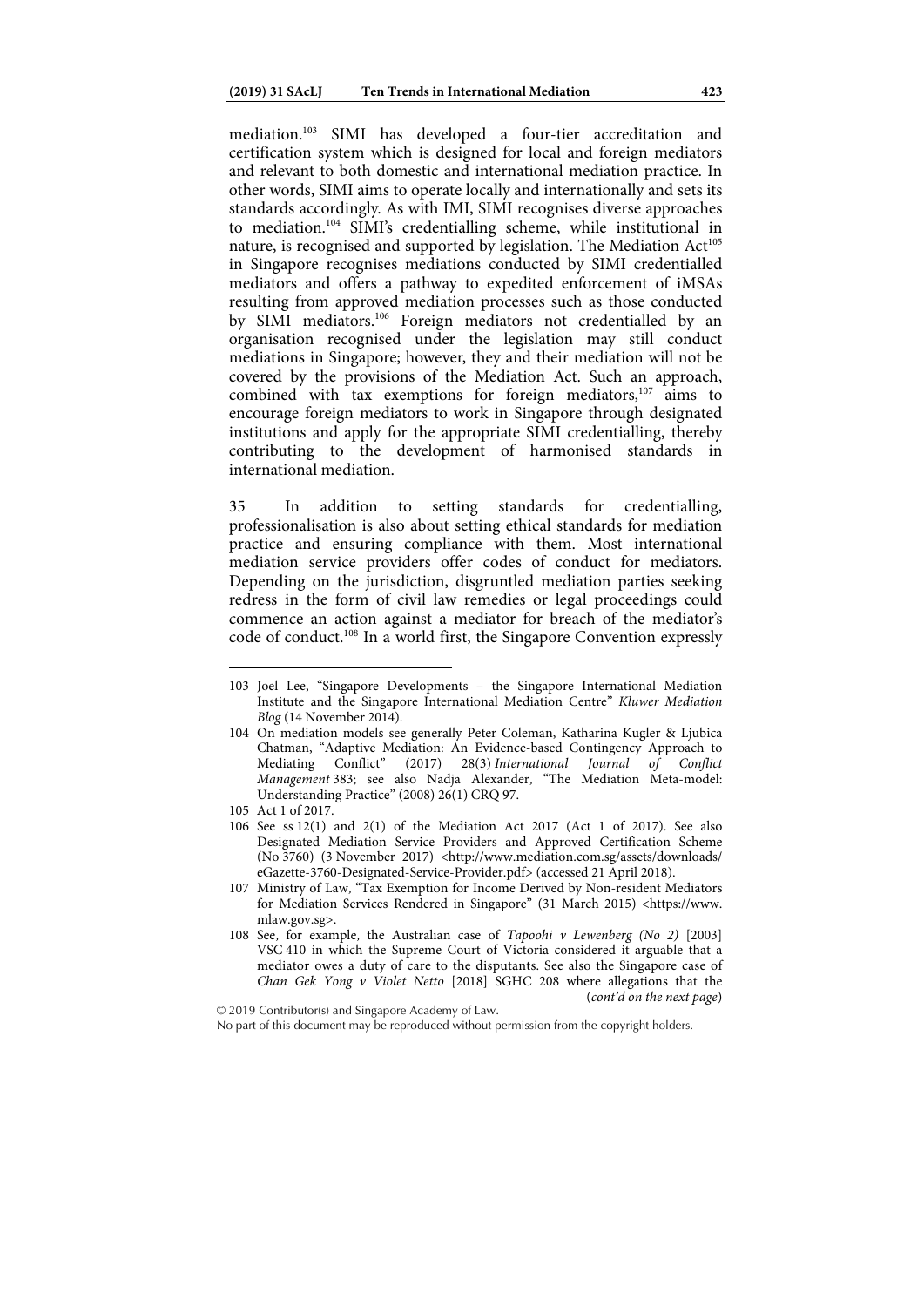provides for iMSAs to be challenged on the basis of mediator misconduct,<sup>109</sup> thereby placing mediator credentialling and standards in the international spotlight. It remains to be seen how courts will respond to challenges to iMSAs based on alleged mediator misconduct and also the extent to which these provisions may encourage the internationalisation of professional mediator standards. In this regard, it is noteworthy that professional indemnity insurance is only required for professional mediators in certain countries, for example, Australia. Lawyers acting as mediators would typically be covered under their existing professional indemnity insurance.<sup>110</sup>

36 Finally, channels for users to offer feedback and make complaints is central to a professional system for mediation. By way of example, IMI has established a system to facilitate client feedback and peer review to mediators on a regular basis.111 SIMI provides its mediators with feedback request forms to give to mediation parties and their representatives.<sup>112</sup> For lawyers acting as mediators, the complaint procedures of most law societies or bar associations offer parties a channel for feedback.113 Mediation institutions may expressly reserve the right to dismiss mediators who run afoul of applicable ethical practice  $codes$ <sup> $114$ </sup>

### **VI. Trend 5: Mediation advocacy**

37 Legal advisers play a key gatekeeper role in the development of mediation practice and law. The more experience lawyers have with

mediators pressured the plaintiff into signing a mediated settlement agreement were dismissed. These allegations were made in the course of litigation to which the mediators were not a party, and at the time of writing, no action against the mediator was pursued.

- 109 See Arts 5(1)(e) and 5(1)(f) of the Singapore Convention on Mediation. The Singapore Convention on Mediation is discussed in the context of Trend 3 (at paras 19–22 above).
- 110 The Law Society of Singapore, "Professional Insurance Cover" https://www. lawsociety.org.sg/For-Public/Professional-Indemnity-Insurance (accessed 3 March 2019).
- 111 International Mediation Institute, "Certification Process" https://www.imimediation. org/practitioners/certification-process/ (accessed 3 March 2019).
- 112 Singapore International Mediation Institute, "SIMI Mediator Feedback Form" http://www.simi.org.sg/Mediator-Feedback (accessed 3 March 2019).
- 113 This applies generally to lawyers and not specifically to mediators. Presumably it would cover lawyers acting as mediators. In Singapore, see ss 75B and 85(1) of the Legal Profession Act (Cap 161, 2009 Rev Ed); The Law Society of Singapore, "Complaints" https://www.lawsociety.org.sg/Lawyer-Regulation/Complaints (accessed 3 March 2019).
- 114 See, for example, Loong Seng Onn & Deborah Koh, "The Singapore Mediation Centre" in Mediation in Singapore: A Practical Guide (Danny McFadden & George Lim eds) (Sweet & Maxwell, 2nd Ed, 2017) at p 282, para 10.041.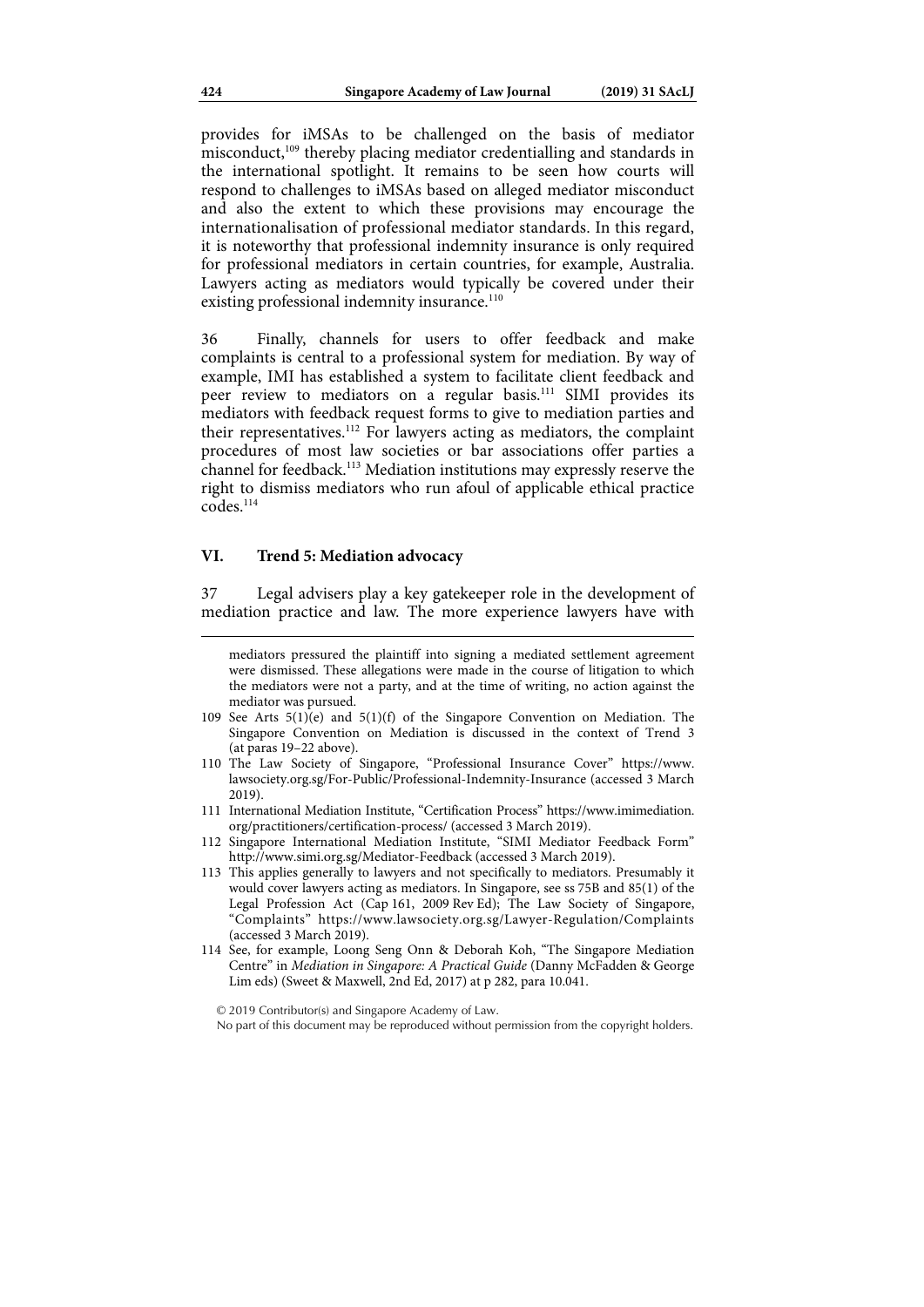mediation, the more likely they are able to competently draft mediation clauses, mediation agreements and MSAs, to advise clients in relation to applicable mediation law, and to direct appropriate cases into mediation. This new skill set has emerged as a specialised form of legal practice known as mediation advocacy.

38 Increasingly, legal duties are placed upon lawyers and, in some cases, their clients to consider the use of mediation, and in certain circumstances to attempt mediation. Additionally, lawyers may be obliged to inform clients in relation to the latter's mediation-related duties as well as to prepare their clients appropriately for mediation. These obligations are variously located in statutes, court rules practice directions, and lawyers' professional rules of conduct.

39 Illustrations of regulatory provisions directed at lawyers include ss 14 and 15 of the Mediation Act 2017 of Ireland.<sup>115</sup> Pursuant to this Act, a solicitor is obliged to advise clients to consider mediation and to provide them with information on the mediation process and mediation services. Compliance with this obligation is to be evinced by a statutory declaration to the effect that the advice has been given. Failure to comply will result in the court adjourning the litigation proceedings until the declaration is sworn and filed with the court. Barristers have corresponding obligations. Similar regulatory provisions exist in Germany.116 Professional conduct rules for lawyers may also include mediation-related duties. For example, in Singapore, the Legal Profession (Professional Conduct) Rules 2015<sup>117</sup> require lawyers to ensure that they have not previously acted as mediator for the parties they currently represent with respect to the same mediation and that they inform their clients of all possible dispute resolution options that are reasonably available. In yet another illustration, the Law Council of Australia has issued Ethical Guidelines for Lawyers in Mediations, which comprise ethical obligations for lawyers acting as mediation advocates.<sup>118</sup>

1

© 2019 Contributor(s) and Singapore Academy of Law.

No part of this document may be reproduced without permission from the copyright holders.

<sup>115</sup> No 27 of 2017.

<sup>116</sup> See Kristina Osswald & Gustav Flecke-Giammarco, "Germany" in EU Mediation Law Handbook – Regulatory Robustness Ratings for Mediation Regimes (Nadja Alexander et al eds) (Wolters Kluwer, 2017) at p 381.

<sup>117</sup> S 706/2015. See Pt 2 of the Legal Profession (Professional Conduct) Rules 2015 (S 706/2015). In Singapore, the "Guidelines for Advocates and Solicitors Advising Clients about ADR" in Appendix I to the Supreme Court Practice Directions (https://epd.supremecourt.gov.sg) provides additional support by illustrating these alternative dispute resolution processes in greater detail for legal practitioners.

<sup>118</sup> See Law Council of Australia, Guidelines for Lawyers in Mediations (updated August 2011).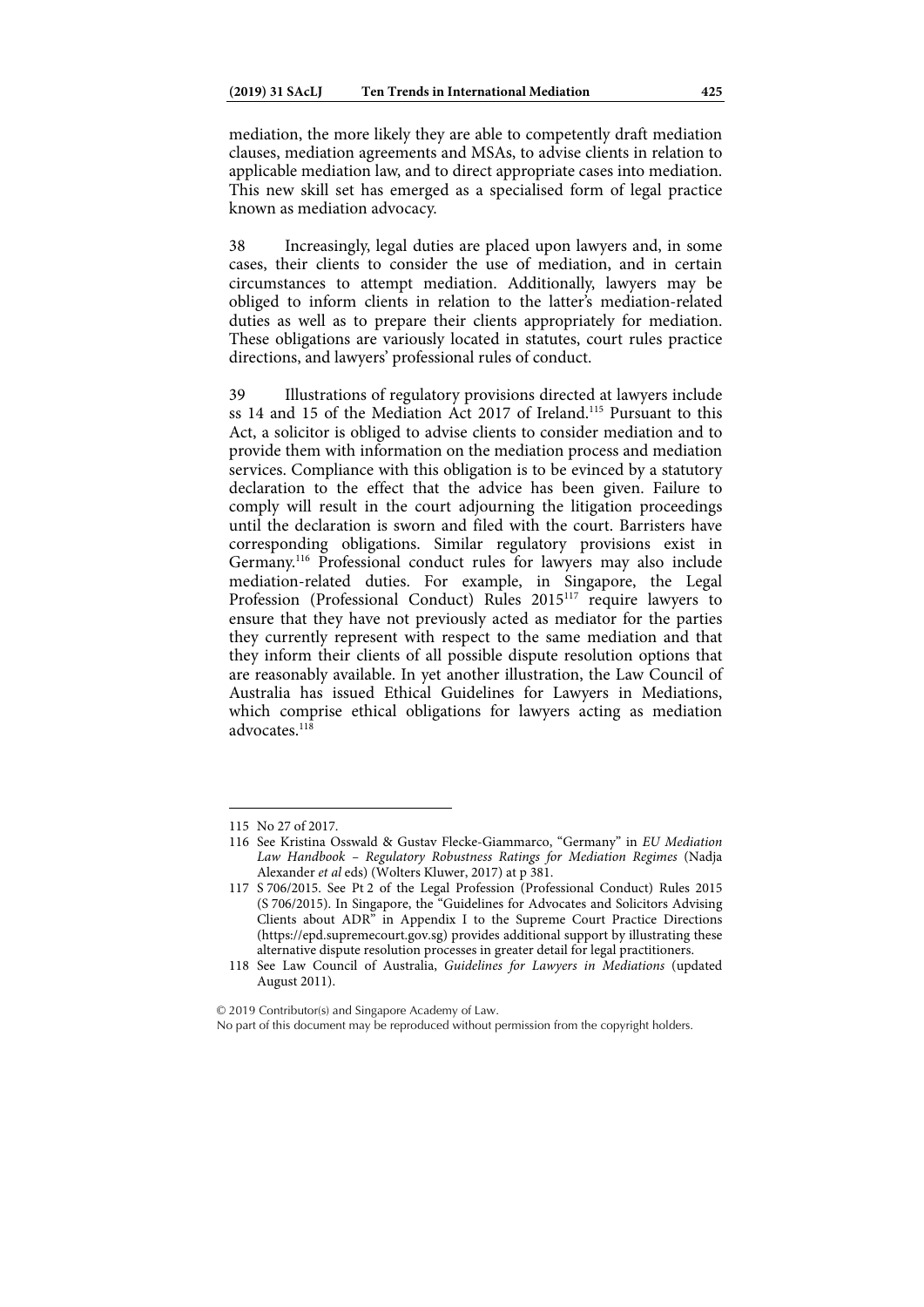40 Another type of regulatory provision places the obligation directly on the parties, which means there is a corresponding duty on lawyers to advise in relation to their clients' legal duties. These duties are typically accompanied by the possibility that adverse costs orders may be made against a party for non-compliance. By way of illustration, in Australia, the Civil Dispute Resolution Act 2011 requires lawyers to advise their clients of the requirement to file a statement to the effect that they, the clients, have taken genuine steps, such as mediation, to resolve the dispute; and assist clients in doing so. Similarly, in England,<sup>119</sup> Hong Kong<sup>120</sup> and Singapore,<sup>121</sup> court practice directions effectively require lawyers to advise and assist their clients in relation to the latter's obligation to engage in mediation where it is reasonable to do so. In these jurisdictions, the spectre of adverse costs orders is intended as an incentive to compliance. In the American case of Doorstop Beverages of Longwood Inc  $v$  Collier,  $122$  the court imposed sanctions on the client's legal representative for the failure of the client to appear at a court-referred mediation in circumstances in which the lawyer had failed to advise his client that the client's attendance was required.

41 Beyond the legal requirements, the skill set of mediation advocacy is well developed and extends to specialised assistance before, during and after mediation. Pre-mediation that lawyers can offer relates to issues of appropriate timing of, and venues for, mediation, selection of mediators, suitable practice models of mediation, pre-mediation exchange of information and client preparation for the process. During mediation legal advisers can assist the mediator and the mediation process in a variety of ways: in managing their clients' expectations, in keeping lines of communication open, and in acting as constructive

<sup>119</sup> See, for example, the UK Practice Direction to the Pre-action Protocols at para 8; UK Civil Procedure Rules 1998 (SI 1998 No 3132) r 1.4; and the case of Halsey v Milton Keynes General NHS Trust and Steel v Joy and Halliday [2004] EWCA Civ 576. See also r 44.3 of the UK Civil Procedure Rules providing that, in imposing costs orders, courts "must have regard to all the circumstances, including (a) the conduct of all the parties" before and during the proceedings and especially in relation to pre-action protocols.

<sup>120</sup> See Hong Kong Practice Directions PD 31 (effective 1 November 2014).

<sup>121</sup> In Singapore, see, for example, O 59 r  $5(1)(c)$  of the Rules of Court (Cap 322, R 5, 2014 Rev Ed), which provides:

The Court in exercising its discretion as to costs shall, to such extent, if any, as may be appropriate in the circumstances, take into account … the parties' conduct in relation to any attempt at resolving the cause or matter by mediation or any other means of dispute resolution.

See also PD 35B(5) of the Supreme Court Practice Directions. See also the procedural rules of specific courts such as Singapore International Commercial Court ("SICC") and the State Courts: see Form 10 of the SICC Practice Directions; for the State Courts see PD 26(2) and PD 35(9) of the States Courts Practice Directions.

<sup>122 928</sup> So 2d 482 (Fla Dist Ct App, 2006).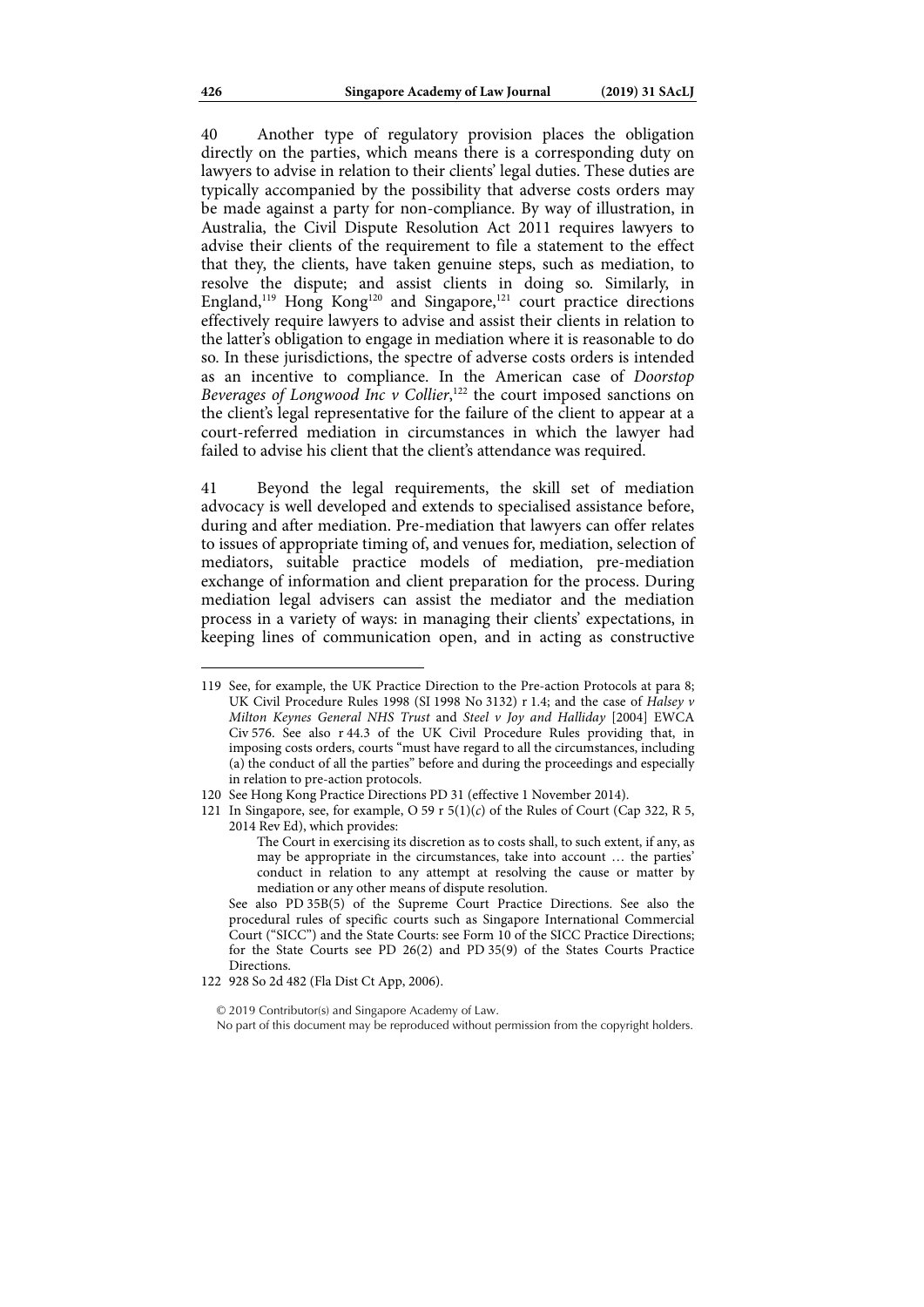negotiators and reality agents when they know their clients are being unrealistic. Experienced mediators know the wisdom of using the resource of lawyers in mediation to the greatest extent possible. Lawyers will be responsible for advising clients in relation to offers made by the other side, drafting settlement agreements and advising their clients on the meaning of the final terms and consequences of breach thereof.<sup>123</sup> Sometimes lawyers are involved in overseeing implementation of settlement terms. In situations where mediation does result in an agreement between the parties, lawyers may lead follow-up settlement negotiations and generally advise on the next course of action.

42 Hardy and Rundle<sup>124</sup> identify five different roles for lawyers and other professional advisers in mediation. The five roles are "absent adviser", "adviser observer", "expert contributor", "supportive adviser", "adviser observer", "expert contributor", "supportive professional participant" and "spokesperson", with each successive role entailing more active involvement. Each role is outlined below. As a matter of practice, advisers may vary the nature of their involvement at different stages throughout the mediation.

# *A. Absent adviser*

43 Absent advisers are exactly that: absent. Professional advisers in this least interventionist role are tasked with ensuring that their clients can effectively and efficiently participate in the mediation process, but they do not attend actual mediation sessions. This means providing legal, technical and strategic advice before, during (by phone, e-mail or text) and after mediation, as well as teaching them how to participate in the mediation itself. Absent advisers are most frequently engaged in mediations, or parts thereof, in which an emphasis is placed on relational issues among parties. Here, direct client participation in the mediation allows for a focus on relationships and individual needs without the imposition of legal or technical jargon. The absent adviser approach may be attractive in multiparty contexts where there are already many people in the room (without adding professional advisers), where parties have the capacity and willingness to participate actively and effectively in the process, or where clients cannot afford the costs of adviser observers.

© 2019 Contributor(s) and Singapore Academy of Law.

<sup>123</sup> See, for example, the Australian case of Studer v Boettcher [2000] NSWCA 263, where the court explained the scope of certain duties of lawyers in mediation. See also the English case of Cumbria Waste Management Ltd v Baines Wilson [2008] EWHC 786 (QB).

<sup>124</sup> Samantha Hardy & Olivia Rundle, Mediation for Lawyers (Sydney: CCH Australia, 2010).

No part of this document may be reproduced without permission from the copyright holders.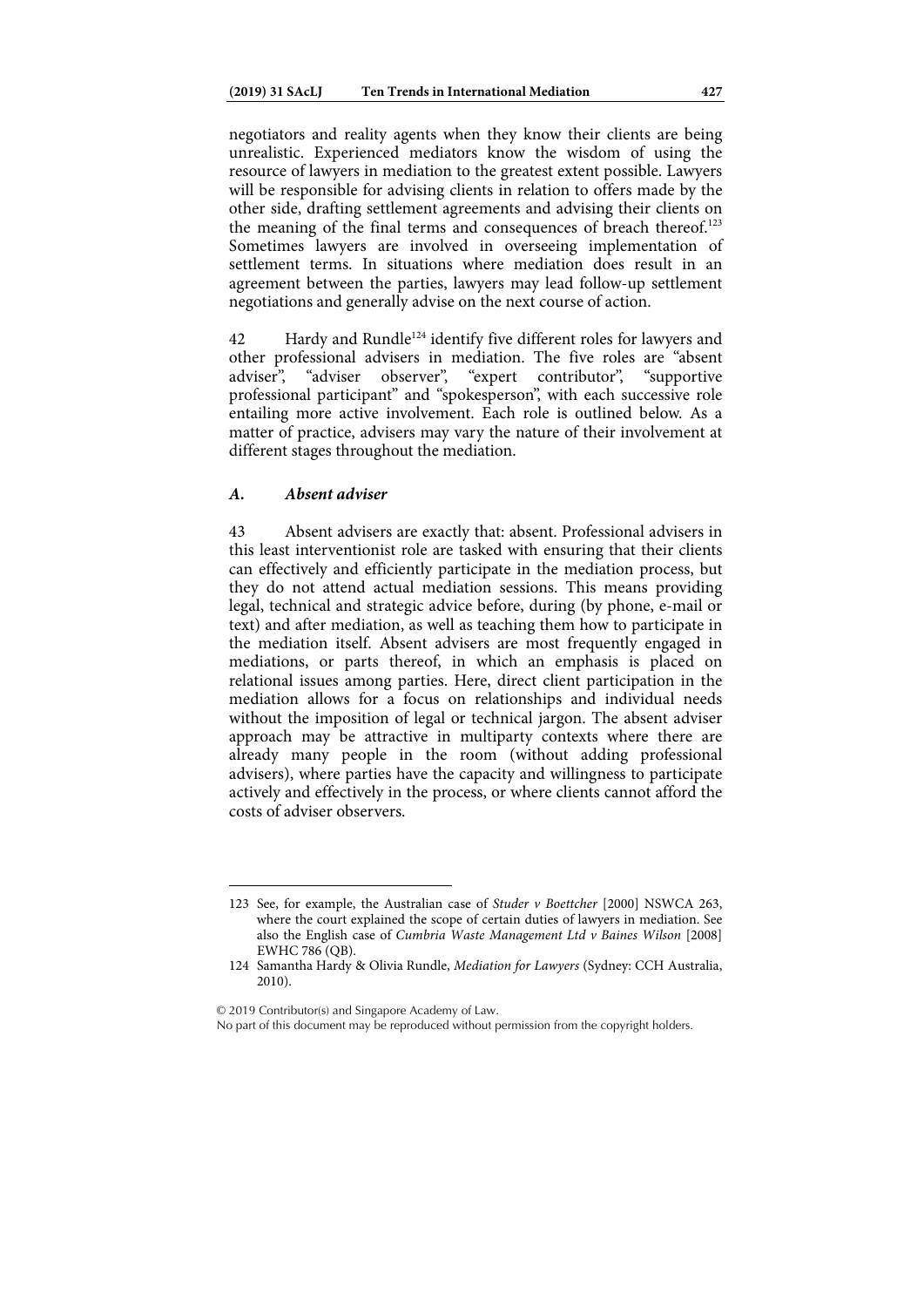## *B. Adviser observer*

44 Adviser observers perform the same tasks as absent advisers, and they attend the mediation. As the word observer suggests, professionals in this role do not participate actively in mediation and do not interact with the mediator, any other party or any other adviser; they only observe and offer legal or other professional advice to their client when needed. Adviser observers are suitable for more complex mediations where parties still wish to speak for themselves during the mediation but wish to be supported by the presence of an adviser. In this role, professional advisers can assist clients in keeping track of the complexities of issues at hand and can offer advice based on new information heard first-hand during mediation. This prevents confusion that could arise in communicating with absent advisers, but it comes at an increased cost to clients.

## *C. Expert contributor*

45 Expert contributors perform the same tasks as adviser observers, but instead of being silent observers, they participate directly in the process by sharing their professional opinions with the mediator, the other party and the other party's professional adviser. Here, an exchange of professional opinions is undertaken as a form of reality testing, in hope of narrowing the issues in question so that settlement can be reached sooner. However, expert contributors are still observers to the extent that they do not negotiate on behalf of their clients – as with absent advisers and adviser observers, clients must be prepared and able to conduct negotiations on their own. Professional advisers acting as expert contributors are suited to disputes where legal or technical issues are serious or complex enough to warrant the active presence and accompanying expense of an adviser.

# *D. Supportive professional participant*

46 Supportive professional participants perform the same tasks as expert contributors, but instead of being limited to sharing professional opinions, they work collaboratively with clients as a team. This role maximises the advantages of bringing advisers to mediation because there are no restrictions on their participation. The precise division of roles between adviser and client varies and depends on their respective abilities and skills, the mediation circumstances and the strategy of the adviser–client team. For example, lawyers adopting the role of supportive professional participant could provide legal advice, assist with problem-solving and reality testing, and draft a mediated agreement. Their clients could offer their own views on what should be discussed at mediation, articulate their priorities, interests and concerns,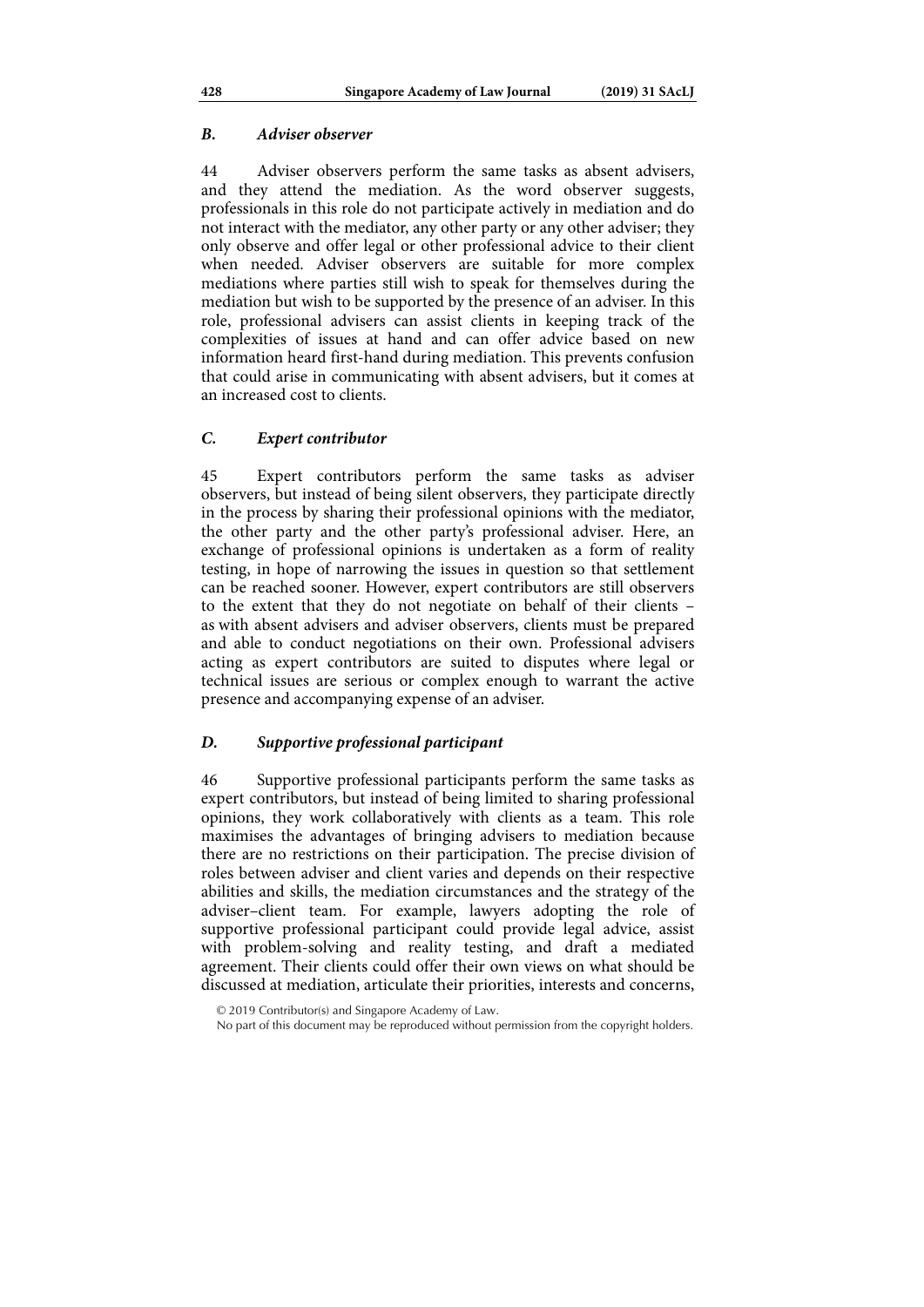generate initial options, and make final decisions after consulting with the adviser. The supportive professional participant role works best when both advisers and clients are well prepared, work positively together and have similar views on desired outcomes.

# *E. Spokesperson*

47 Professional advisers take on the most interventionist role of spokesperson when they speak on behalf of their clients throughout mediation. In a way, this role is the inverse of the adviser observer role. In that role, professional advisers only speak to their clients; with a spokesperson, clients only speak to their advisers to provide instructions as needed. The use of spokespersons is usually reserved for mediations where clients do not have the capacity to participate actively. A party's capacity can be affected by psychological disorders, mental disabilities and power imbalances between parties.

48 To conclude, lawyers and other professional advisers have a wide scope to provide advice in relation to mediation and suggest it to the other side without concerns about weakening their bargaining position. At the same time, mediation advocacy involves a significant paradigm shift for trial lawyers and may pose challenges to lawyers in terms of their role and skills as mediation lawyers. It is a multidimensional shift from:

- (a) the adversarial to the collaborative;
- (b) win-lose to win-win;
- (c) a past focus to a future focus;

(d) a focus on lawyers in the trial process to a focus on parties in the mediation process; and

(e) the need to convince a third-party umpire to the need to reach a consensus with the other side in relation to the resolution of the dispute.

49 The skills of mediation advocacy differ greatly from trial advocacy. Education and training are required to support the cultural shift needed in the legal profession. To this end, a body of literature<sup>125</sup> and training courses have developed around the specialisation of

© 2019 Contributor(s) and Singapore Academy of Law.

1

No part of this document may be reproduced without permission from the copyright holders.

<sup>125</sup> See, for example, George Lim & Choo Jin Hua, "Advocacy in Domestic and International Mediations" in Modern Advocacy: More Perspectives from Singapore (Eleanor Wong, Lok Vi Ming SC & The Honourable Justice Vinodh Coomaraswamy eds) (Academy Publishing, 2019) and Samantha Hardy & Olivia Rundle, Mediation for Lawyers (Sydney: CCH Australia, 2010).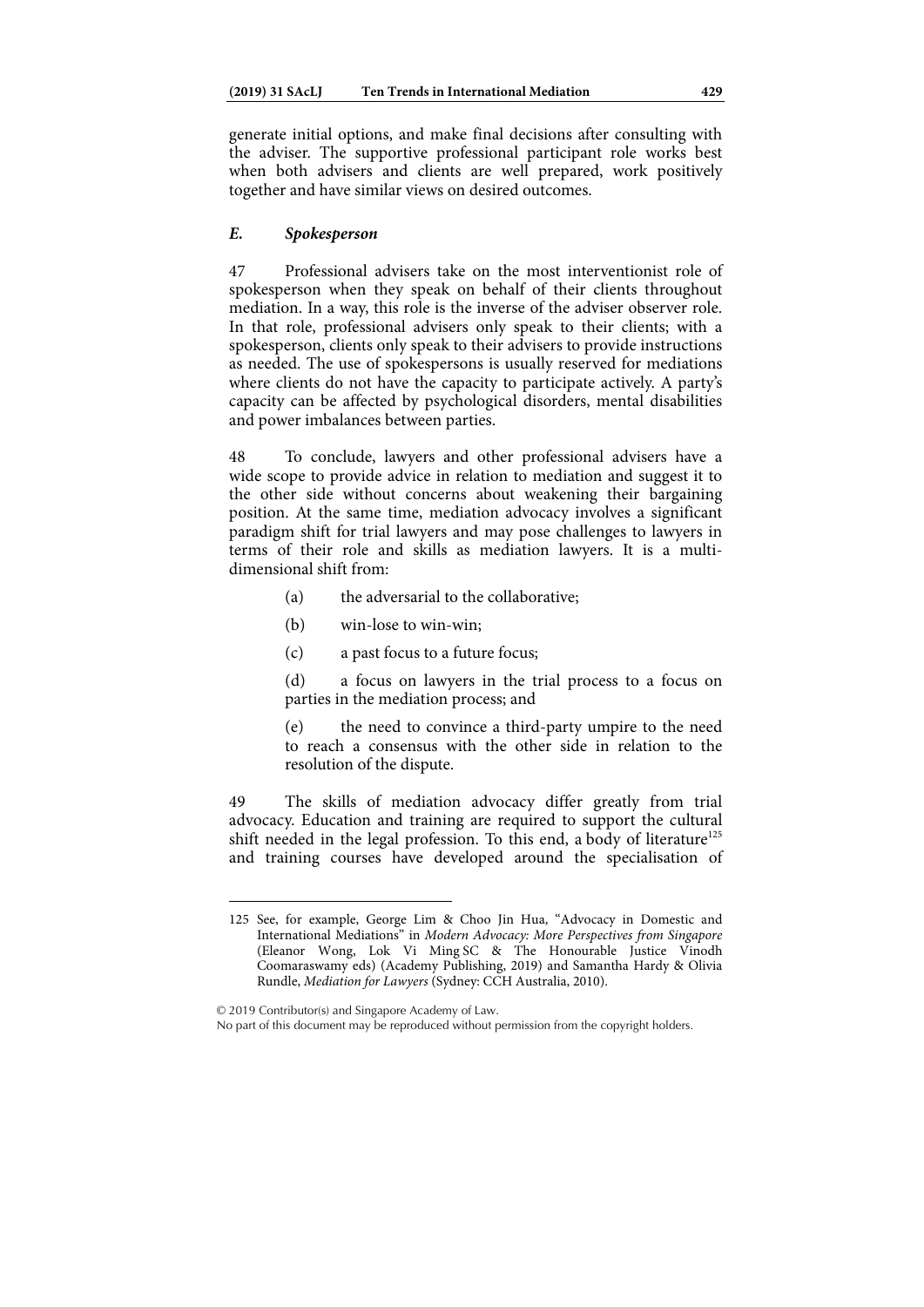mediation advocacy. For example, the IMI offers a certification for approved training programmes on mediation advocacy.126

### **VII. Trend 6: Diversity in mediation practice models**

50 This trend explores the increasing acceptance of diversity in professional mediation practice. Despite notable differences in approaches to mediation practice, many early mediator training and credentialling systems in the US, Canada and Australia, for example, promoted a facilitative mediation model, often to the exclusion of other approaches.127 Facilitative mediation values place a premium on parties' self-determination. It is a client-centred dispute resolution process, in which a mediator supports parties through an interest-based negotiation process by facilitating the process but refraining from intervening in the content of the dispute (for example, by providing substantive advice to the parties). Facilitative mediation systems were promoted internationally, and today many credentialling systems around the world are premised on the facilitative mediation model, either explicitly or implicitly.128 The facilitative paradigm is also reflected in much of the academic literature and education throughout the world. While other mediation models are also situated in theory and training contexts such as narrative, transformative and diagnostic mediation models, the facilitative model continues to dominate.129 Yet the reality is that mediation practice continues to diversify with numerous approaches to mediating which vary according to:

> (a) **Goal(s) of the specific mediation**. Is it efficient and effective dispute resolution, access to justice, self-determination, relational transformation, perspective shifting and/or community restoration?

<sup>126</sup> See the International Mediation Institute website www.imimediation.org.

<sup>127</sup> Perhaps the most well known of these is the Harvard Mediation Program based on the bestseller book by Roger Fisher & William Ury, Getting to Yes: Negotiating an Agreement without Giving In (Random House, 1985).

<sup>128</sup> For example, the mediation systems in Australia (www.msb.org.au), Germany (https://www.bmev.de), Austria (https://www.oebm.at/ausbildung-eintragung.html) and Hong Kong (www.hkmaal.org.hk), which are premised on the facilitative mediation model.

<sup>129</sup> On training and credentialling in the member states of the European Union, see EU Mediation Law Handbook: Regulatory Robustness Ratings for Mediation Regimes (Nadja Alexander, Sabine Walsh & Martin Svatos eds) (Wolters Kluwer, 2017). On mediation training in Australia, see the Mediator Standards Board's Approval Standards at www.msb.org.au; in Singapore, see the training conducted by the Singapore Mediation Centre at http://www.mediation.com.sg/workshops/ mediation-skills-assessment/ (accessed June 2019); in Hong Kong, see training requirements of the Hong Kong Mediation Accreditation Association Limited at www.hkmaal.org.hk.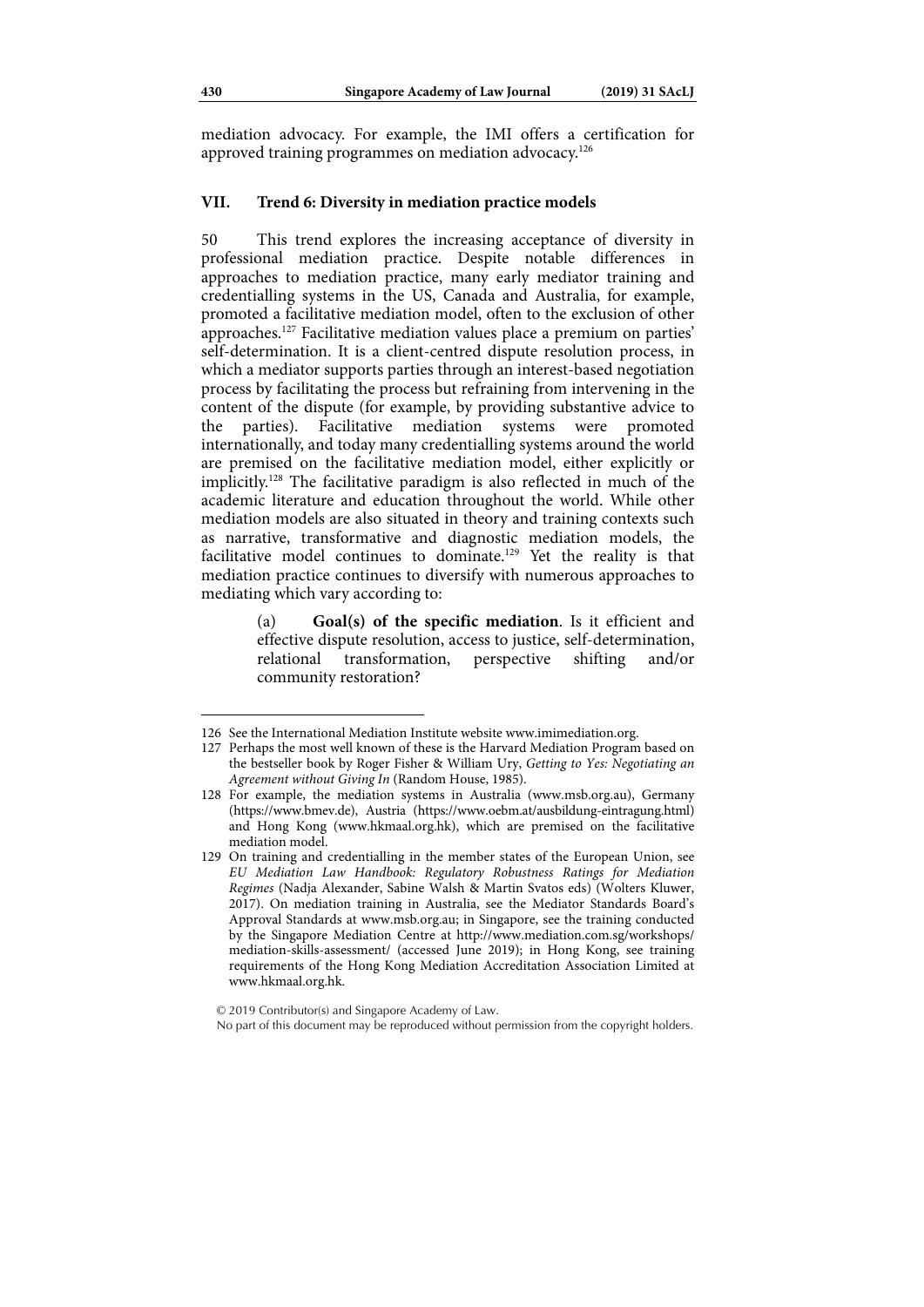(b) **Nature of the mediator's intervention**. Is it more elicitive and moderating in nature, or rather guiding, directive or evaluative in nature?

(c) **Nature of the interaction between the parties and other participants in the mediation**. Can it be described as predominantly a positional negotiation, an interest-based negotiation or a dialogue?

51 The result has been significant gaps between theory and policy on one hand, and the reality of certain mediation practices on the other. In particular, the employment of mediation practices characterised by directive and evaluative mediator interventions – such as expert advisory mediation and wise counsel mediation – has encouraged a polarised debate between mediation "purists" who maintain that mediators cannot intervene in the content of a dispute by offering advice and those who maintain that advice-giving is an acceptable part of mediation practice. This debate has led to a facilitative–evaluative dichotomy in the international mediation discourse.

52 There are, however, signs of a shift. As the field of mediation grows in sophistication, there are indications of a growing recognition and acceptance of the complexity and diversity of mediation practice well beyond the facilitative versus evaluative debate. This development is due to a number of factors. First, as (international) mediation practice develops, mediators, mediation advocates and repeat player parties are able to share their experiences of mediation; these types of exchange are facilitated through "fireside chat" evenings where mediators share de-identified stories from practice and through instantaneous Internet communications and the ubiquitous "grapevine". In addition to the anecdotal evidence, the growth of practice has made it easier for empirical researchers to capture what happens in the mediation room.<sup>130</sup> Dispute resolution scholars have developed new mental maps of mediation practice identifying a spectrum of mediation models that take the mediation field beyond the limitations of a facilitative– evaluative binary.<sup>131</sup>

© 2019 Contributor(s) and Singapore Academy of Law.

1

No part of this document may be reproduced without permission from the copyright holders.

<sup>130</sup> On the limitations of the facilitative–evaluative dichotomy, see Javier Yeo, "The Facilitative–Evaluative Divide: Have We Lost Sight of What's Important?" in Contemporary Issues in Mediation vol 1 (Joel Lee & Marcus Lim eds) (World Scientific Publishing Co, 2016) at p 36.

<sup>131</sup> See, for example, the models of mediation practice by Leonard Riskin: "Decision-Making in Mediation: The New Old Grid and the New New Grid System" (2003) 79(1) Notre Dame L Rev 1 at 30; "Mediator's Orientations, Strategies and Techniques" (1994) 12 Alt to High Cost of Lit 111 and "Understanding Mediator's Orientations, Strategies and Techniques: A Grid for the Perplexed" (1996) 1 Harv Negot L Rev 7. See also Laurence Boulle, Mediation: Principles, Process, Practice (Sydney: LexisNexis, 2011) at pp 44–45.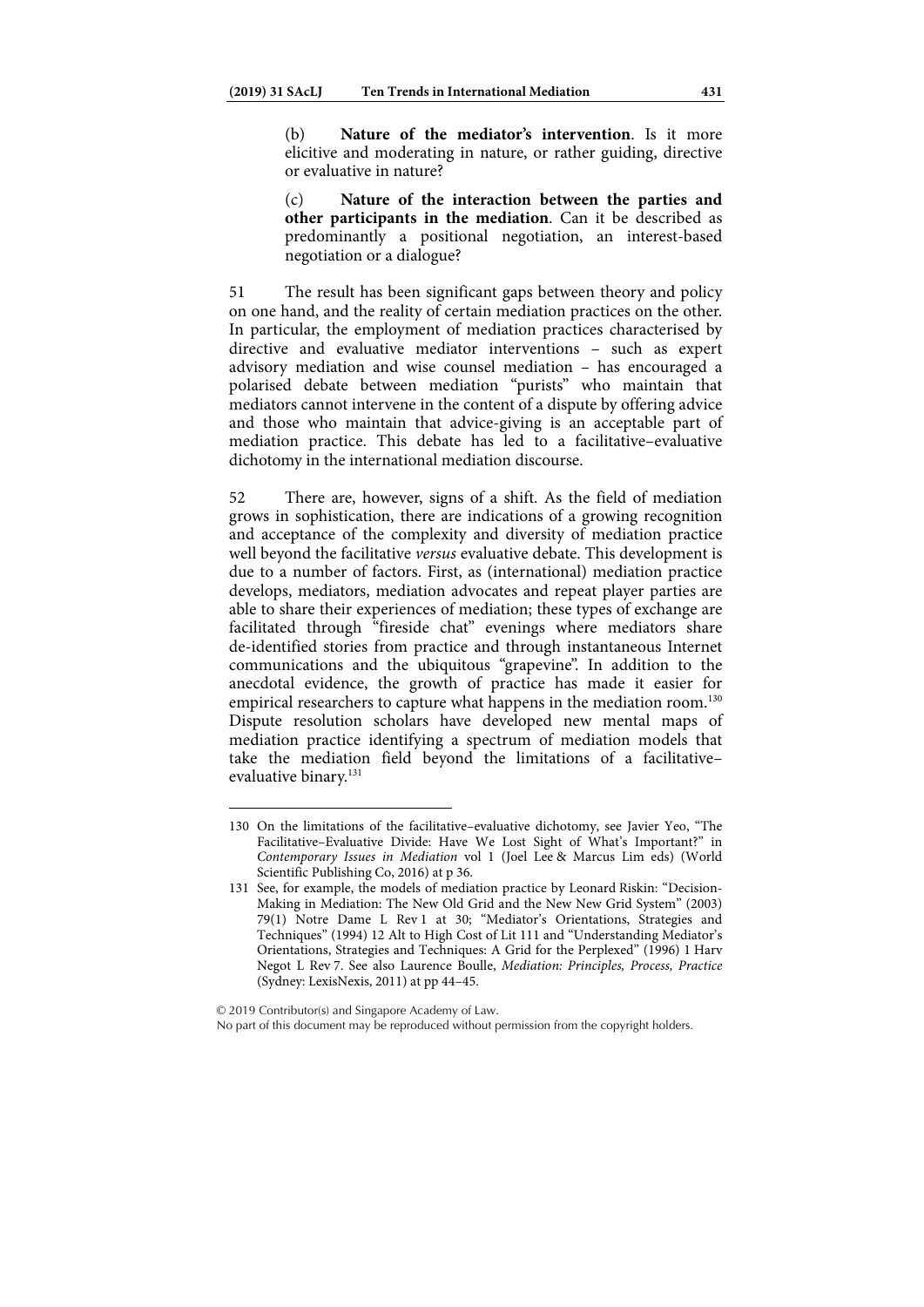53 Further, the internationalisation of contemporary mediation, in particular its introduction into jurisdictions with customary forms of mediation, has highlighted the many rich traditions of mediation long predating the emergence of professional mediation in the US in the 1970s.132 Customary traditional forms of mediation continue to inform and influence developments in mediation today, challenging the facilitative paradigm. For example, it is utilised in legal and economic reform initiatives as policy makers draw on customary and traditional dispute resolution to shape contemporary mediation principles, process and practice. We see evidence of this in the Pacific, for example, in Papua New Guinea and Samoa, where customary dispute resolution is recognised under the umbrella of contemporary mediation accreditation schemes. The emergence of truth and reconciliation commissions in South Africa, Timor-Leste and South America and bodies set up to mediate land disputes between indigenous and non-indigenous stakeholders such as the National Native Title Tribunal in Australia<sup>133</sup> demonstrate the role of modern and traditional conflict resolution principles in contemporary cross-cultural conflict.

54 Finally, greater diversity in "accredited" mediation models characterises the new wave of development in the professionalisation of mediation and mediators as the following examples illustrate. The IMI's worldwide mediator certification scheme expressly recognises that mediators approach their craft in different ways and are informed, at least to some extent, by different values. In Australia and Papua New Guinea, the National Mediator Standards are based on a facilitative mediation model, while at the same time recognising diversity of practice in what they refer to as a blended model. In Asia, jurisdictions such as Singapore and Hong Kong are questioning the cultural suitability of western facilitative mediation, as they seek to introduce diverse mediation models through research, education, credentialling and policy initiatives.<sup>134</sup>

134 See, for example, Ian MacDuff, MediAsian: Explorations on Mediation and Dispute Resolution in Asia www.mediasian.wordpress.com and George Lim SC, "Back to 'MediAsian'" (July 2014) <https://whoswholegal.com/news/features/article/31678/ back-mediasian/> (accessed June 2019). See also Joel Lee, "Singapore: Cultural (cont'd on the next page)

1

© 2019 Contributor(s) and Singapore Academy of Law. No part of this document may be reproduced without permission from the copyright holders.

<sup>132</sup> See, for example, Nabil N Antaki, "Cultural Diversity and ADR Practices in the World" in ADR in Business: Practice and Issues across Countries and Cultures (Jean-Claude Goldsmith, Arnold Ingen-Housz & Gerald H Pointon gen eds) (Alphen aan den Rijn: Kluwer Law International, 2006) ch 11 and Conflict Resolution in Asia: Mediation and Other Cultural Models (Stephanie Stobbe ed) (Lexington, MA: Lexington Books, 2018). See also the earlier anthropological literature of Simmel (Georg Simmel, The Sociology of Georg Simmel (USA: Free Press Paperback, 1964) at pp 146–149) and Gulliver (Phillip Gulliver, Disputes and Negotiation: A Cross-Cultural Perspective (New York: Academic Press, 1979) at pp 200–225).

<sup>133</sup> For example, see the National Native Title Tribunal website www.nntt.gov.au.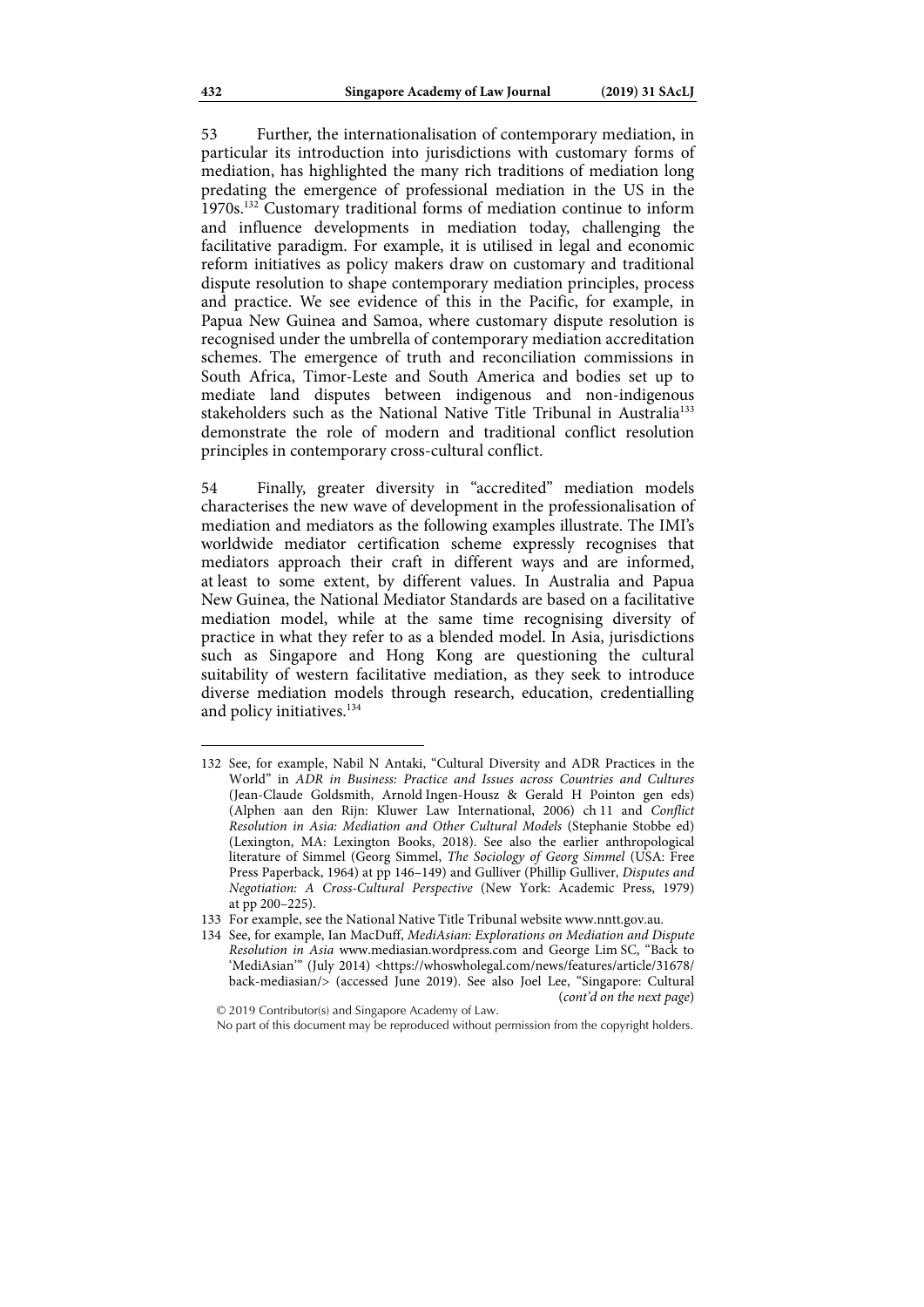## **VIII. Trend 7: Mixed mode dispute resolution**

55 Given the accelerated pace of its uptake in countries around the world, it is only a matter of time before mediation in cross-border settings matures in terms of the international legal framework, institutionalisation and professionalisation.<sup>135</sup> During this ongoing growth phase, change and uncertainty surround many legal issues relevant to (international) mediation. For example, how will courts in different jurisdictions interpret mediation laws on admissibility of mediation evidence in court proceedings in relation to the enforceability of a mediated settlement agreement? In many countries, the law on mediation is young and the jurisprudence on these issues limited, leading to legal uncertainty on such matters. Further, pending the ratification of a multilateral legal framework for the recognition and enforcement of iMSAs by a critical number of jurisdictions,<sup>136</sup> users have indicated a reluctance to engage in standalone mediation processes.<sup>137</sup>

56 In these circumstances, arbitration processes involving mediation elements offer an interesting entry point to cross-border mediation. Mixed mode dispute resolution processes combine the opportunities associated with a flexible facilitative process such as mediation with the finality of a determinative process such as arbitration in addition to the regulatory predictability associated with the more legally-settled field of international arbitration. The 2018 edition of an annual survey on international arbitration indicated that user preference for arbitration was exceeded by a preference for "arbitration plus ADR", in other words for mixed mode processes.<sup>138</sup> Such is the interest in mixed mode dispute resolution processes that IMI convened an International Task Force on Mixed Mode Dispute Resolution in 2016 to examine them.139 Some of the more popular hybrid processes include the following:

Influences in the Historical and Institutional Development of Mediation" and Nadja Alexander, "Hong Kong: Mediation and the Future of Dispute Resolution" in Conflict Resolution in Asia: Mediation and Other Cultural Models (Stephanie Stobbe ed) (Lexington, MA: Lexington Books, 2018).

1

© 2019 Contributor(s) and Singapore Academy of Law.

<sup>135</sup> See Trends 2, 3 and 4 at paras 6–36 above.

<sup>136</sup> See Trend 3 on the Singapore Convention on Mediation at paras 17–25 above.

<sup>137</sup> Stacie Strong, "Realizing Rationality: An Empirical Assessment of International Commercial Mediation" (2016) 73 Wash & Lee L Rev 1973 at 2031.

<sup>138</sup> White & Case LLP and Queen Mary University of London School of International Arbitration, 2018 International Arbitration Survey: The Evolution of International Arbitration (9 May 2018) at p 9.

<sup>139</sup> Thomas J Stipanowich & Véronique Fraser, "The International Task Force on Mixed Mode Dispute Resolution: Exploring the Interplay between Mediation, Evaluation and Arbitration in Commercial Cases" (2017) 40 Fordham Int'l LJ 839.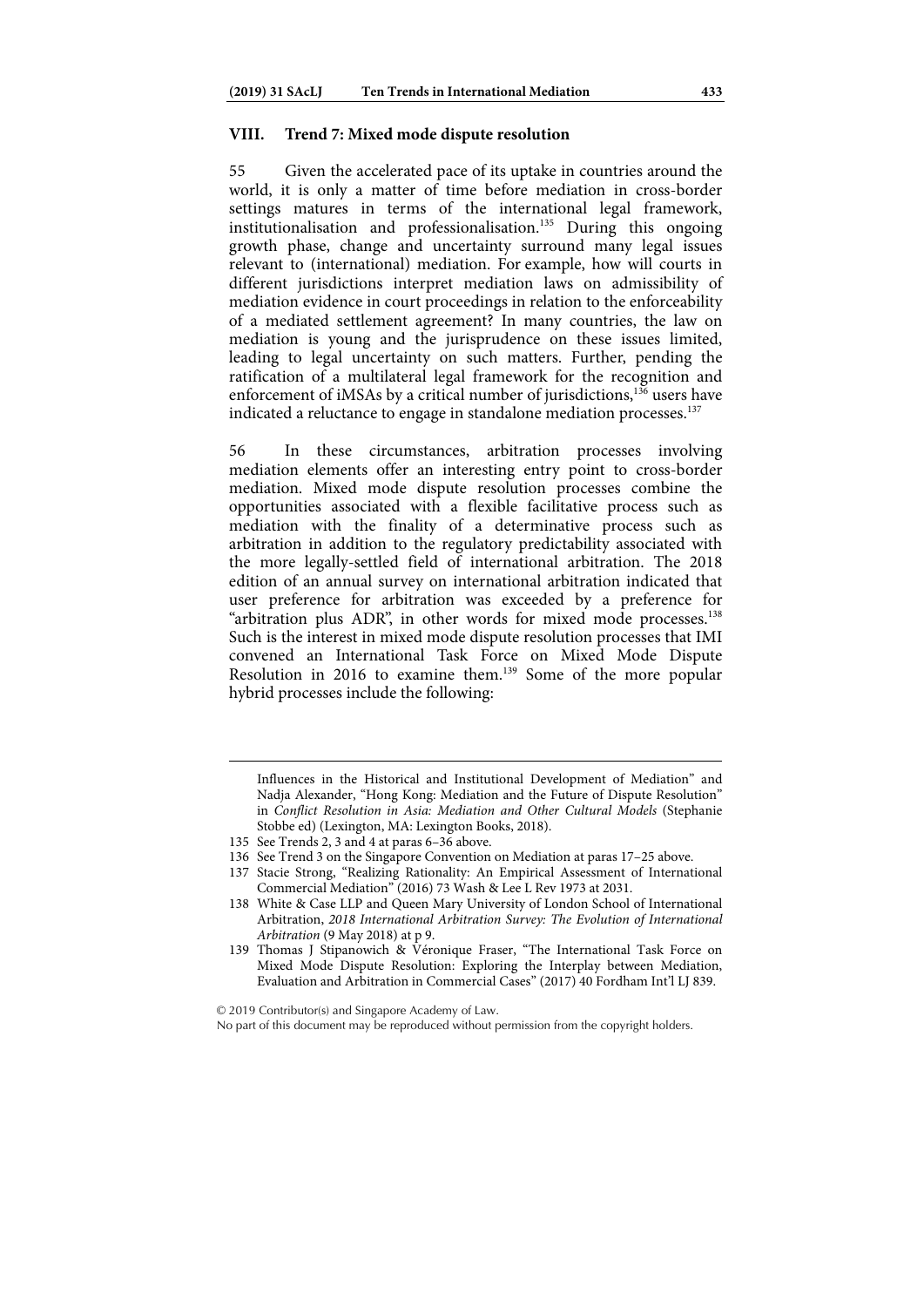(a) **Med-Arb**. A combination of mediation and arbitration, Med-Arb is a hybrid process that may take a number of forms. Most often it involves mediation, followed by arbitration only on those issues, if any, not resolved at mediation. An alternative approach to Med-Arb involves parties agreeing to mediate certain issues in the dispute and to arbitrate other issues. In Med-Arb it is preferable to use a different practitioner as mediator and as arbitrator in order to maintain the integrity and confidentiality of both processes and comply with natural justice rules. Where mediation results in a settlement agreement between the parties, it is possible in some jurisdictions for such agreements to be converted into consent arbitral awards under the Med-Arb procedure. However, this remains a controversial issue in law, *inter alia*, on the basis that by the time an arbitration is commenced, there is no longer a dispute – it has been settled by mediation. Accordingly, the use of Med-Arb to convert mediated settlement agreements into consent arbitral awards represents a high-risk strategy in cross-border mediation. A solution to this issue can be found in mediation window procedures such as Arb-Med-Arb, outlined next.

(b) **Mediation windows**. This process refers to mediations conducted within an arbitration or other determinative ADR process rather than prior to it. Arb-Med-Arb is an increasingly attractive form of mediation window. Established in 2014, the Singapore Arb-Med-Arb Protocol ("AMA Protocol") provides a useful illustration of a state-of-the-art streamlined procedure.<sup>140</sup> Under the AMA Protocol, parties who have commenced arbitration with the Singapore International Arbitration Centre ("SIAC") are to refer their dispute to mediation with SIMC. Separate dispute resolution bodies and individuals (arbitrators and mediators) removes the possibility of structural bias. If the mediation results in a settlement agreement, parties can then record it before the (already established) arbitral tribunal as an enforceable consent award. This is generally accepted as an arbitral award and enforceable under the Convention on the Recognition and Enforcement of Foreign Arbitral Awards  $1958<sup>141</sup>$  ("New York Convention"). If the parties are unable to reach agreement during the mediation, the matter returns to arbitration. Under the Protocol, the arbitrator(s) and mediator(s) are separately and independently appointed by SIAC and SIMC respectively.

<sup>140</sup> The Singapore International Arbitration Centre has collaborated with the Singapore International Mediation Centre to offer parties the Arb-Med-Arb Protocol, an attractive alternative dispute resolution option. See www.simc.com.sg. 141 330 UNTS 3 (10 June 1958; entry into force 7 June 1959).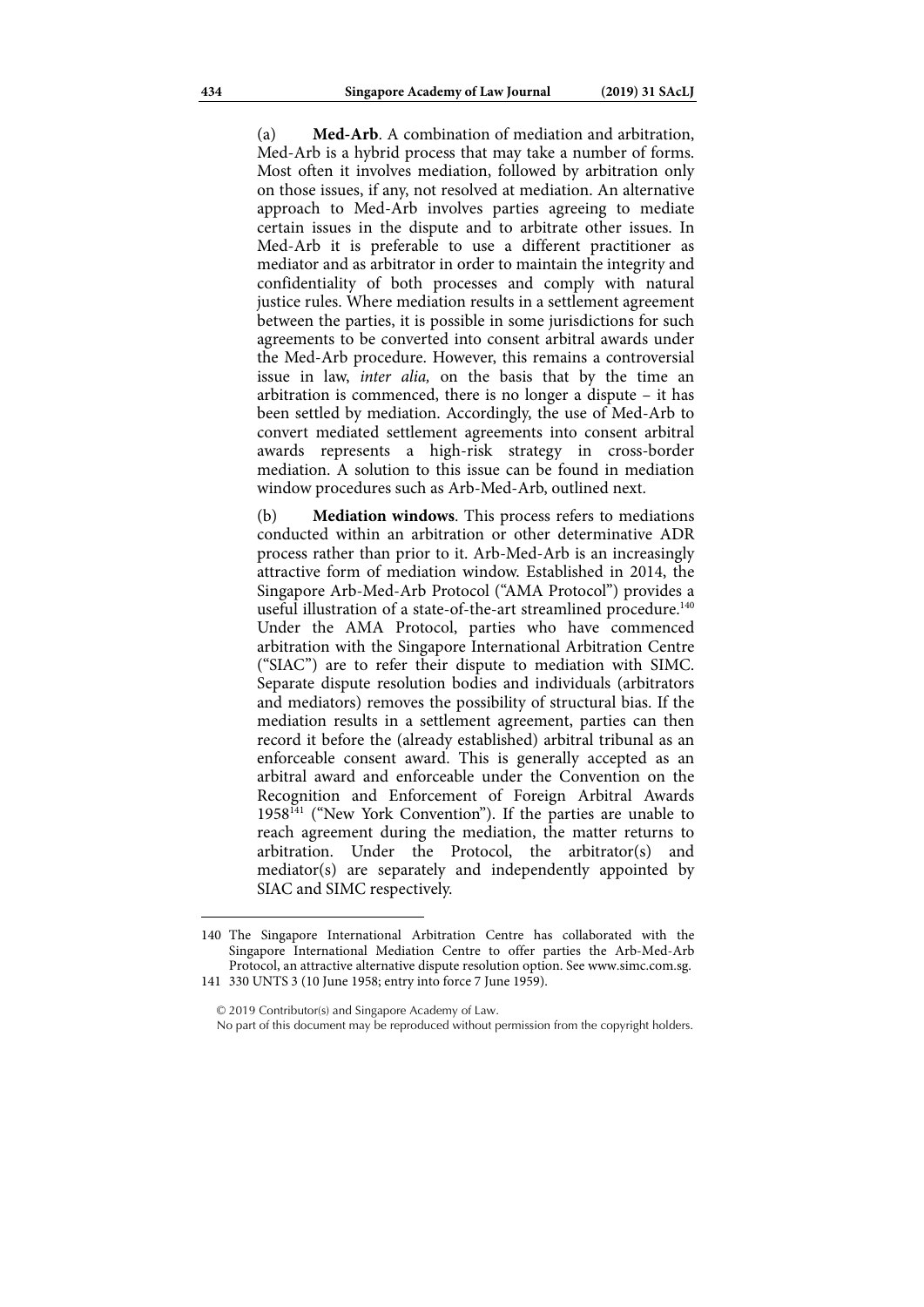(c) **"Med-Arb** *simultanés***"**. This is a process offered by the Centre for Mediation and Arbitration, in Paris, $142$  according to which an arbitration process runs simultaneously with, and independently from, a mediation process. Generally, the parties set a time frame for the completion of the mediation. If the mediation does not result in a mediated settlement, the arbitration will result in an award binding on the parties eight days after the mediation deadline expires. During the parallel processes, the mediator and arbitrator are not able to communicate with each other about the case. However, at the end of each day or during breaks, the parties may consult with their legal representatives in each process in relation to the progress that has been made. This assists with the ongoing development and refinement of each side's dispute management process strategy.

57 The trend towards use of mediation in arbitration settings is further reflected in contemporary arbitration regulation, which increasingly provides for mediation or other settlement opportunities within the framework of arbitration. For example, Art 24 of the ICC Rules of Arbitration<sup>143</sup> recognises ADR and mediation as part of a case management toolbox that can be drawn upon to shape dispute resolution to suit the parties' needs. Arbitration rules and statutes that explicitly envisage that the same person may conduct arbitration proceedings as well as facilitate settlement discussions or mediation can be found in numerous jurisdictions including Australia, Germany, Hong Kong, Singapore, India, Taiwan and Japan.<sup>144</sup>

58 Finally, mixed mode processes involving preventative, facilitative, advisory and determinative elements are also being used more frequently across a range of industries including energy and infrastructure. By way of example, SIMC established a "Singapore Infrastructure Dispute-Management Protocol"145 specifically tailored to address disputes arising from large infrastructure or construction projects. The Protocol features a proactive dispute prevention approach.

1

© 2019 Contributor(s) and Singapore Academy of Law.

No part of this document may be reproduced without permission from the copyright holders.

<sup>142</sup> See the rules for Med-Arb simultanés at http://www.cmap.fr/notre-offre/les-autresmodes-alternatifs-de-resolution-des-conflits/ (accessed June 2019).

<sup>143</sup> Entry into force 1 March 2017.

<sup>144</sup> See s 27D of the New South Wales Commercial Arbitration Act 2010; § 1053 of the German Code of Civil Procedure (ZPO); ss 32–33 of the Hong Kong Arbitration Ordinance (Cap 609); ss 16–17 of the Singapore International Arbitration Act (Cap 143A, 2002 Rev Ed); s 30 of the Indian Arbitration and Conciliation Act, 1996 (Act No 26 of 1996); Arts 44–45 of the Taiwanese Arbitration Law 1961; and Art 38(4) of the Japanese Arbitration Law (Law No 138 of 2003).

<sup>145</sup> Singapore Infrastructure Dispute-Management Protocol: A Comprehensive Dispute Management Tool (2018).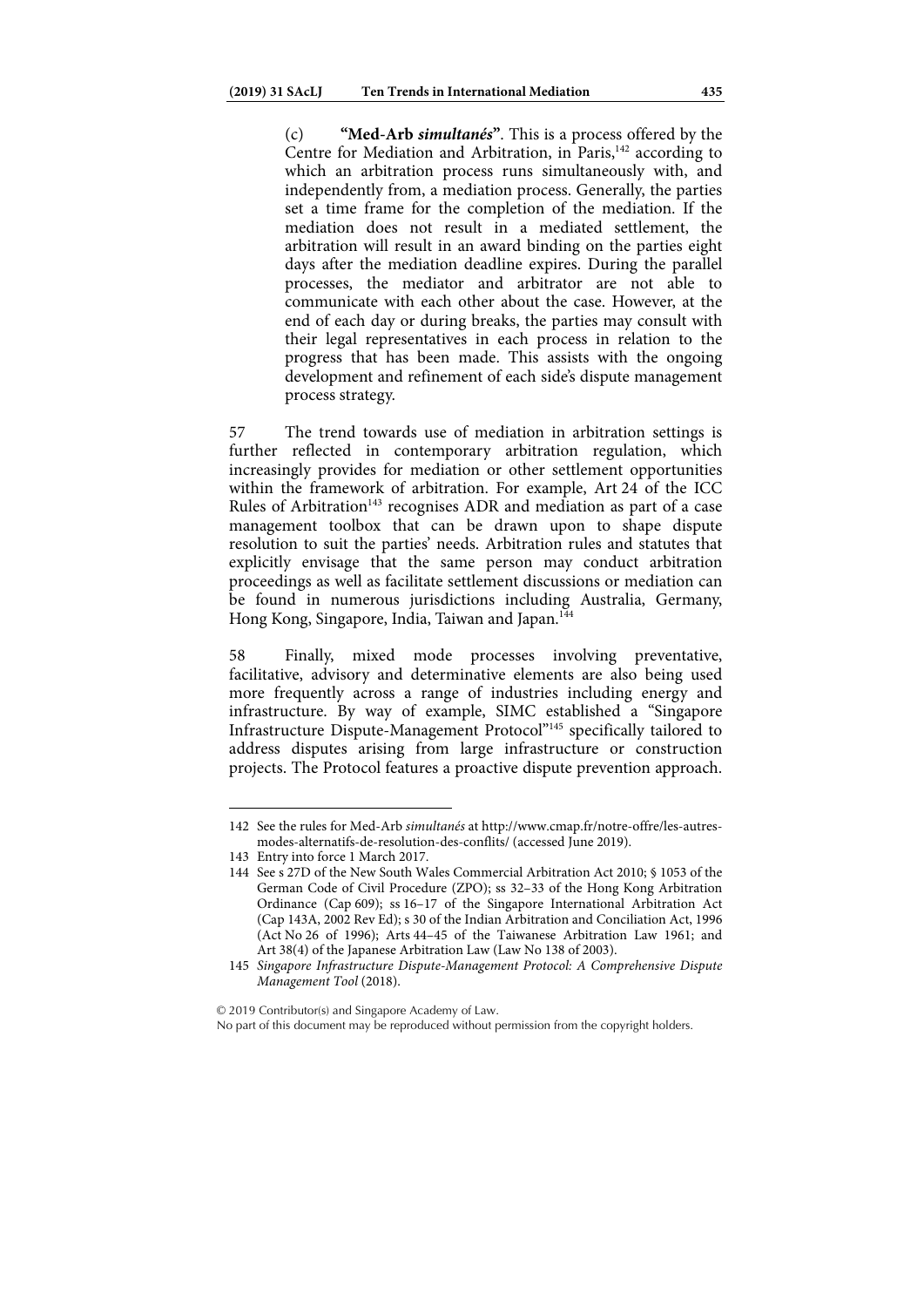A dispute board is appointed from the start of the project, rather than only after disputes have arisen. It helps anticipate issues and prevent differences from snowballing and escalating into full-blown disputes which become difficult and expensive to resolve. In the event that disputes arise, it provides a diverse range of methods to address them. These include mediation, expert opinion and determination.<sup>146</sup>

### **IX. Trend 8: Online dispute resolution**

59 ODR refers to dispute resolution which occurs in part or in whole through online communications or proceedings. Traditional distinctions between mediation and other forms of dispute resolution can be difficult to apply in relation to ODR; thus, the term "ODR" will be used here rather than "online mediation" and the focus will be on ODR that involves mediative mechanisms.

60 Whereas mediators are referred to as the "third party", in the world of ODR, technology is referred to as the "fourth party". The concept of the fourth party suggests that technology changes the communication and power dynamics of the mediation process, opening up new and imaginative ways for mediators to intervene, and parties and lawyers to engage, in the process. It also introduces new risks for users around issues such as security of the online platform, authenticity of online participants and what to do with written records of text-based ODR processes. Forms of technology that have relevance to ODR applications and contexts include e-mail, web forums, instant messaging, chat rooms, video conferencing, mobile and smart phone technology, artificial legal intelligence, blogs, voice over Internet Protocol, avatars, social networking sites, wikis, web maps and robotics.

61 ODR challenges one of the conventional claims of mediation, namely that face-to-face problem-solving is the most effective way to dealing with conflict, to uncover diverse interests and address relational aspects of the conflict. Empirical research casts doubt on the belief that parties need to sit physically in the same room for interest-based bargaining, deep listening and relational transformation to occur.<sup>147</sup> In

<sup>146</sup> Ministry of Law, "New Singapore Dispute Protocol Launched to Minimise Time and Cost Overruns in Infrastructure Projects", press release (23 October 2018) <https://www.mlaw.gov.sg/content/minlaw/en/news/press-releases/launch-of-SIDPreduces-time-and-cost-overruns-in-infrastructure-projects.html> (accessed June 2019).

<sup>147</sup> See, for example, Susan Raines, "Can Online Mediation Be Transformative?" (2005) 22(4) CRQ 437 at 437 and David Larson, "Technology Mediation Dispute Resolution (TMDR): A New Paradigm for ADR" (2006) 21(3) Ohio St J on Disp Resol 629 at 654.

No part of this document may be reproduced without permission from the copyright holders.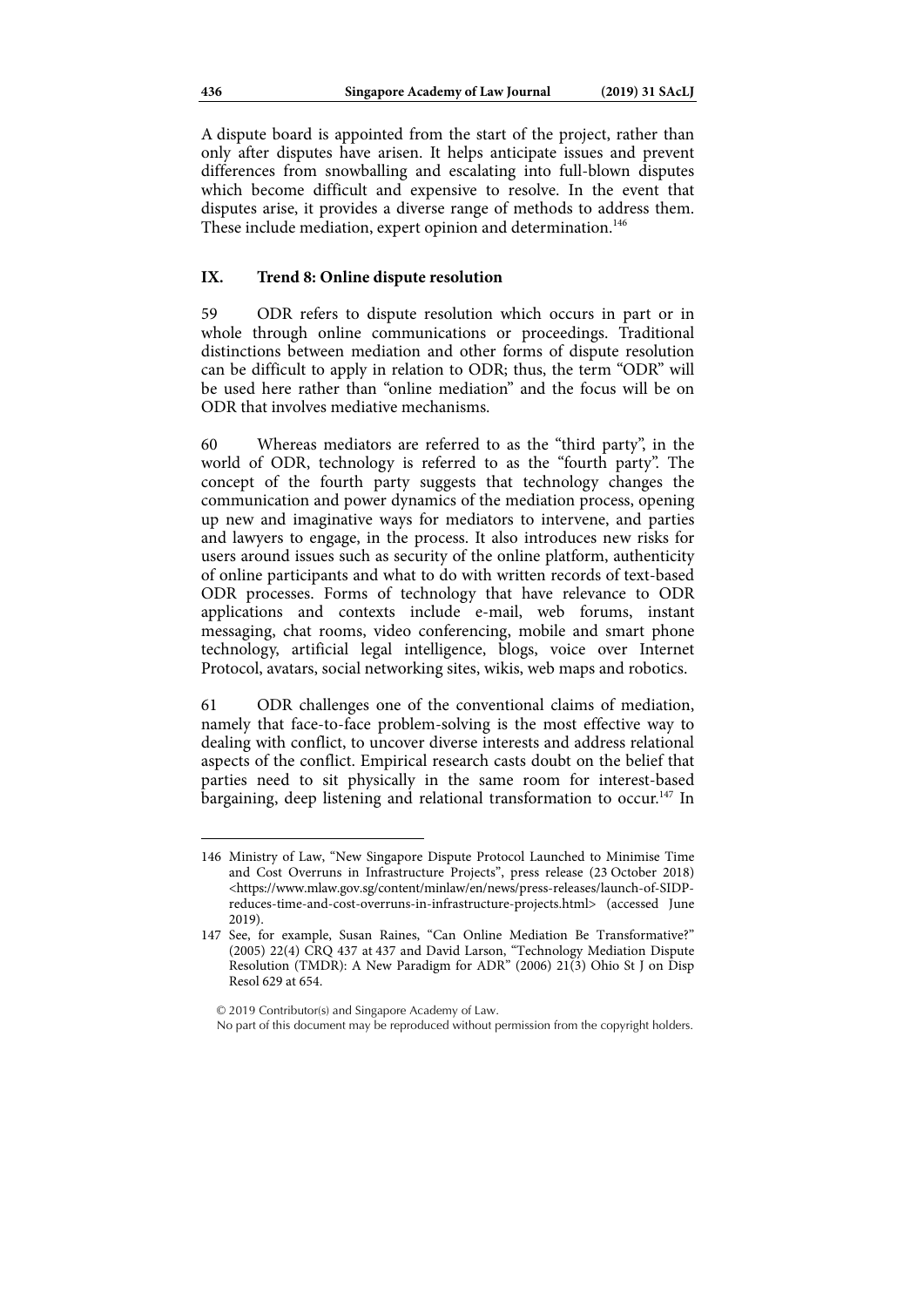fact, some studies suggest that parties may be less positional when they are negotiating via e-mail or online chatting compared to face-to-face scenarios.<sup>148</sup>

62 Despite an initial focus on inexpensive and fast dispute settlement for e-commerce disputes, dispute resolution technology is no longer seen as a tool suitable only for settling e-commerce-generated B2C and B2B disputes; it is increasingly used to supplement or replace face-to-face mediation processes, especially through the use of tools such as tablets and smartphones.

63 In cross-border settings, ODR is considered to be affordable and convenient because it minimises, and in some cases eliminates, the need for participants to travel and reduces the costs associated with using physical meeting rooms. In terms of practice, ODR proceedings may be entirely ad hoc, as in the case of parties settling their dispute through an exchange of e-mails and Skype calls with the assistance of a mediator. Alternatively, they may be institutionalised, as in the case of parties submitting to a set of institutional mediation rules, selecting a mediator from a predetermined panel, and participating in remote sessions hosted by a centralised platform on the dispute resolution provider's server.

64 ODR offers a dispute resolution framework that encompasses local and cross-border conflicts and is accessible by diverse disputants including consumers, business operators, those involved in family disputes and those with a legitimate interest in environmental issues and other matters of public concern. The relative affordability of ODR compared to traditional forms of cross-border dispute resolution presents a valuable opportunity to expand access to commercial justice for micro, small, and medium enterprises in cross-border disputes.

65 A challenge for the international development of ODR is the lack of a coherent infrastructure within which service providers can operate. Given that many ODR providers operate independently (that is, they are not connected with a legal or professional association), there is fragmentation in relation to benchmarks and best practices. While diversity provides choices for users, the absence of some basic uniform standards and infrastructure might deter parties from using ODR.

66 To this end, a number of regulatory instruments and initiatives have been introduced both with an international and regional focus.

© 2019 Contributor(s) and Singapore Academy of Law. No part of this document may be reproduced without permission from the copyright holders.

<sup>148</sup> See, for example, Jaime Tan, Gregor Kennedy & Diane Bretherton, "Negotiating Online", presentation at the Third Annual Forum on Online Dispute Resolution, The University of Melbourne (2005) at p 8.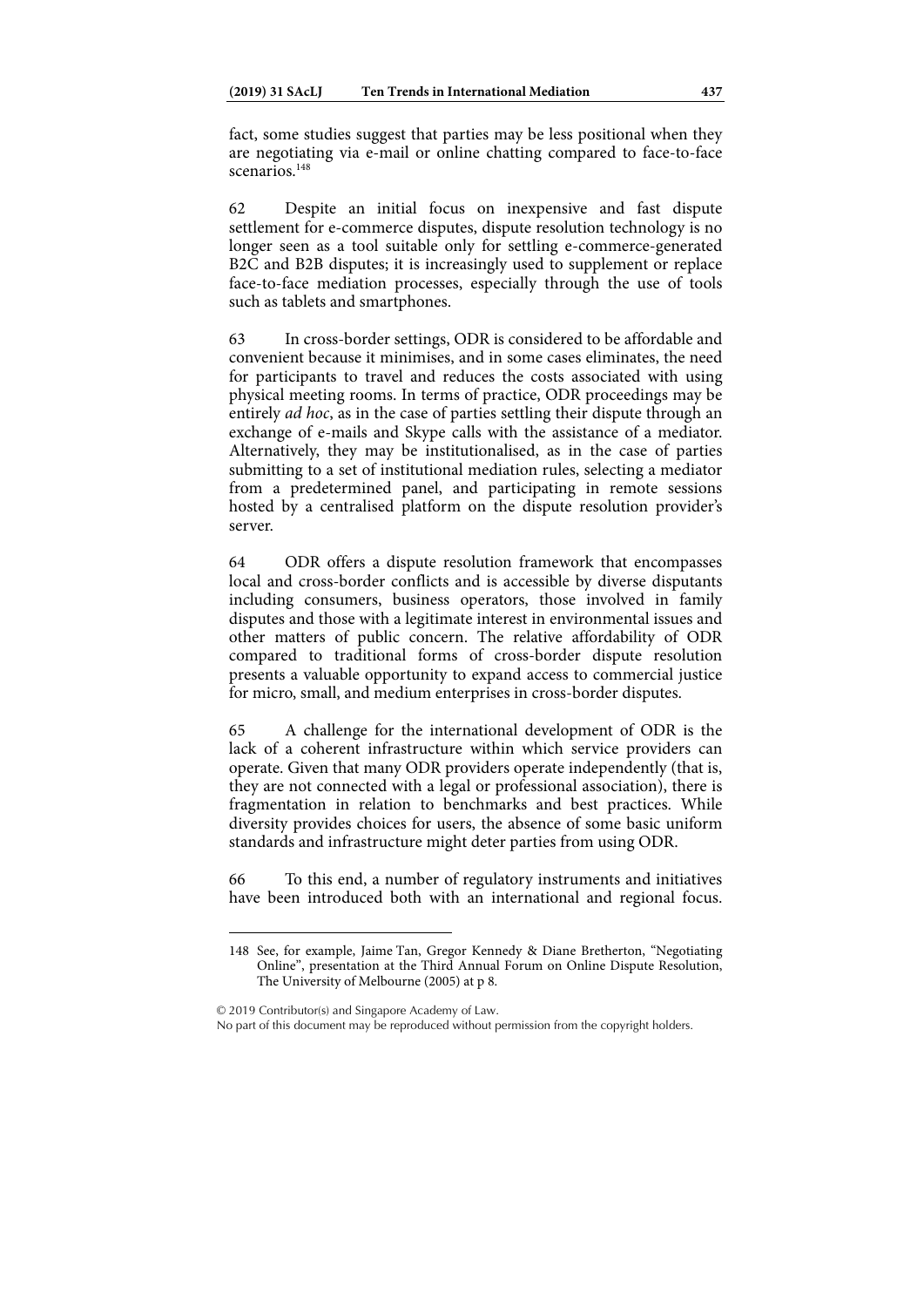UNCITRAL initiated work to draft procedural rules for ODR in B2B and B2C. However, this work was terminated as no consensus could be reached on the content of the rules. Instead it was decided to settle on a non-binding descriptive document, namely the technical notes of the meetings, and these were adopted in July 2016. Since then, UNCITRAL has recognised the use of ODR in international mediation practice in its drafting of Art  $2(2)$  of the Singapore Convention.<sup>149</sup> This provision establishes that the writing requirement for an iMSA may be met by electronic communication provided the information in the electronic communication is accessible for subsequent reference. What this means is that where a party seeks to enforce an iMSA resulting from an ODR procedure in a contracting State to the Singapore Convention, the iMSA, being electronic in nature, is unlikely to present an issue to its enforcement.

67 On a regional level, a European legal framework for consumer ADR and ODR has been established by the following legislative instruments:

(a) the Directive on consumer ADR ("ADR Directive"); $^{150}$ 

(b) the Regulation on consumer ODR ("ODR Regulation"); and $151$ 

(c) the Commission Implementing Regulation on consumer ODR152.

Further, 2016 saw the launch of the European platform for solving disputes arising out of online purchases. The platform was established in line with the above legal instruments and in particular the ODR Regulation, which provides for the EU Commission to establish a free, interactive website through which parties can initiate ADR in relation to disputes concerning online transactions. As international and regional ODR services and networks continue to grow, so too will the need for

<sup>149</sup> The Singapore Convention on Mediation is discussed in the context of Trend 3, at paras 19–22 above.

<sup>150</sup> Directive 2013/11/EU of the European Parliament and of the Council of 21 May 2013 on alternative dispute resolution for consumer disputes and amending Regulation (EC) No 2006/2004 and Directive 2009/22/EC.

<sup>151</sup> Regulation (EU) No 524/2013 of the European Parliament and of the Council of 21 May 2013 on online dispute resolution for consumer disputes and amending Regulation (EC) No 2006/2004 and Directive 2009/22/EC.

<sup>152</sup> Commission Implementing Regulation (EU) 2015/1051 of 1 July 2015 on the modalities for the exercise of the functions of the online dispute resolution platform, on the modalities of the electronic complaint form and on the modalities of the cooperation between contact points provided for in Regulation (EU) No 524/2013 of the European Parliament and of the Council on online dispute resolution for consumer disputes.

No part of this document may be reproduced without permission from the copyright holders.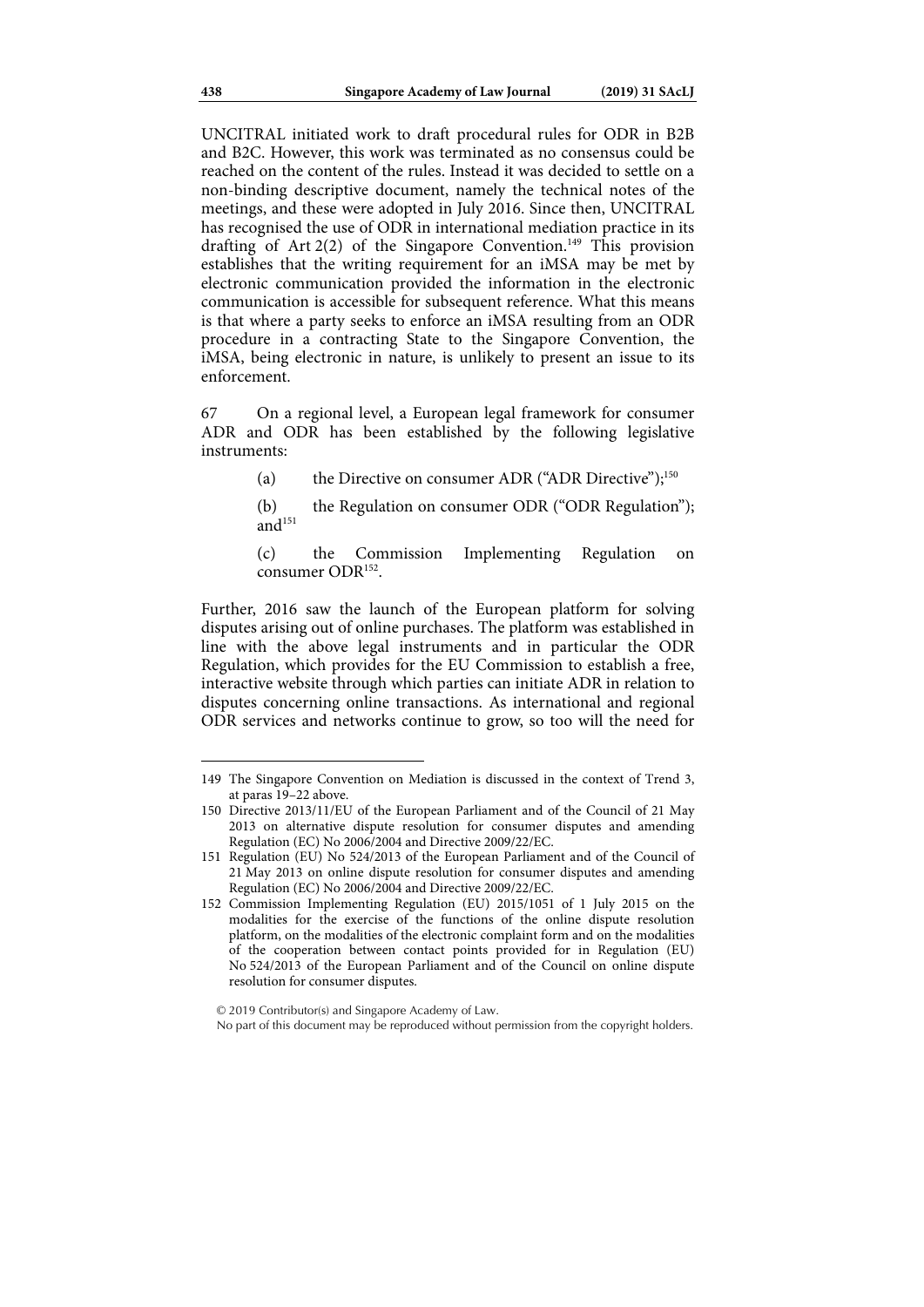regulatory vigilance as issues arise relating to legitimacy, access to justice, supply and demand, process standards, consumer protection, and practitioner accreditation.

68 In Asia, member economies of the Asia Pacific Economic Cooperation are working towards the adoption of a regional ODR platform for resolving commercial cross-border disputes. The platform would include a set of opt-in ODR procedures and rules, taking guidance from the UNCITRAL Technical Notes on Online Dispute Resolution, referred to previously.<sup>153</sup>

69 To complete the overview of the Trend 8, two illustrations of ODR service providers, Modria and the Singapore Mediation Centre, follow.

70 Modria,154 an example of a pioneering company in the field of ODR, is an ODR system for hire. Modria's ODR platform has been used by a number of e-commerce sites as well as by innovative sites designed to provide alternatives to litigation, such as the Rechtwijzer<sup>155</sup> site in the Netherlands, developed by the Hague Institute for Innovation of Law,156 and the Dutch Legal Aid Board, to provide dispute resolution for divorce and separation, landlord-tenant and employment disputes. One of Modria's products is a "Fairness Engine"157 that attempts substantive as well as financial settlement of disputes. It starts with a "diagnosis module" that gathers relevant information. A "negotiation module" summarises areas of agreement and disagreement and makes suggestions for solving the issue. If these do not result in settlement, a "mediation module" with a neutral third party begins, and the final step is arbitration. Modria claims that the "vast majority" of claims are settled in the first two steps without a human ever becoming involved.

71 In Singapore, the Singapore Mediation Centre ("SMC") has launched an ODR portal which takes potential parties through a Device and Compatibility Test and a Speed Test before making available features such as registering a new mediation case or tracking the

1

© 2019 Contributor(s) and Singapore Academy of Law.

No part of this document may be reproduced without permission from the copyright holders.

<sup>153</sup> Asia Pacific Economic Cooperation Draft Collaborative Framework for Online Dispute Resolution of Cross-Border E-Commerce Business to Business Disputes (2018) (on file with author).

<sup>154</sup> See Tyler Tech, "Modria" https://www.tylertech.com/solutions-products/modria (accessed June 2019).

<sup>155</sup> See Rechtwijzer website http://rechtwijzer.nl/.

<sup>156</sup> See the Hague Institute for Innovation of Law website http://www.hiil.org.

<sup>157</sup> See Frederic Lardinois, "Modria Launches a 'Fairness Engine' for Online Dispute Resolution" Tech Crunch (19 November 2012).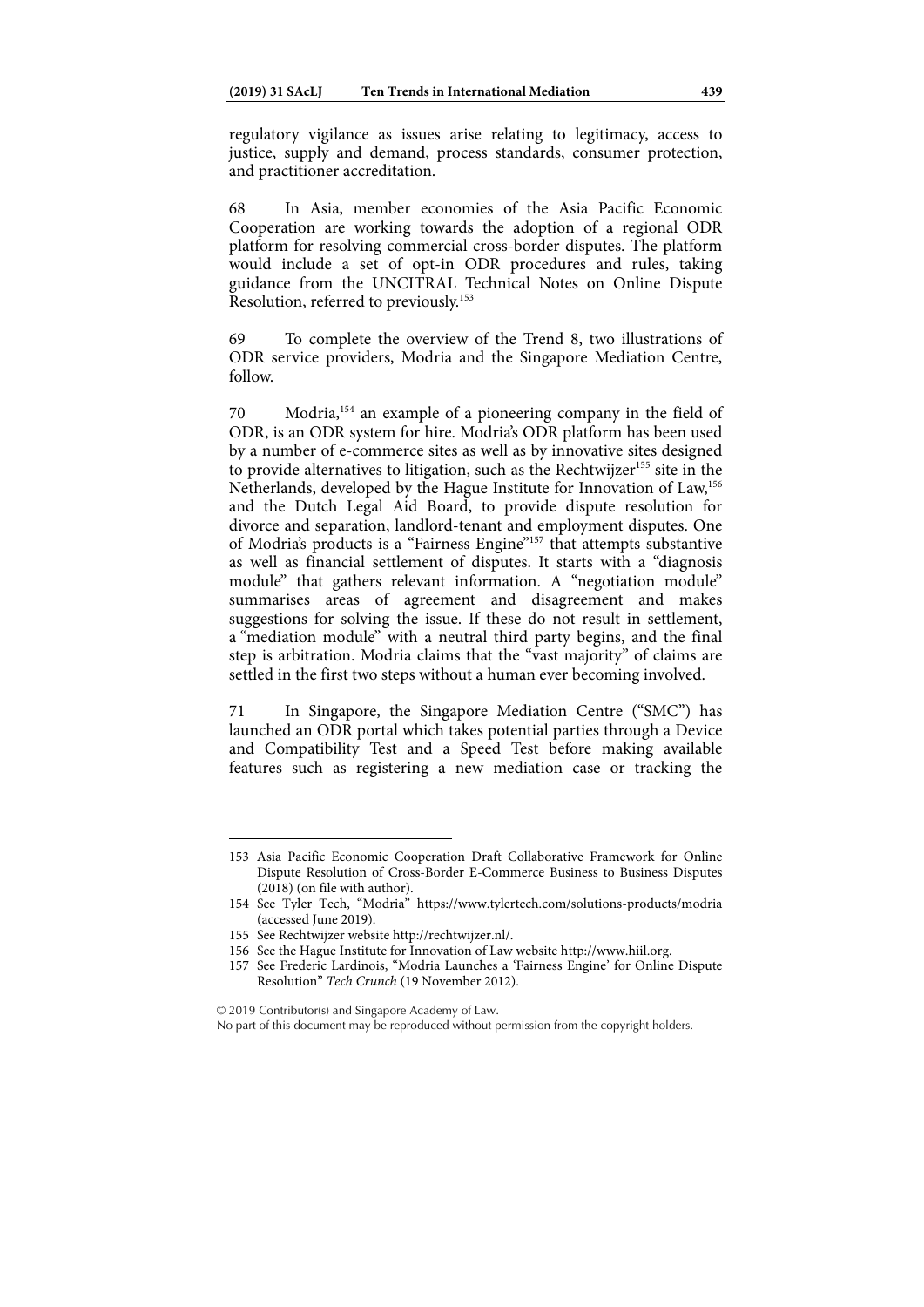progress of a mediation case and case appointments online.158 As previously discussed in the context of Trend 3, SMC also offers the Singapore Domain Name Dispute Resolution Service, an ODR service.<sup>159</sup>

## **X. Trend 9: Apology legislation**

72 Apology legislation refers to legislation that aims to encourage the making of apologies without fear that the apology will be used as evidence of liability against the person offering the apology.

73 Apology legislation is not new.160 It has its origin in the US in 1986. It is, however, the subject of renewed interest and regulatory activity, and is viewed as an opportunity to further develop amicable dispute resolution culture, consistent with mediation values.

74 Massachusetts was the first State to adopt an apology legislation. It came about after the senator of Massachusetts, William Saltontall, lost his daughter in a car accident. The injurious driver never expressed regret because he feared that an apology would be used against him as evidence. For this reason, when the Senator retired, he and his successor introduced a State apology law to encourage apologies by removing the fear of the apology being used as evidence in civil litigation.161 During the following years, other American states such as California and Texas<sup>162</sup> enacted similar apology legislation, most of which were limited to motor vehicle or medical malpractice situations. Subsequent apology legislation in other parts of the world generally features a broader scope and is not limited to specific types of situations as in the early US

<sup>158</sup> See the Singapore Mediation Centre's online dispute resolution portal website https://smc.resolvedisputes.online/#/access/login (accessed 18 May 2019).

<sup>159</sup> See http://www.mediation.com.sg/business-services/singapore-domain-namedispute-resolution-services (accessed July 2019).

<sup>160</sup> Historically, apology legislation focused on medical malpractice claims and aimed to encourage apologies and expressions of regret by removing the fear of being incriminated: Jeffrey Helmreich, "Does 'Sorry' Incriminate? Evidence, Harm and the Protection of Apology" (2012) 21 Cornell J L & Pub Pol'y 567 at 575; Jonathan R Cohen, "Legislating Apology: The Pros and Cons" (2002) 70(3) U Cin L Rev 819 at 827; Lee Taft, "Apology Subverted: The Commodification of Apology" (2002) 109 Yale LJ 1135 at 1151; James Shing-ping Chiu, "The Beginning of Apology Legislation in Asia: The Fifth Wave Worldwide" [2018] Asian JM 33.

<sup>161</sup> Massachusetts General Laws ch 233, § 23D (1986); Jennifer Robbennolt, "Apologies and Legal Settlement: An Empirical Examination" (2003) 102(3) Mich L Rev 460 at 471; Benjamin Ho & Elaine Liu, "Does Sorry Work? The Impact of Apology Laws on Medical Malpractice" (2011) 43 Journal of Risk and Uncertainty 141 at 142, para 2.

<sup>162</sup> California Evidence Code § 1160 (2000); Texas Civil Practice and Remedies Code § 18.061 (2001).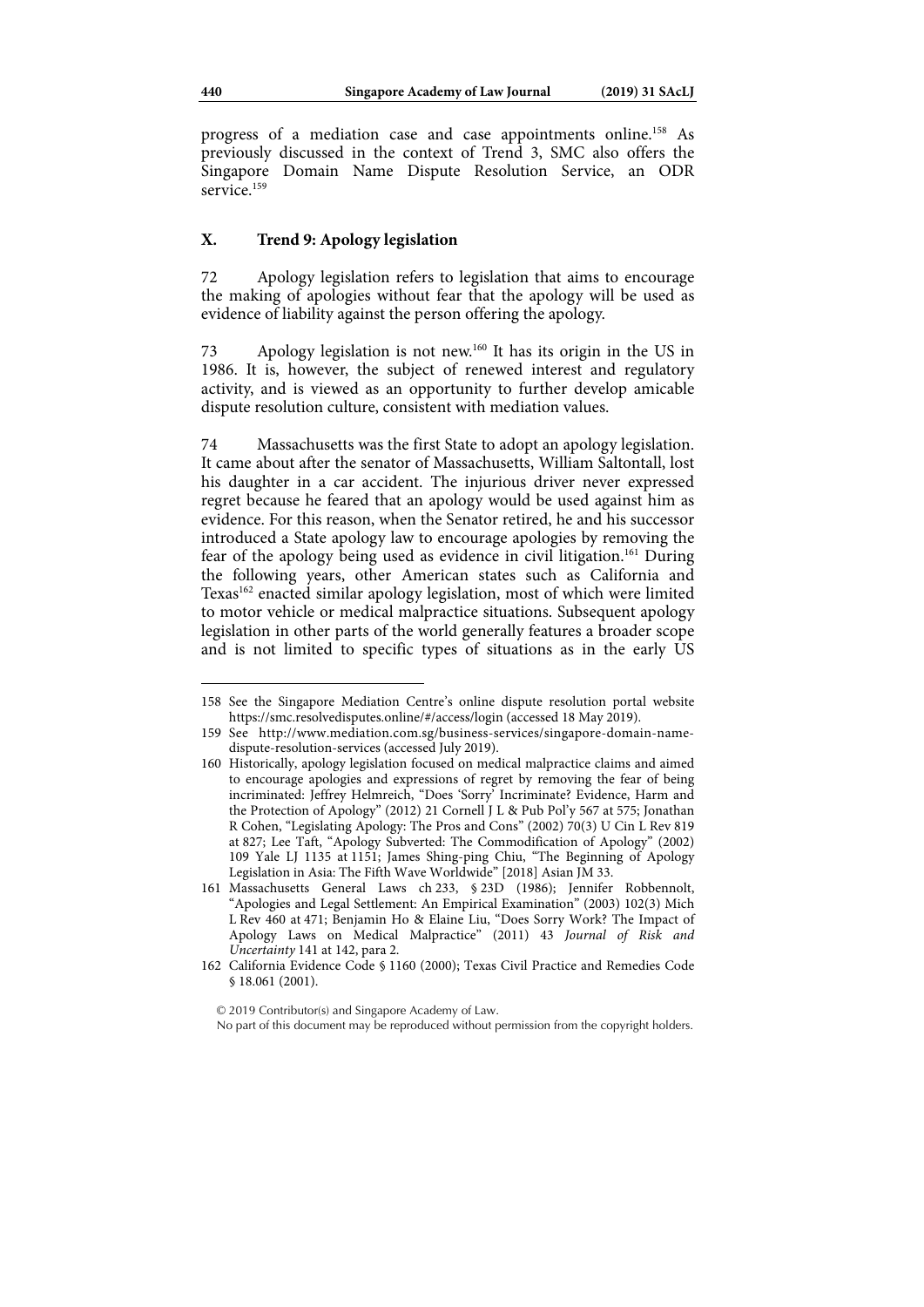legislation. For example, all Australian states introduced broader apology laws as part of the reform to the law of negligence.163 Canadian states such as British Colombia and Saskatchewan<sup>164</sup> likewise followed suit by enacting broadly framed apology laws. Most recently, in 2015 and 2017, Scotland<sup>165</sup>and Hong Kong<sup>166</sup> respectively introduced apology laws and, for the first time, expressly linked their introduction to mediation and amicable dispute resolution.

75 Hong Kong's path to legislating apology legislation was linked to mediation from the start. Recommendation 43 of the Report of the Working Group on Mediation<sup>167</sup> stated:

> The question of whether there should be an Apology Ordinance or legislative provisions dealing with the making of apologies for the purpose of enhancing settlement deserves fuller consideration by an appropriate body.

Seven years later, s 3 of the Hong Kong Apology Ordinance<sup>168</sup> sets out its aim to promote and encourage the making of apologies with a view to preventing the escalation of disputes and facilitating their amicable resolution. The Ordinance features a broad and inclusive definition of apology which includes an express or implied admission of fault.

76 Apology legislation is said to support mediation and amicable dispute resolution in the following ways. First, mediation legislation does not typically protect apologies made prior to mediation from being construed as admissions of liability. An early apology made without fear that it be used as evidence of liability may encourage settlement negotiations and the use of mediation, thereby reducing the risk of litigation. Next, apologies made in the course of mediation will usually be protected by legislation safeguarding the confidentiality of the mediation process and the non-admissibility of mediation evidence. However, legislative confidentiality provisions in most jurisdictions are subject to exceptions. Therefore, in exceptional circumstances, apologies may not be protected, and this may create doubt in the minds of parties contemplating making an apology. Furthermore, in the absence of a

1

© 2019 Contributor(s) and Singapore Academy of Law.

<sup>163</sup> See, for example, the New South Wales Civil Liability Act 2002.

<sup>164</sup> Apology Act (SBC 2006, c 19) (British Columbia); Evidence Amendment Act (SS 2007, c 24) (Saskatchewan).

<sup>165</sup> Apologies (Scotland) Act 2016 (2016 asp 5). See also John Sturrock, "Apologies Legislation Passed in Scotaland [sic]" Kluwer Mediation Blog (2 February 2016).

<sup>166</sup> Apology Ordinance (Cap 631) (Hong Kong). For an overview see Ting Kwok Iu, "Hong Kong Apology Ordinance 2017" Kluwer Mediation Blog (12 September 2017).

<sup>167</sup> The Government of the Hong Kong Special Administrative Region, Department of Justice, Report of the Working Group on Mediation (February 2010).

<sup>168</sup> Cap 631.

No part of this document may be reproduced without permission from the copyright holders.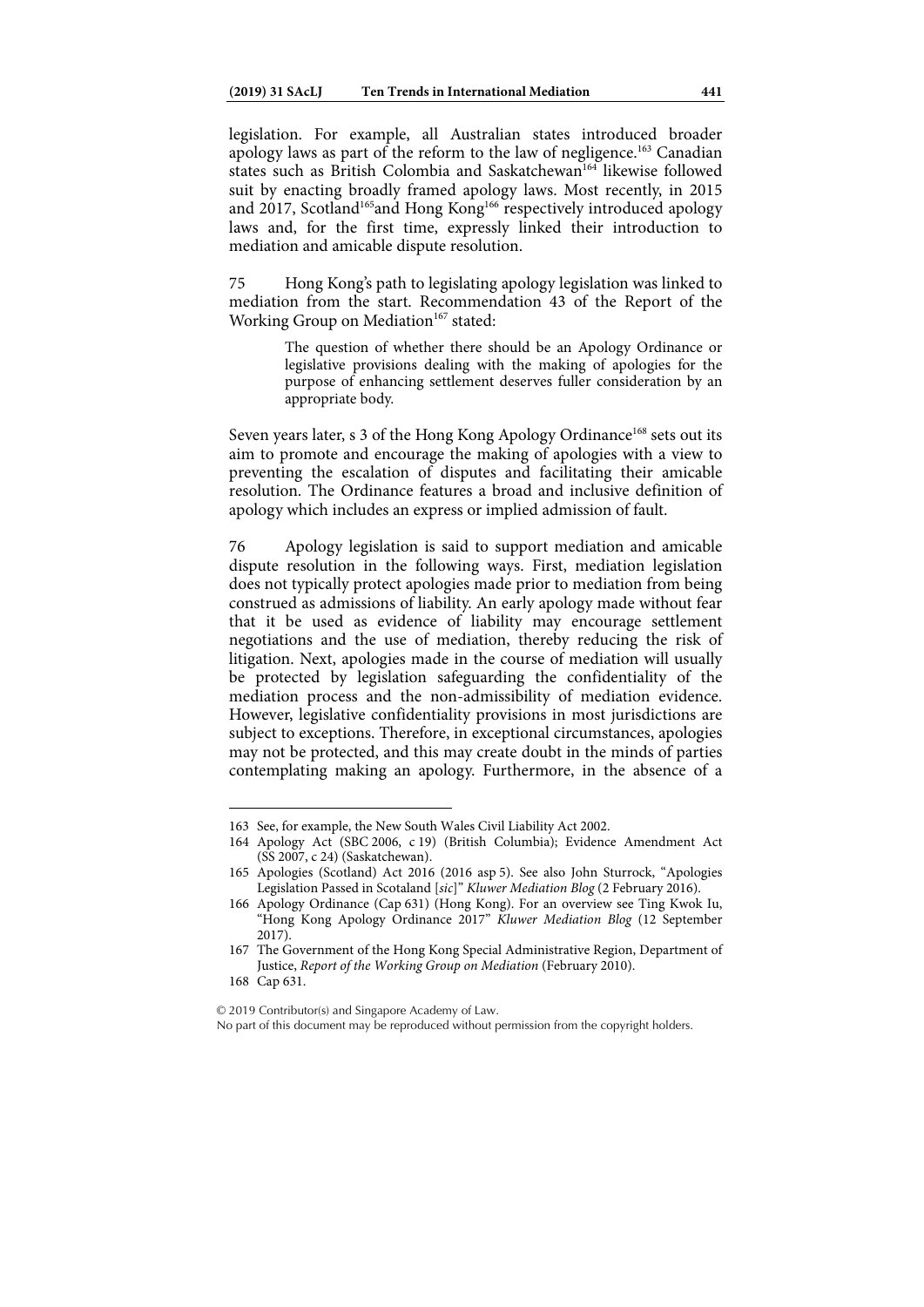confidentiality clause, apologies made as part of a mediated settlement agreement may not be protected by mediation legislation. Apology legislation is significant in this regard as it provides apologies with better protection and the apologiser a broader safe harbour.

77 Finally, beyond mediation, apologies have the potential to restore and build relationships and communities, offering insights and learning to those involved – values shared in mediation.<sup>169</sup>

78 This can be the case with public apologies. Where a public apology would be desirable to assist in the resolution of a dispute, apology legislation can be particularly useful. In Hong Kong, one illustration relates to the tragic Lamma Island ferry collision in 2012, in which 39 people lost their lives. When a government representative, the Marine Department chief, finally offered a public apology, many families of victims retorted that it was too little too late. The public apology came more than six months after the incident and after numerous public calls for an apology to the victims' families had been ignored. When the apology was finally made, it was presented to the press rather than the victims' families and was criticised as "belated, insincere and involuntary".170

## **XI. Trend 10: Third-party funding of mediation**

79 The practice of third-party funding involves "an entity that has no interest in the underlying merits of a dispute but provides funding or resources for the purpose of financing the legal costs and expenses of an international arbitration".171 Third-party funding of dispute resolution proceedings, in particular, litigation and arbitration, has become part

<sup>169</sup> For another illustration of a request for a public apology, consider the rejection by the Pope of the appeal from Canada's Justin Trudeau to issue an apology for the role of the catholic church in "cultural genocide" when they forced indigenous children into boarding schools. The importance of the apology is described here: Ian Austen & Jason Horowitz, "Pope Rejects Call for Apology to Canada's Indigenous People" The New York Times (28 March 2018).

<sup>170</sup> Emily Tsang & Patsy Moy, "Plan to Make It Easier to Say Sorry" South China Morning Post (23 July 2013).

<sup>171</sup> International Council for Commercial Arbitration, Report of the ICCA-Queen Mary Task Force on Third-party Funding in International Arbitration (The ICCA Reports No 4, April 2018) ("ICCA-QM Report") at p 1, fn 1, and pp 45–80 on definitions of third-party funding. For a detailed account of the state of third-party funding internationally, see the ICCA-QM Report. For a summary of its highlights, see Christine Sim, "8 Key Points from the ICCA-QM Task Force's 2018 Third-Party Funding Report" Kluwer Arbitration Blog (28 May 2018). On third-party funding generally, see Elayne Greenberg, "Hey, Big Spender: Ethical Guidelines for Dispute Resolution Professionals when Parties Are Backed by Third-Party Funders" (2019) 51 Ariz St LJ 131.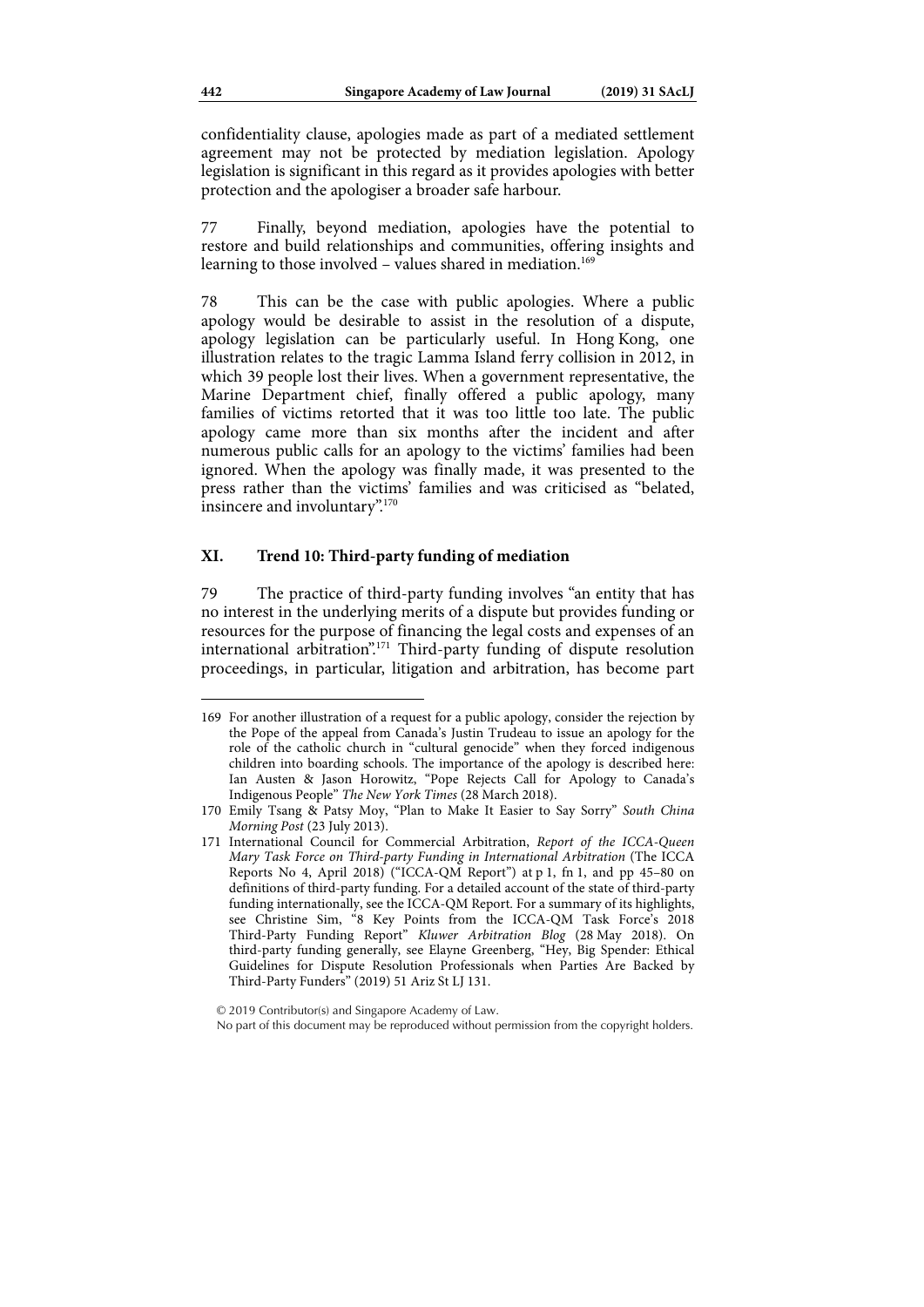and parcel of dispute resolution practice in jurisdictions such as England, Australia and the US. By way of contrast, in parts of Asia, Latin America and Europe, it is only just emerging but quickly gaining traction.172 Internationally, third-party funding is experiencing a period of unprecedented growth.

80 The International Council for Commercial Arbitration-Queen Mary Report explains how the scope of third-party funding has developed over time:<sup>173</sup>

> Historically, third party funding was considered as being primarily a mechanism by which financially distressed claimants could obtain access to justice. However, much of the focus of the litigation finance market today is on the growing corporate utilization of funding by large, well-resourced entities. These entities may be looking for ways to manage risk, to reduce legal budgets, take the cost of pursuing arbitration off-balance sheet, or to pursue other business priorities instead of allocating resources to financing an arbitration matter.

In other words, claimants seek funding for a variety of reasons including access to justice and business risk management.

81 With the growth of the practice of third-party funding, it has developed as a business model in its own right with international dispute resolution funding firms across the US, Europe and Asia.174 At the same time, the practice remains controversial due to the potential influence that third-party funders may have on how dispute resolution proceedings are conducted and on their outcomes, direct and indirect conflicts of interest, and lack of transparency in relation to funding arrangements. On one hand, third-party funders can facilitate access to justice or at least to a dispute resolution forum, where this may not otherwise be possible for financial reasons;175 on the other hand, concerns about the extent to which third-party funders can promote

<sup>172</sup> International Council for Commercial Arbitration, Report of the ICCA-Queen Mary Task Force on Third-party Funding in International Arbitration (The ICCA Reports No 4, April 2018) at p 18.

<sup>173</sup> International Council for Commercial Arbitration, Report of the ICCA-Queen Mary Task Force on Third-party Funding in International Arbitration (The ICCA Reports No 4, April 2018) at p 20.

<sup>174</sup> Examples of major third-party funding organisations include Bentham IMF (https://www.benthamimf.com), Burford Capital (https://www.burfordcapital.com) and Woodsford Litigation Funding (https://woodsfordlitigationfunding.com).

<sup>175</sup> See, for example, the role of Michael Bloomberg's Tobacco Free Kids Foundation, as third-party funder in the investor–State case of Philip Morris Brands Sàrl v Oriental Republic of Uruguay ICSID Case No ARB/10/7 (formerly FTR Holding SA v Oriental Republic of Uruguay): International Council for Commercial Arbitration, Report of the ICCA-Queen Mary Task Force on Third-party Funding in International Arbitration (The ICCA Reports No 4, April 2018) at pp 23–24.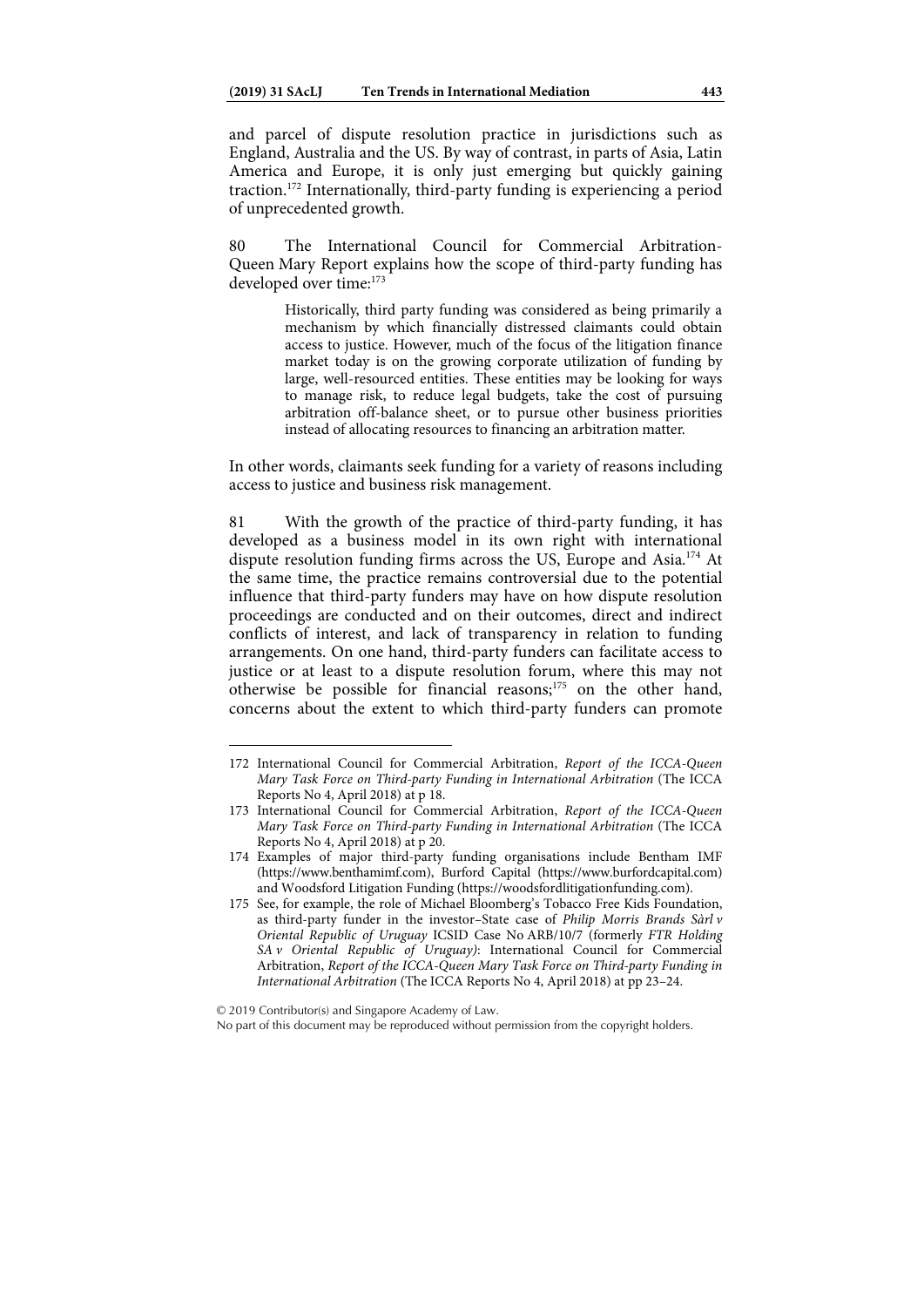their own strategic interests through funding selected dispute proceedings persist and some commentators have called for caution.<sup>176</sup>

82 Attempts to address some of these concerns are apparent in recent changes to the law<sup>177</sup> to permit third-party funding in the two leading arbitral seats in Asia: Singapore and Hong Kong.178 Amendments to the law in both jurisdictions have paved the way for third-party funding in dispute resolution, including, in certain circumstances, mediation. The new laws reflect a shift in international attitudes and practices in relation to third-party funding and, at the same time, a desire to keep a close eye on its development through regulatory measures. In Singapore, amendments to the Civil Law  $Act^{179}$ permit third-party funding of international arbitrations and related court or mediation proceedings.<sup>180</sup> The Singapore legislation extends to mediation arising out of arbitral proceedings such as Med-Arb or Arb-Med-Arb but not standalone mediation. In anticipation of the amendments, the SIAC released the Investment Arbitration Rules of the SIAC on 1 January 2017, which includes a rule giving tribunals the discretionary authority to order the disclosure of the details of the such funding agreements.<sup>181</sup> Guided by flexibility and party autonomy in

<sup>176</sup> See, for example, Darius Chan, "Three 'Pitfalls' for the Unwary: Third-Party Funding in Asia" Singapore Law Gazette (November 2018) and Frank J Garcia, "The Case against Third-Party Funding in Investment Arbitration" Investment Treaty News (30 July 2018).

<sup>177</sup> Traditionally the common law on maintenance and champerty forbids intermeddling in litigation. On maintenance, see Hill v Archbold [1968] 1 QB 686 at 693; on champerty, see Otech Pakistan Pvt Ltd v Clough Engineering Ltd [2007] 1 SLR(R) 989.

<sup>178</sup> For Singapore, see ss 5A and 5B of the Civil Law Act (Cap 43, 1999 Rev Ed) and the Civil Law (Third-Party Funding) Regulations 2017 (S 43/2017). For Hong Kong, see the Code of Practice for Third Party Funding of Arbitration (GN 9048) and Arbitration and Mediation Legislation (Third Party Funding) (Amendment) Ordinance 2017 (Ord No 6 of 2017). See also White & Case LLP and Queen Mary University of London School of International Arbitration, 2018 International Arbitration Survey: The Evolution of International Arbitration (9 May 2018) at p 9.

<sup>179</sup> Cap 43, 1999 Rev Ed.

<sup>180</sup> The amendments took effect from 1 March 2017. See, for example, s 5B of the Civil Law Act (Cap 43, 1999 Rev Ed). Note: s 5A of the Civil Law Act abolished the tort of champerty and maintenance. Contracts affected by maintenance and champerty remain contrary to public policy or are otherwise illegal, but an exception is made for a third-party funding contract: Chan Leng Sun SC, "Third-Party Funding – Taking Stock" Singapore Law Gazette (November 2018).

<sup>181</sup> Investment Arbitration Rules of the Singapore International Arbitration Centre (1st Ed, 1 January 2017) rule 24(l).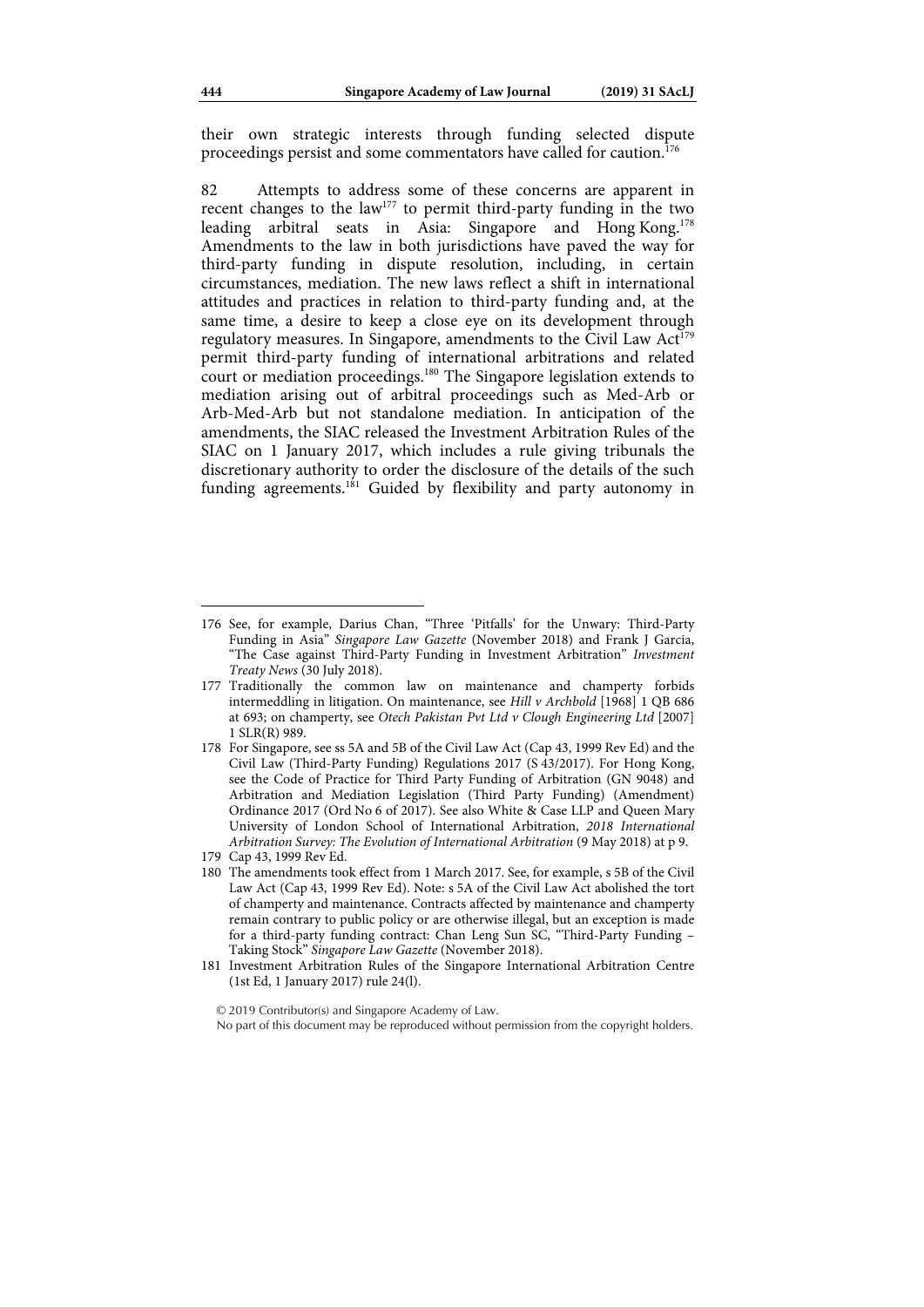mind, the Singapore Institute of Arbitrators<sup>182</sup> and the Singapore Law Society<sup>183</sup> released non-binding guidance notes on third-party funding.

83 Hot on the heels of the amended legislation in Singapore, Hong Kong passed the Arbitration and Mediation Legislation (Third Party Funding) (Amendment) Ordinance in June 2017.<sup>184</sup> As with SIAC, the Hong Kong International Arbitration Centre's ("HKIAC's") new Administered Arbitration Rules ("HKIAC Rules") entered into force on 1 November 2018, introducing, among others, amended provisions in relation to third-party funding.

84 The main distinction between the developments in the legislative frameworks in Singapore and Hong Kong on third-party funding for the time being is their scope. The Ordinance permits third-party funding in both international and domestic arbitrations and mediations, as well as in related proceedings including ancillary court proceedings. In comparison, Singapore's amended Civil Law Act permits such funding only for international arbitrations and related proceedings. At the time the amendments to the Civil Law Act were introduced, Senior Minister of State for Law, Indranee Rajah SC, indicated there was a possibility the framework would be expanded to other categories of dispute resolution proceedings – and these could conceivably include litigation and mediation.<sup>185</sup>

85 A second distinction is with respect to the requirement of disclosure. In Singapore, pursuant to the amendments to the Legal Profession (Professional Conduct) Rules for lawyers that entered into force in March 2017, legal representatives of funded parties have obligations related to disclosure.186 By way of contrast, and consistent with the Ordinance, Art 44 of the HKIAC Rules places a funded party itself under a continuing obligation to disclose to each party to the

<sup>182</sup> Singapore Institute of Arbitrators, SIARB Guidelines for Third Party Funders (18 May 2017).

<sup>183</sup> The Law Society of Singapore, "Third-Party Funding" (Guidance Note 10.1.1) (effective 25 April 2017).

<sup>184</sup> Ord No 6 of 2017. The Ordinance was gazetted on 23 June 2017 but sections lifting the prohibition on third-party funding were operational only as of 1 February 2019, following the Code of Practice for Third Party Funding of Arbitration (GN 9048) issued by the Secretary of Justice and a concurrent notice published in the Gazette.

<sup>185</sup> Indranee Rajah SC, Senior Minister of State for Law, "Third Party Funding – Reinforcing Singapore as a Premier International Dispute Resolution Centre" (24 January 2017). See also Marla Decker & Nicholas Lingard, "Third-Party Funding in Asia: Arrived, and Set to Thrive" Above the Law (12 December 2018).

<sup>186</sup> See Pt 5A of the Legal Profession (Professional Conduct) Rules 2015 (S 706/2015), added by the Legal Profession (Professional Conduct) (Amendment) Rules 2017 (S 69/2017).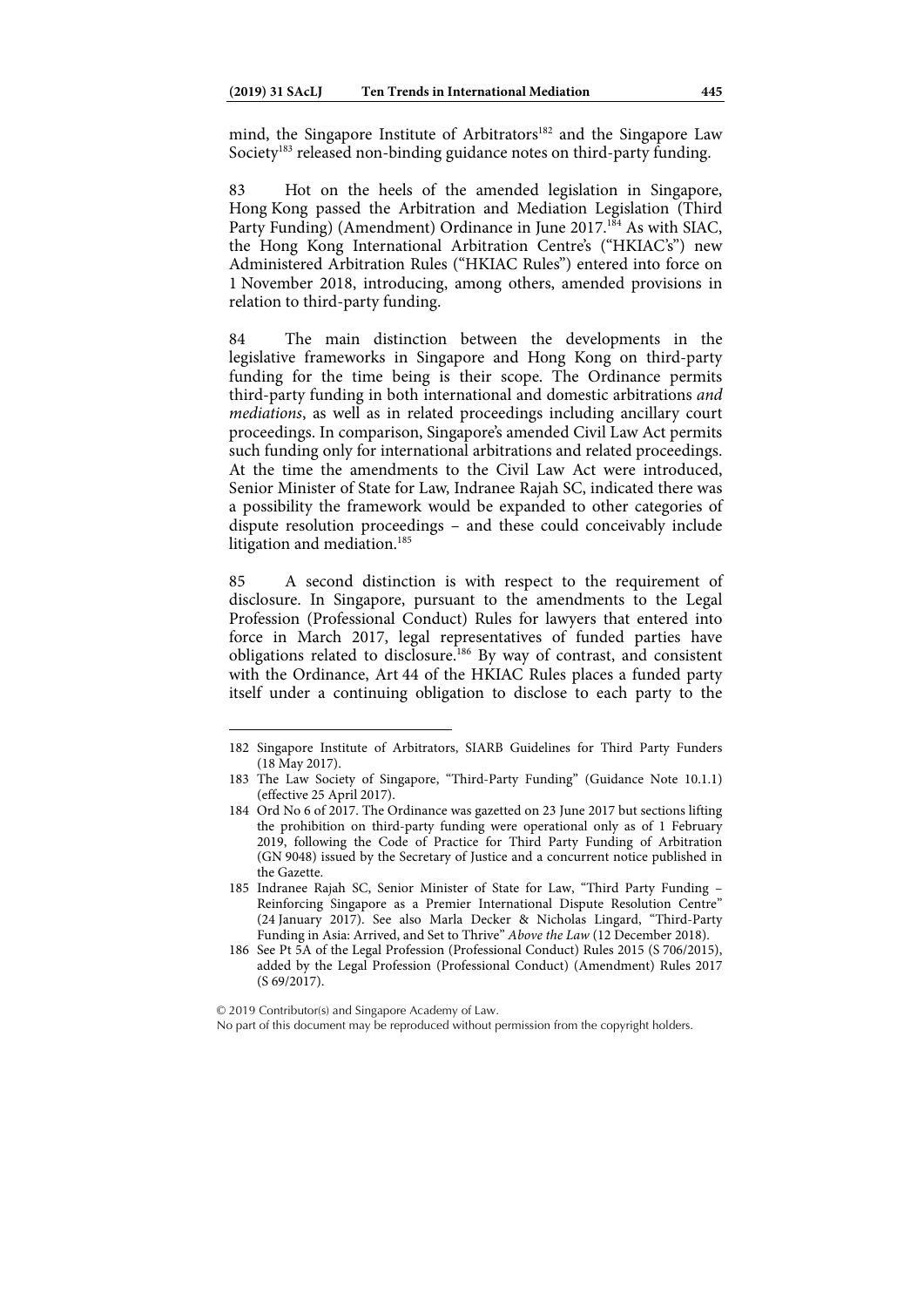arbitration, the tribunal and HKIAC the fact that a funding agreement has been made and the identity of the third-party funder.

86 While the immediate focus and impact of these new legislative provisions is on international arbitration, these amendments have opened the door to third-party funding of international mediation in the two top-ranking Asian dispute resolution jurisdictions. Compared to arbitration, however, third-party funding of mediation is a different risk proposition. Therefore, it must be assessed with a different lens.

87 As the practice of third-party funding for mediation develops, it is useful for regulatory bodies, lawyers, parties and mediators to consider the following issues. What role do third-party funders play in the mediation room? To what extent can and do they influence the strategy of the negotiations, the power dynamics between the parties, the substance of a settlement, and its timing? Can third-party funders veto a settlement to which the parties would otherwise agree? Regional and cultural differences are likely to emerge in the responses to the above questions; for example, the right of funders to veto settlements is included in standard funding arrangements in civil law jurisdictions Switzerland and Germany, but appears less widespread in other jurisdictions.<sup>187</sup> Certainly, mediation practice can benefit from appropriate third-party funding, and such arrangements must be carefully thought through on a case-by-case basis. Reflecting on the nascent development of third-party funding in international mediation, Sharp and Marsh point out, "In one sense, TPF [that is, third-party funding] changes nothing. But in another very real sense, it seats another stakeholder at the actual or metaphorical mediation table – and as all mediators know, that changes everything."188

## **XII. Conclusion**

 $\overline{a}$ 

88 If the 20th century was the arbitration century then the 21st century, without a doubt, is the mediation century. The need for greater flexibility, diversity and accessibility in dispute resolution has challenged legal and arbitration systems and opened the door to dispute resolution mechanisms that feature co-operative, interest-based approaches to decision-making that can move easily across cultures,

<sup>187</sup> See, for example, the New Zealand case of Strathboss Kiwifruit Ltd  $v$  Attorney-General [2015] NZHC 1596 and the discussion of it in Geoff Sharp & Bill Marsh, "A New Seat at the Mediation Table? The Impact of Third-Party Funding on the Mediation Process (Part 2)" Kluwer Mediation Blog (1 April 2017).

<sup>188</sup> Geoff Sharp & Bill Marsh, "A New Seat at the Mediation Table? The Impact of Third-Party Funding on the Mediation Process (Part 2)" Kluwer Mediation Blog (1 April 2017).